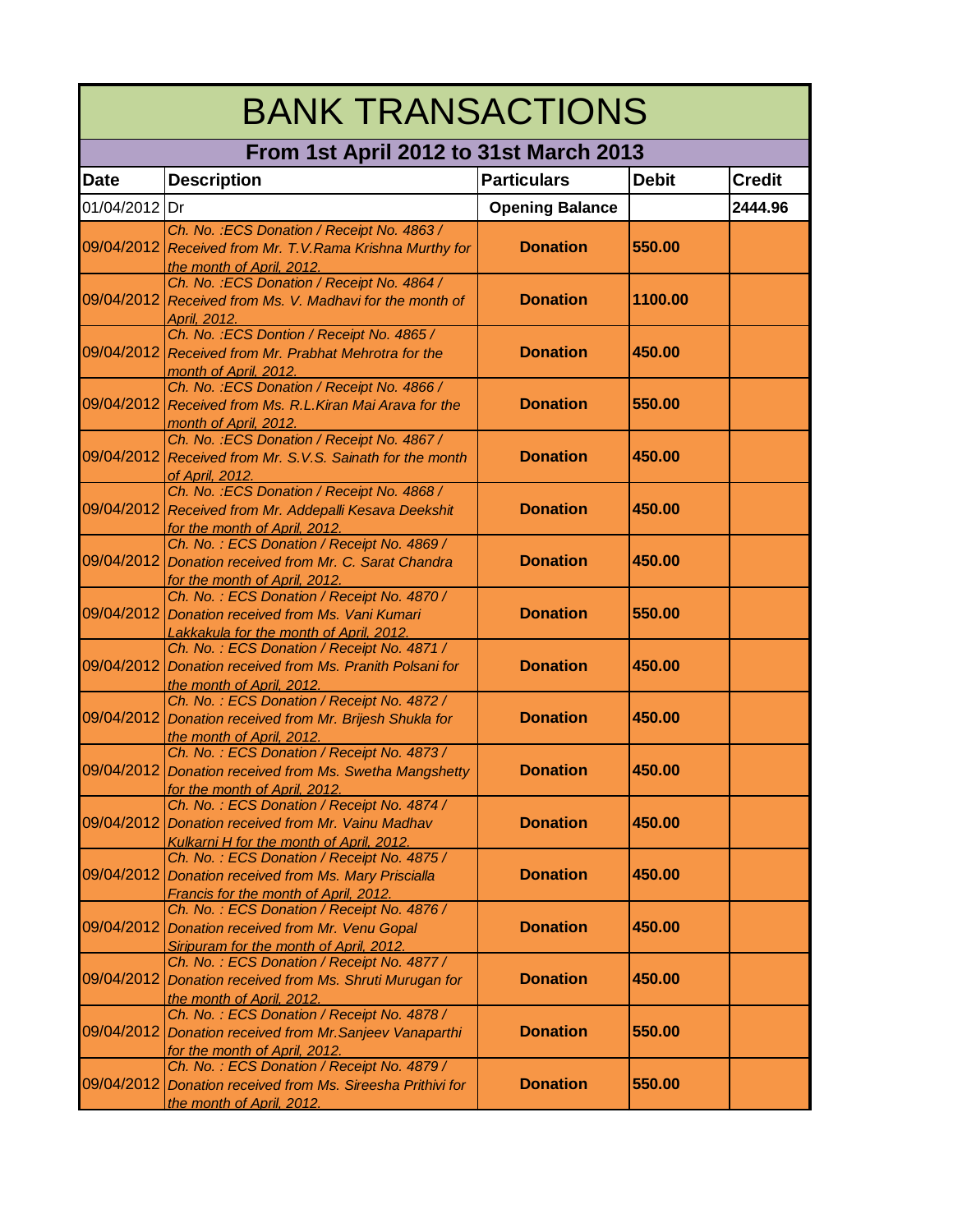|            | Ch. No.: ECS Donation / Receipt No. 4880 /<br>09/04/2012 Donation received from Mr. Tejvinder Singh for<br>the month of April, 2012.                | <b>Donation</b> | 1100.00 |
|------------|-----------------------------------------------------------------------------------------------------------------------------------------------------|-----------------|---------|
| 09/04/2012 | Ch. No.: ECS Donation / Receipt No. 4881 /<br>Donation received from Mr. Pavani Kumar<br>Srinivasa Sai Kasinadhuni for the month of April,<br>2012. | <b>Donation</b> | 550.00  |
| 09/04/2012 | Ch. No.: ECS Donation / Receipt No. 4882 /<br>Donation received from Ms. Priyanka Jhawar for<br>the month of April, 2012.                           | <b>Donation</b> | 550.00  |
| 09/04/2012 | Ch. No.: ECS Donation / Receipt No. 4883 /<br>Donation received from Mr. Sunil P John for the<br>month of April, 2012.                              | <b>Donation</b> | 550.00  |
| 09/04/2012 | Ch. No.: ECS Donation / Receipt No. 4884 /<br>Donation received from Mr. Sanjeev Nathan for<br>the month of April, 2012.                            | <b>Donation</b> | 550.00  |
| 09/04/2012 | Ch. No.: ECS Donation / Receipt No. 4885 /<br>Donation received from Mr. Souvik Dhar for the<br>month of April, 2012.                               | <b>Donation</b> | 550.00  |
| 09/04/2012 | Ch. No.: ECS Donation / Receipt No. 4886 /<br>Donation received from Ms. Komanduri<br>Srinivasachari Madhuri for the month of April,<br>2012        | <b>Donation</b> | 550.00  |
|            | Ch. No.: ECS Donation / Receipt No. 4887 /<br>09/04/2012 Donation receives from Ms. Uma Devi Duddu for<br><u>the month of April, 2012.</u>          | <b>Donation</b> | 550.00  |
| 09/04/2012 | Ch. No.: ECS Donation / Receipt No. 4888 /<br>Donation received from Mr. Pally Ashok for the<br>month of April, 2012.                               | <b>Donation</b> | 550.00  |
| 09/04/2012 | Ch. No.: ECS Donation / Receipt No. 4889 /<br>Donation received from Ms. Sunitha Sirolikar for<br>the month of April, 2012.                         | <b>Donation</b> | 550.00  |
| 09/04/2012 | Ch. No.: ECS Donation / Receipt No. 4890 /<br>Donation received from Ms. S. Neeraja Reddy<br>for the month of April, 2012.                          | <b>Donation</b> | 550.00  |
|            | Ch. No.: ECS Donation / Receipt No. 4891 /<br>09/04/2012 Donation received from Ms. Shivani Batra for<br>the month of April, 202.                   | <b>Donation</b> | 550.00  |
|            | Ch. No.: ECS Donation / Receipt No. 4892 /<br>09/04/2012 Donation received from Ms. Ayanti Reddy for<br>the month of April, 2012.                   | <b>Donation</b> | 550.00  |
| 09/04/2012 | Ch. No.: ECS Donation / Receipt No. 4893 /<br>Donation received from Ms. V. Santhi Sree for<br>the month of April, 2012.                            | <b>Donation</b> | 1100.00 |
| 09/04/2012 | Ch. No.: ECS Donation / Receipt No. 4894 /<br>Donation received from Mr. Subramanian Bharat<br>Rajesh for the month of April, 2012.                 | <b>Donation</b> | 550.00  |
| 09/04/2012 | Ch. No.: ECS Donation / Receipt No. 4895 /<br>Donation received from Mr. Kenneth J for the<br>month of April, 2012.                                 | <b>Donation</b> | 550.00  |
| 09/04/2012 | Ch. No.: ECS Donation Quarterly / Receipt No.<br>4896 / Donation received from Ms. Mandakini<br>Rapolu.                                             | <b>Donation</b> | 1600.00 |
| 09/04/2012 | Ch. No.: ECS Donation Yearly / Receipt No.<br>4897 / Donation received from Mr. Shravan<br>Srimushnam.                                              | <b>Donation</b> | 6000.00 |
| 10/04/2012 | Ch. No. : ECS Donation / Receipt No. 4861 /<br>Donation received from Mr. John Prashanth for<br>the month of April, 2012.                           | <b>Donation</b> | 550.00  |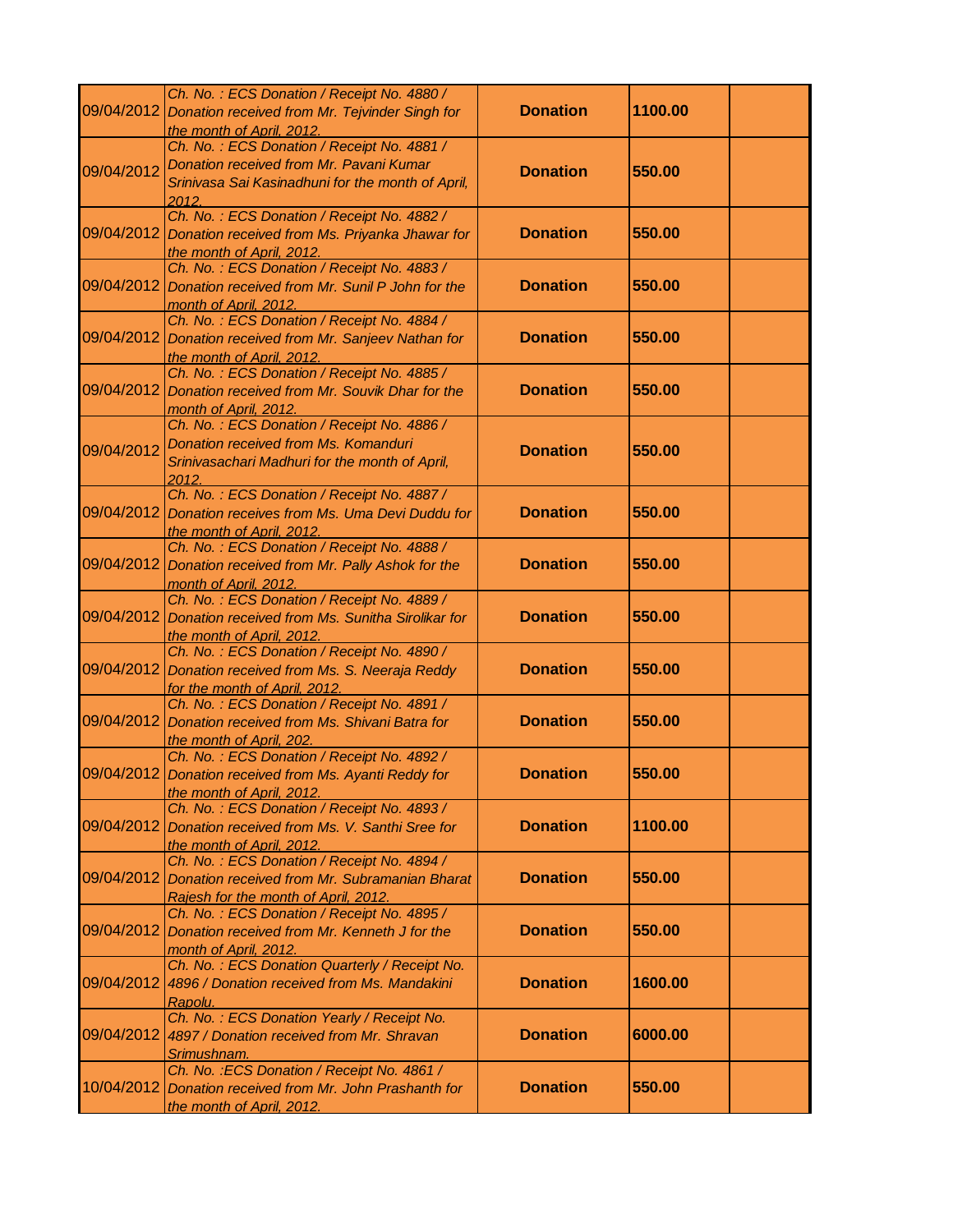|            | Ch. No.: ECS Donation / Receipt No. 4862 /<br>10/04/2012 Received from Mr. B. venkata Prasad for the<br>month of April, 2012.                     | <b>Donation</b>                                   | 1100.00 |         |
|------------|---------------------------------------------------------------------------------------------------------------------------------------------------|---------------------------------------------------|---------|---------|
| 10/04/2012 | Ch. No. : AMOUNT PAID TO Ms. SWATHI<br>TOWARDS INCENTIVES FOR TWO<br><b>DONATIONERS</b>                                                           | <b>Incentives</b>                                 |         | 1000.00 |
| 10/04/2012 | Ch. No. : BANK CHARGES DEBITED BY THE<br><b>BANK FOR TRANSFER OF MONEY</b>                                                                        | <b>Bank Charges</b>                               |         | 5.00    |
|            | Ch. No.: Chq No. 273697 Donation / Receipt<br>20/04/2012 No. 4898 / Quarterly Donation received from Mr.<br>Saibal Dutt.                          | <b>Donation</b>                                   | 1600.00 |         |
|            | Ch. No. : Amount paid to BSNL towards the<br>20/04/2012 Payment of February-12 Rs. 1159.13 and Rs.<br>1193.26 for March -12 bills                 | <b>Telephone &amp;</b><br><b>Telegram Payable</b> |         | 2353.00 |
| 20/04/2012 | Ch. No. : BANK CHARGES DEBITED BY THE<br><b>BANK FOR ECS</b>                                                                                      | <b>Bank Charges</b>                               |         | 100.00  |
| 27/04/2012 | Ch. No.: Online Donation / Receipt No. 4899 /<br>Donation received from Mr. Samuel for the<br>month of April, 2012.                               | <b>Donation</b>                                   | 1100.00 |         |
| 30/04/2012 | Ch. No. : PHONE No. 04027800616 BILL FOR<br>FEBRUARY-1159.13 & MARCH 1193.26<br><b>AMOUNT PAID AGAIN BY ECS - SO</b><br><b>PAYMENT MADE TWICE</b> | <b>Telephone &amp;</b><br><b>Telegram</b>         |         | 2353.00 |
|            | Ch. No. : SALARY PAID TO Ms. SANDHYA<br>02/05/2012 RANI FOR THE MONTH OF APRIL PAID<br><b>THROUGH ONLINE PAYMENT.</b>                             | <b>Salary</b>                                     |         | 9675.00 |
|            | Ch. No.: Salary paid to Mr. B. Jaya Kumar for<br>02/05/2012 the month of April, 2012 paid through online<br>transfer.                             | <b>Salary</b>                                     |         | 5800.00 |
|            | 02/05/2012 Ecs Service Charges                                                                                                                    | <b>Ecs Service Charges</b>                        |         | 111.00  |
|            | Ch. No.: Paid to Techprocess for ECS Chages<br>for the months of Feb & March, 2012. Invoice<br>No. TPS/11-12/FEB/12897.                           |                                                   |         |         |
|            | Incoice No. TPS/11-12/MAR/14429.                                                                                                                  |                                                   |         |         |
|            | Ch. No.: Internet charges paid for the month of<br>02/05/2012 March, 2012 as per bill no. 739516324                                               | <b>Internet Charges</b>                           |         |         |
|            | Date. 18/04/2012.                                                                                                                                 | <b>Payable</b>                                    |         | 1571.92 |
|            | Ch. No. : ECS Donation / Receipt No. 4900 /<br>07/05/2012 Donation received from Mr. T.V. Ramakrishna<br>Murthy for the month of May, 2012.       | <b>Donation</b>                                   | 550.00  |         |
| 07/05/2012 | Ch. No.: ECS Donation / Receipt No. 4901 /<br>Donation received from Ms. V. Madhavi for the<br>month of May, 2012.                                | <b>Donation</b>                                   | 1100.00 |         |
| 07/05/2012 | Ch. No.: ECS Donation / Receipt No. 4902 /<br>Donation received from Mr. B. Venkat Prasad<br>for the month of May, 2012.                          | <b>Donation</b>                                   | 1100.00 |         |
| 07/05/2012 | Ch. No.: ECS Donation / Receipt No. 4903 /<br>Donation received from Mr. Prabhat Mehrotra<br>for the month of May, 2012.                          | <b>Donation</b>                                   | 450.00  |         |
| 07/05/2012 | Ch. No.: ECS Donation / Receipt No. 4904 /<br>Donation received from Ms. R.L Kiran Mai<br>Arava for the month of May, 2012.                       | <b>Donation</b>                                   | 550.00  |         |
| 07/05/2012 | Ch. No.: ECS Donation / Receipt No. 4905 /<br>Donation received from Mr. S.V.S. Sainath for<br>the month of May, 2012.                            | <b>Donation</b>                                   | 450.00  |         |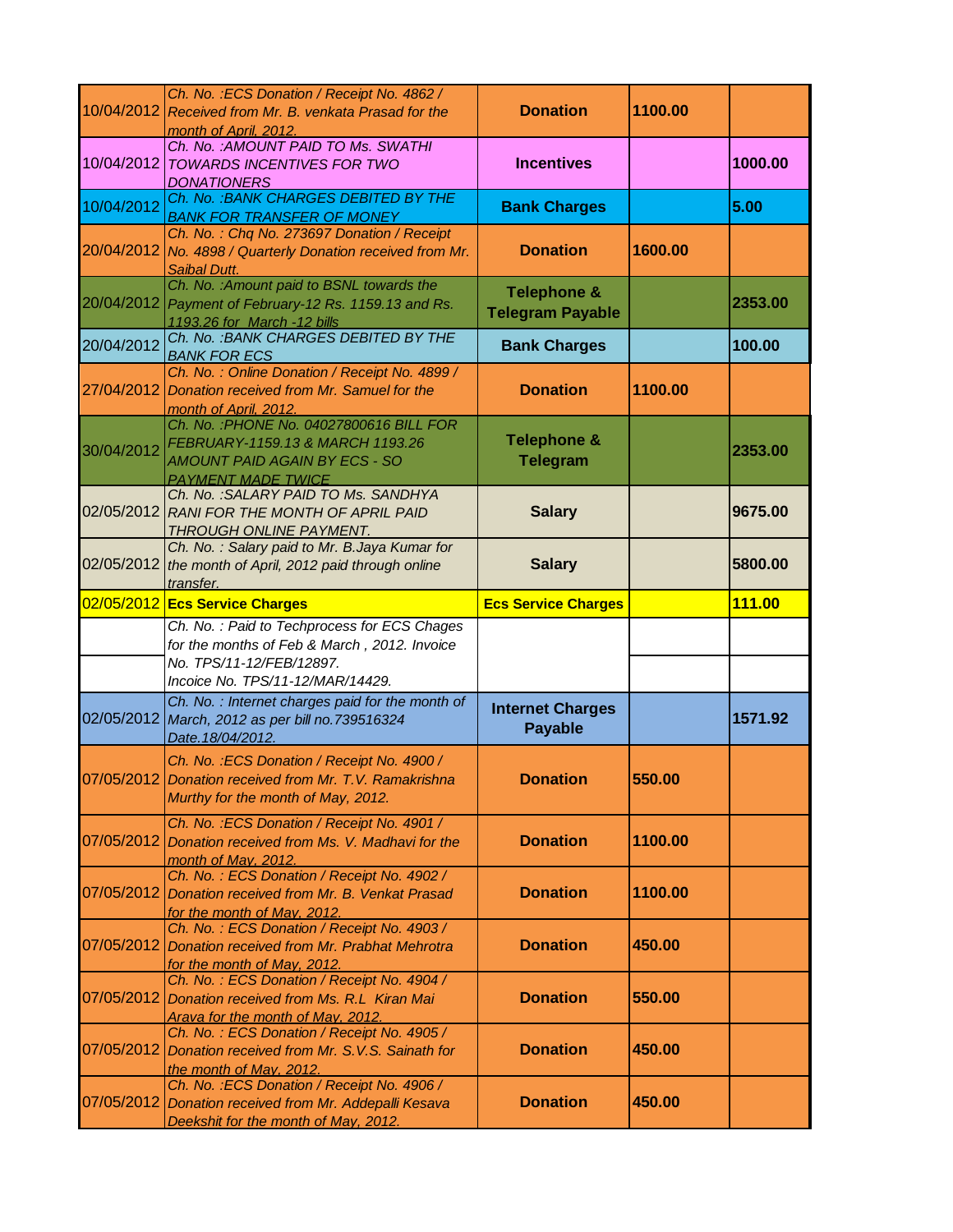| 07/05/2012 | Ch. No.: ECS Donation / Receipt No. 4907 /<br>Donation received from Mr. C. Sarat Chandra                                                         | <b>Donation</b> | 450.00  |
|------------|---------------------------------------------------------------------------------------------------------------------------------------------------|-----------------|---------|
| 07/05/2012 | for the month of May, 2012.<br>Ch. No.: ECS Donation / Receipt No. 4908 /<br>Donation received from Ms. Vani Kumari                               | <b>Donation</b> | 550.00  |
| 07/05/2012 | Lakkakula for the month of May, 2012.<br>Ch. No.: ECS Donation / Receipt No. 4909 /<br>Donation received from Ms. Pranitha Polsani for            | <b>Donation</b> | 450.00  |
| 07/05/2012 | the month of May, 2012.<br>Ch. No.: ECS Donation / Receipt No. 4910 /<br>Donation received from Mr. Brijesh Shukla for<br>the month of May, 2012. | <b>Donation</b> | 450.00  |
| 07/05/2012 | Ch. No.: ECS Donation / Receipt No. 4911 /<br>Donation received from Ms. Swetha Mangshetty<br>for the month of May, 2012.                         | <b>Donation</b> | 450.00  |
| 07/05/2012 | Ch. No.: ECS Donation / Receipt No. 4912 /<br>Donation received from Mr. Vainu Madhav<br>Kulkarni H for the month of May, 2012.                   | <b>Donation</b> | 450.00  |
| 07/05/2012 | Ch. No.: ECS Donation / Receipt No. 4913 /<br>Donation received from Ms. Mary Priscialla<br>Francis for the month of May, 2012.                   | <b>Donation</b> | 450.00  |
| 07/05/2012 | Ch. No.: ECS Donation / Receipt No. 450 /<br>Donation received from Mr. Venu Gopal<br>Siripuram for the month of May, 2012.                       | <b>Donation</b> | 450.00  |
| 07/05/2012 | Ch. No.: ECS Donation / Receipt No. 4915 /<br>Donation received from Mr. Sanjeev Vanaparthy<br>for the month of May, 2012.                        | <b>Donation</b> | 550.00  |
| 07/05/2012 | Ch. No.: ECS Donation / Receipt No. 4961 /<br>Donation received from Ms. Sureesha Prithivi for<br>the month of May, 2012.                         | <b>Donation</b> | 550.00  |
| 07/05/2012 | Ch. No.: ECS Donatio / Receipt No. 4917 /<br>Donation received from Mr. Tejvinder Singh for<br>the month of May, 2012.                            | <b>Donation</b> | 1100.00 |
| 07/05/2012 | Ch. No.: ECS Donation / Receipt No. 4918 /<br>Donation received from Mr. Pavani Kumar<br>Srinivasa Sai Kasinadhuni for the month of May,<br>2012. | <b>Donation</b> | 550.00  |
| 07/05/2012 | Ch. No.: ECS Donation / Receipt No. 4919 /<br>Donation received from Ms. Priyanka Jhawar for<br>the month of May, 2012.                           | <b>Donation</b> | 550.00  |
| 07/05/2012 | Ch. No.: ECS Donation / Receipt No. 4920 /<br>Donation received from Mr. Sunil P John for the<br>month of May, 2012.                              | <b>Donation</b> | 550.00  |
| 07/05/2012 | Ch. No.: ECS Donation / Receipt No. 4921 /<br>Donation received from Mr. Sanjeev Nathan for<br>the month of May, 2012.                            | <b>Donation</b> | 550.00  |
| 07/05/2012 | Ch. No.: ECS Donation / Receipt No. 4922 /<br>Donation received from Mr. Souvik Dhar for the<br>month of May, 2012.                               | <b>Donation</b> | 550.00  |
| 07/05/2012 | Ch. No.: ECS Donation / Receipt No. 4923 /<br>Donation received from Ms. Komanduri<br>Srinivasachari Madhuri for the month of May,<br>2012.       | <b>Donation</b> | 550.00  |
| 07/05/2012 | Ch. No.: ECS Donation / Receipt No. 4924 /<br>Donation received from Ms. Uma Devi Duddu for<br>the month of May, 2012.                            | <b>Donation</b> | 550.00  |
| 07/05/2012 | Ch. No.: ECS Donation / Receipt No. 4925 /<br>Donation received from Mr. Pally Ashok for the<br>month of May, 2012.                               | <b>Donation</b> | 550.00  |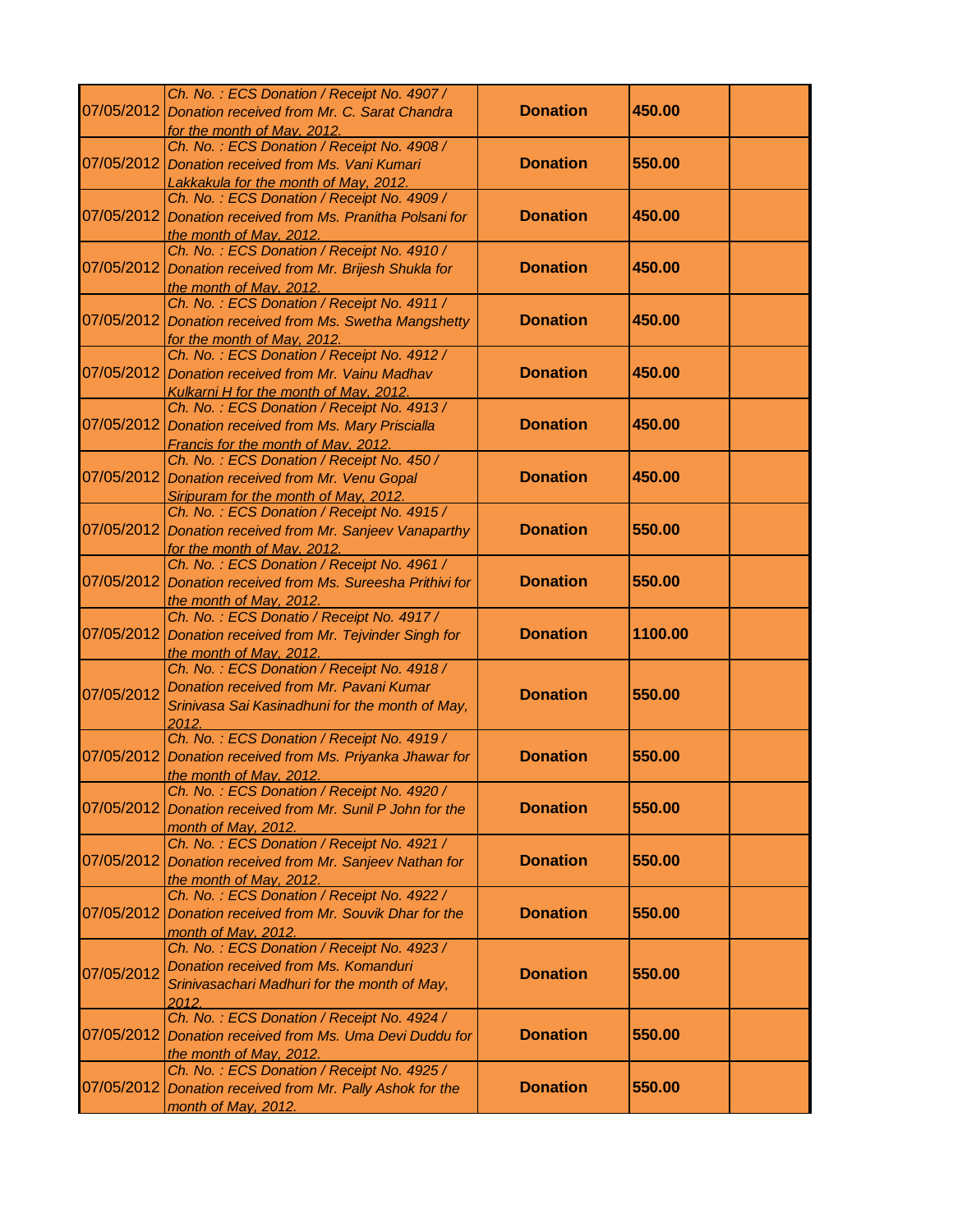|            | Ch. No.: ECS Donation / Receipt No. 4926 /<br>07/05/2012 Donation received from Ms. Raghavarapu Malati                                              | <b>Donation</b>                      | 550.00   |         |
|------------|-----------------------------------------------------------------------------------------------------------------------------------------------------|--------------------------------------|----------|---------|
| 07/05/2012 | Supriya for the month of May, 2012.<br>Ch. No.: ECS Donation / Receipt No. 4927 /<br>Donation received from Ms. Sunitha Sirolikar for               | <b>Donation</b>                      | 550.00   |         |
| 07/05/2012 | the month of May, 2012.<br>Ch. No.: ECS Donation / Receipt No. 4928 /<br>Donation received from Ms. S. Neeraja Reddy<br>for the month of May, 2012. | <b>Donation</b>                      | 550.00   |         |
| 07/05/2012 | Ch. No.: ECS Donation / Receipt No. 4929 /<br>Donation received from Ms. Shivani Batra for<br>the month of May, 2012.                               | <b>Donation</b>                      | 550.00   |         |
| 07/05/2012 | Ch. No.: ECS Donation / Receipt No. 4930 /<br>Donation received from Ms. Ayanti Reddy for<br>the month of May, 2012.                                | <b>Donation</b>                      | 550.00   |         |
| 07/05/2012 | Ch. No.: ECS Donation / Receipt No. 4931 /<br>Donation received from Ms. V. Santhi Sree for<br>the month of May, 2012.                              | <b>Donation</b>                      | 1100.00  |         |
| 07/05/2012 | Ch. No.: ECS Donation / Receipt No. 4932 /<br>Donation received from Mr. Subramanian Bharat<br>Rajesh for the month of May, 2012.                   | <b>Donation</b>                      | 550.00   |         |
| 07/05/2012 | Ch. No.: ECS Donation / Receipt No. 4933 /<br>Donation received from Mr. John Kenneth for<br>the month of May, 2012.                                | <b>Donation</b>                      | 550.00   |         |
| 07/05/2012 | Ch. No.: ECS Donation / Receipt No. 4935 /<br>Donation received from Mr. John Prashanth for<br>the month of May, 2012.                              | <b>Donation</b>                      | 550.00   |         |
| 07/05/2012 | ECS Donation / Receipt No. 4934 / Donation<br>received from Ms. Perika Nandini for the month<br>of May, 2012.                                       | <b>Donation</b>                      | 550.00   |         |
|            | Being cash received from Ms Morifa Deen<br>11/05/2012 towards halfyeary donation depositred into the<br>bank.                                       | Cash                                 | 3200.00  |         |
| 12/05/2012 | Ch. No.: Online Donation / Receipt No. 4937 /<br>Yearly donation received from Mr. Ashish<br>Mishra.                                                | <b>Donation</b>                      | 12000.00 |         |
| 28/05/2012 | Ch. No.: 059058 Donation / Receipt No. 4942 /<br>Yearly Donation received from Mr.<br>R.L.Lakshman.                                                 | <b>Donation</b>                      | 6000.00  |         |
| 29/05/2012 | Ch. No.: 392979 Donation / Receipt No. 4938 /<br>Yearly donation received from Ms. Minaz<br><b>Navhsad Dewani.</b>                                  | <b>Donation</b>                      | 24000.00 |         |
| 29/05/2012 | Ch. No. : 523118 Donation / Receipt No. 4939 /<br>Yearly donation received from Mr. Navnit Singh.                                                   | <b>Donation</b>                      | 6000.00  |         |
| 01/06/2012 | Ch. No. : Credited bank charges.                                                                                                                    | <b>Bank Charges</b>                  |          | 5.00    |
|            | Ch. No. : Being online payment made to Airtel<br>01/06/2012 towards Internet charges for the month of April,<br>2012.                               | <b>Internet Charges</b>              |          | 2057.00 |
| 01/06/2012 | Ch. No.: Being online transfer made to B.Jaya<br>Kumar for the month of May, 2012.                                                                  | <b>Salary</b>                        |          | 4460.00 |
| 01/06/2012 | Ch. No. : Being online payment made to<br>TechProcess Services. Invoice No. TPS / 12-13<br><u>/ Apr / 771, Date 09/05/2012.</u>                     | <b>Ecs Service</b><br><b>Charges</b> |          | 57.00   |
| 01/06/2012 | Ch. No. : Being online payment made to Ms.<br>Sandhya Rani for the month of May, 2012.                                                              | <b>Salary</b>                        |          | 9670.00 |
| 01/06/2012 | Ch. No.: Credited into Bank.                                                                                                                        | <b>Bank Charges</b>                  |          | 5.00    |
|            | 02/06/2012 Cash deposited                                                                                                                           | <b>Cash</b>                          | 1000.00  |         |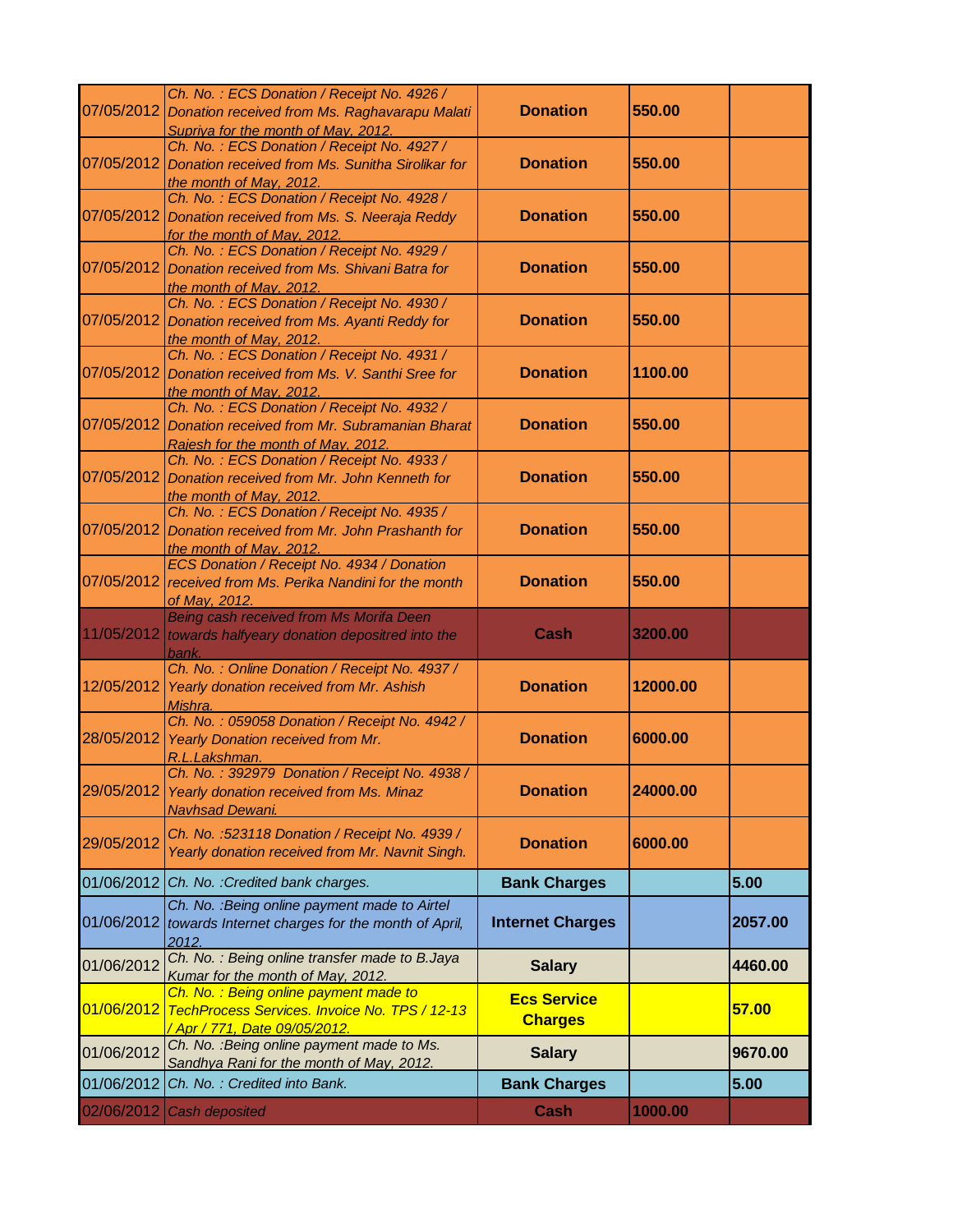| 02/06/2012 | Cash deposited                                                                                                                                    | Cash                                              | 1000.00 |          |
|------------|---------------------------------------------------------------------------------------------------------------------------------------------------|---------------------------------------------------|---------|----------|
| 04/06/2012 | Ch. No. : 954823 Being paid toward BSNL<br>Mobile phone bill for 9490792300.                                                                      | <b>Telephone &amp;</b><br><b>Telegram Payable</b> |         | 28295.00 |
| 08/06/2012 | Ch. No.: ECS Donation / Receipt No. 4943 /<br>Donation received from Mr. B. Venkat Prasad<br>for the month of July, 2012.                         | <b>Donation</b>                                   | 1100.00 |          |
| 08/06/2012 | Ch. No.: ECS Donation / Receipt No. 4944 /<br>Donation received from Mr. T.V. Ramakrishna<br>Murthy for the month of May, 2012.                   | <b>Donation</b>                                   | 550.00  |          |
| 08/06/2012 | Ch. No.: ECS Donation / Receipt No. 4945 /<br>Donation received from Ms. V.Madhavi for the<br>month of May, 2012.                                 | <b>Donation</b>                                   | 1100.00 |          |
| 08/06/2012 | Ch. No.: ECS Donation / Receipt No. 4946 /<br>Donation received from Mr. Prabhat Mehrotra<br>for the month of June, 2012.                         | <b>Donation</b>                                   | 450.00  |          |
| 08/06/2012 | Ch. No.: ECS Donation / Receipt No. 4947 /<br>Donation received from Ms. R.L. Kiran Mai<br>Arava for the month of June, 2012.                     | <b>Donation</b>                                   | 550.00  |          |
| 08/06/2012 | Ch. No.: ECS Donation / Receipt No. 4948 /<br>Donation received from Mr. S.V.S. Sainath for<br>the month of June, 2012.                           | <b>Donation</b>                                   | 450.00  |          |
| 08/06/2012 | Ch. No.: ECS Donation / Receipt No. 4949 /<br>Donation received from Mr. Addepalli Kesava<br>Deekshit for the month of June, 2012.                | <b>Donation</b>                                   | 450.00  |          |
| 08/06/2012 | Ch. No.: ECS Donation / Receipt No. 4950 /<br>Donation received from Mr. Ms. Vani Kumari<br>Lakkakula for the month of June, 2012.                | <b>Donation</b>                                   | 550.00  |          |
| 08/06/2012 | Ch. No.: ECS Donation / Receipt No. 4951 /<br>Donation received from Ms. Pranitha Polsani for<br>the month of June, 2012.                         | <b>Donation</b>                                   | 450.00  |          |
| 08/06/2012 | Ch. No.: ECS Donation / Receipt No. 4952 /<br>Donation received from Mr. Brijesh Shukla for<br>the month of July, 2012.                           | <b>Donation</b>                                   | 450.00  |          |
| 08/06/2012 | Ch. No.: ECS Donation / Receipt No. 4953 /<br>Donation received from Ms. Swetha Mangshetty<br>for the month of June, 2012.                        | <b>Donation</b>                                   | 450.00  |          |
| 08/06/2012 | Ch. No.: ECS Donation / Receipt No. 4954 /<br>Donation received from Mr. Vainu Madhav<br>Kulkarni H for the month of June, 2012.                  | <b>Donation</b>                                   | 450.00  |          |
| 08/06/2012 | Ch. No.: ECS Donation / Receipt No. 4955 /<br>Donation received from Ms. Mary Priscialla<br>Francis for the month of June, 2012.                  | <b>Donation</b>                                   | 450.00  |          |
| 08/06/2012 | Ch. No.: ECS Donation / Receipt No. 4956 /<br>Donation received from Mr. Venu Gopal<br>Siripuram for the month of June, 2012.                     | <b>Donation</b>                                   | 450.00  |          |
| 08/06/2012 | Ch. No.: ECS Donation / Receipt No. 4957 /<br>Donation received from Mr. Sanjeev Vanaparthy<br>for the month of June, 2012.                       | <b>Donation</b>                                   | 550.00  |          |
| 08/06/2012 | Ch. No.: ECS Donation / Receipt No. 4958 /<br>Donation received from Ms. Sireesha Prithivi for<br>the month of June, 2012.                        | <b>Donation</b>                                   | 550.00  |          |
| 08/06/2012 | Ch. No.: ECS Donation / Receipt No. 4959 /<br>Donation received from Mr. Tejvinder Singh for<br>the month of June, 2012.                          | <b>Donation</b>                                   | 1100.00 |          |
| 08/06/2012 | Ch. No.: ECS Donation / Receipt No. 4960 /<br>Donation received from Mr. Pavani Kumar<br>Srinivasa Sai Kasinadhuni for the month of June,<br>2012 | <b>Donation</b>                                   | 550.00  |          |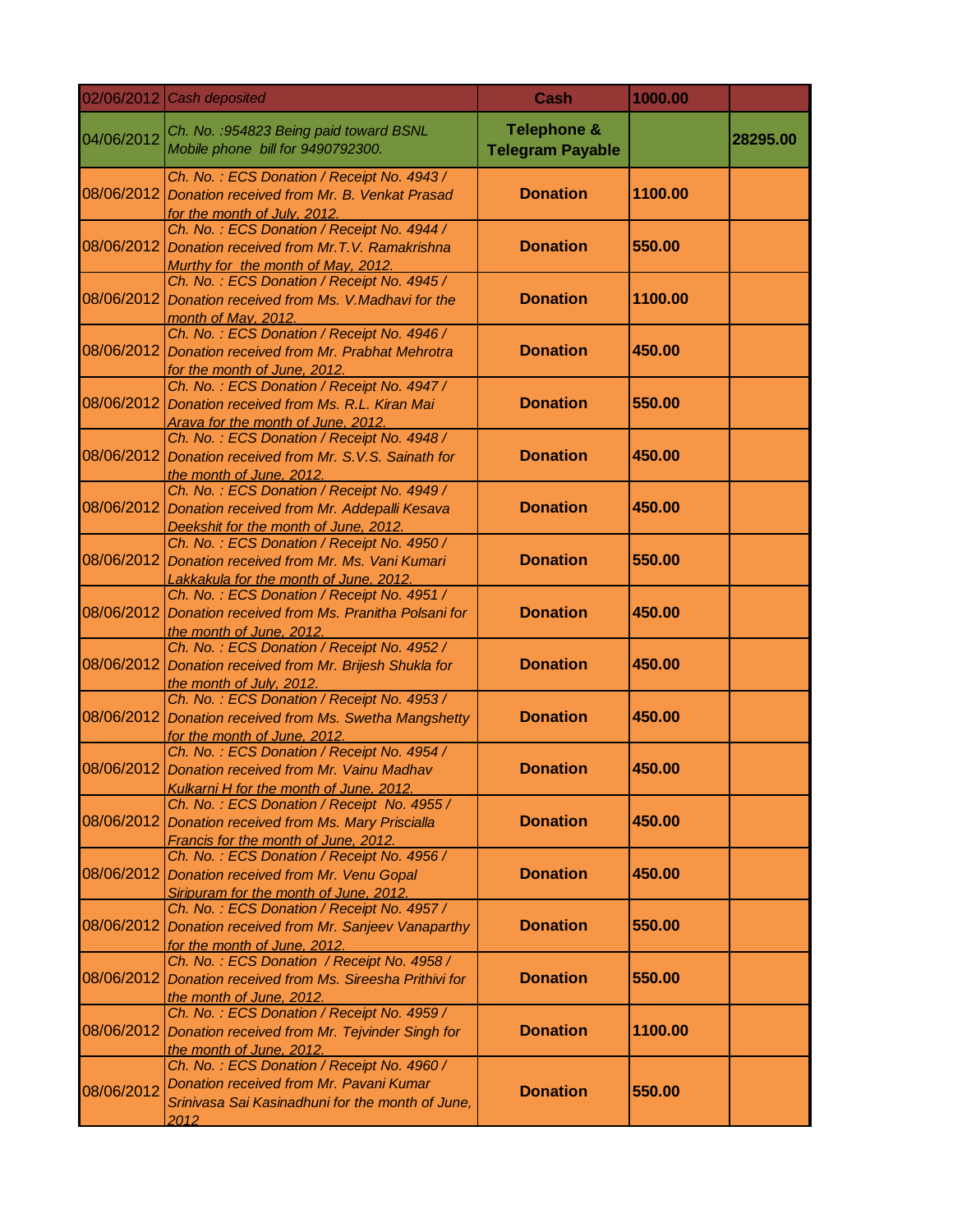|            | Ch. No.: ECS Donation / Receipt No. 4961 /<br>08/06/2012 Donation received from Ms. Priyanka Jhawar for<br>the mont of June, 2012.   | <b>Donation</b> | 550.00  |
|------------|--------------------------------------------------------------------------------------------------------------------------------------|-----------------|---------|
| 08/06/2012 | Ch. No.: ECS Donation / Receipt No. 4962 /<br>Donation received from Mr. Sunil P John for the<br>month of June, 2012.                | <b>Donation</b> | 550.00  |
| 08/06/2012 | Ch. No.: ECS Donation / Receipt No. 4963 /<br>Donation received from Mr. Sanjeev Nathan for<br>the month of June, 2012.              | <b>Donation</b> | 550.00  |
| 08/06/2012 | Ch. No.: ECS Donation / Receipt No. 4964 /<br>Donation received from Mr. Souvik Dhar for the<br>month of June, 2012.                 | <b>Donation</b> | 550.00  |
| 08/06/2012 | Ch. No.: ECS Donation / Receipt No. 4965 /<br>Donation received from Ms. Komanduri<br>Srinivachari Madhuri for the month June, 2012. | <b>Donation</b> | 550.00  |
| 08/06/2012 | Ch. No.: ECS Donation / Receipt No. 4966 /<br>Donation received from Ms. Uma Devi Duddu for<br>the month of June, 2012.              | <b>Donation</b> | 550.00  |
| 08/06/2012 | Ch. No.: ECS Donation / Receipt No. 4967 /<br>Donation received from Mr. Pally Ashok for the<br>month of July, 2012.                 | <b>Donation</b> | 550.00  |
| 08/06/2012 | Ch. No.: ECS Donation / Receipt No. 4968 /<br>Donation received from Ms. Raghavarapu Malati<br>Supriya for the month of June, 2012.  | <b>Donation</b> | 550.00  |
| 08/06/2012 | Ch. No.: ECS Donation / Receipt No. 4969 /<br>Donation received from Ms. Sunitha Sirolikar for<br>the month of June, 2012.           | <b>Donation</b> | 550.00  |
| 08/06/2012 | Ch. No.: ECS Donation / Receipt No. 4970 /<br>Donation received from Ms. S. Neeraja Reddy<br>for the month of June, 2012.            | <b>Donation</b> | 550.00  |
| 08/06/2012 | Ch. No.: ECS Donation / Receipt No. 4971 /<br>Donation received from Ms. Shivani Batra for<br>the month of June, 2012.               | <b>Donation</b> | 550.00  |
| 08/06/2012 | Ch. No.: ECS Donation / Receipt No. 4972 /<br>Donation received from Ms. Ayanti Reddy for<br>the month of June, 2012.                | <b>Donation</b> | 550.00  |
| 08/06/2012 | Ch. No.: ECS Donation / Receipt No. 4973 /<br>Donation received from Ms. V. Santhi Sree for<br>the month of June, 2012.              | <b>Donation</b> | 1100.00 |
| 08/06/2012 | Ch. No.: ECS Donation / Receipt No. 4974 /<br>Donation received from Mr. G. Jockhim<br>Arogyam for the month of June, 2012.          | <b>Donation</b> | 550.00  |
| 08/06/2012 | ECS Donation/ Receipt No. 4975 / Donation<br>received from Mr. Subramanian Bharat Rajesh<br>for the month of June, 2012.             | <b>Donation</b> | 550.00  |
|            | ECS Donation / Receipt No. 4976 / Donation<br>08/06/2012 received from Mr. Trivikrama Aditya BKP for the<br>month of June, 2012.     | <b>Donation</b> | 550.00  |
|            | ECS Donation / Receipt No. 4977 / Donation<br>08/06/2012 received from Mr. John Kenneth for the month<br>of June, 2012.              | <b>Donation</b> | 550.00  |
| 08/06/2012 | ECS Donation / Receipt No. 4978 / Donation<br>received from Mr. John Prashanth for the month<br>of June, 2012.                       | <b>Donation</b> | 550.00  |
|            | ECS Donation / Receipt No. 4974 / Donation<br>08/06/2012 received from Mr. Balaji Avinash Pai for the<br>month of June, 2012.        | <b>Donation</b> | 450.00  |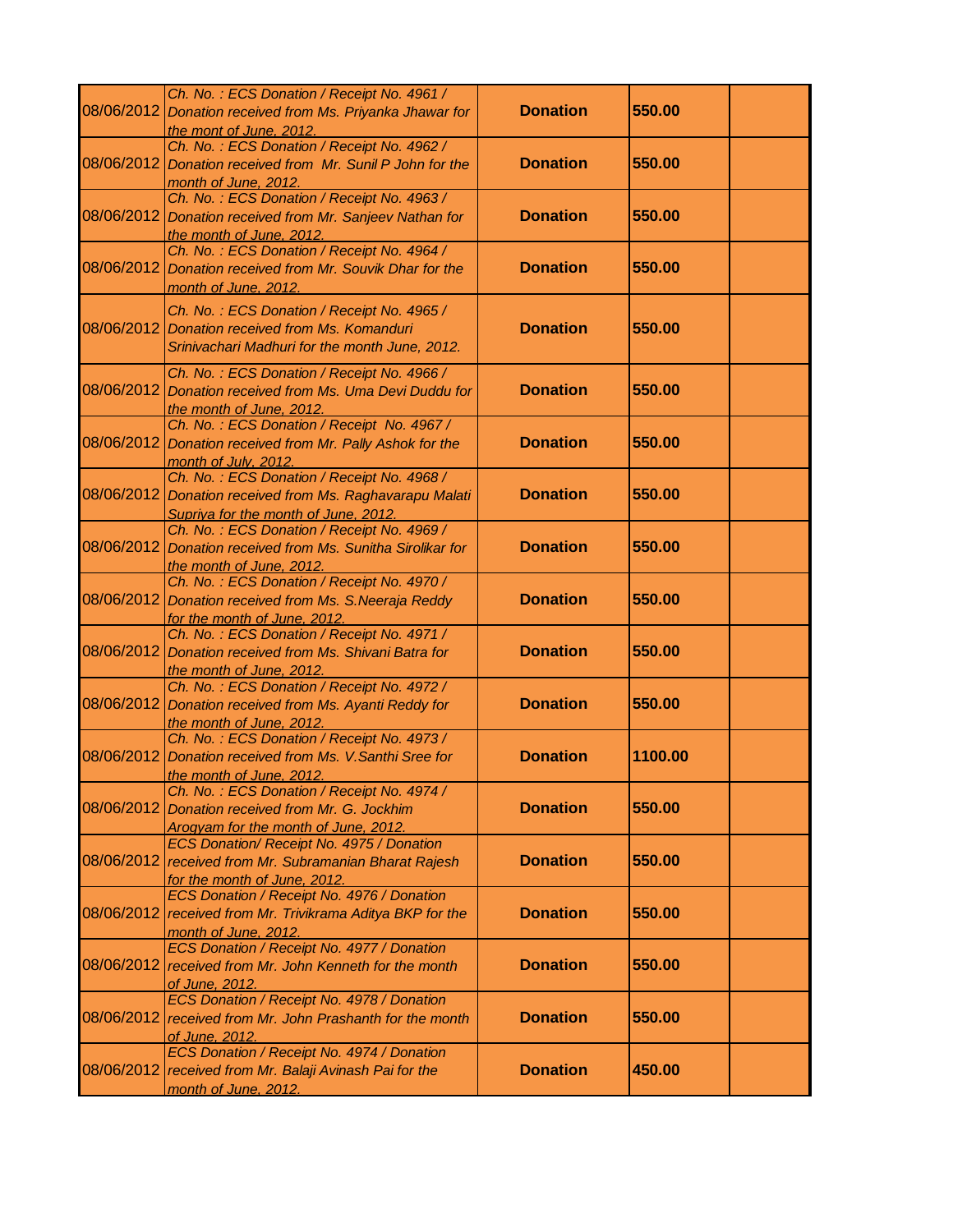| 08/06/2012 | ECS Donation / Receipt No. 4980 / Donation<br>received from Ms. P. Nandini for the month of<br>June, 2012.                  | <b>Donation</b>                                         | 550.00  |         |
|------------|-----------------------------------------------------------------------------------------------------------------------------|---------------------------------------------------------|---------|---------|
| 13/06/2012 | Ch. No.: Credited into bank towards ECS<br>Services.                                                                        | <b>Bank Charges</b>                                     |         | 100.00  |
| 30/06/2012 | SB A/c Interest received.                                                                                                   | <b>Bank Interest</b><br><b>Received</b>                 | 759.00  |         |
| 04/07/2012 | Ch. No.: Being online payment made to Airtel<br>toward the Internet charges for the month of<br>May. Ref. No. iGB4787615.   | <b>Internet Charges</b>                                 |         | 1729.00 |
| 05/07/2012 | Ch. No.: Being online payment mato to Ms.<br>Sandhya Rani towards salary for the month of<br>June, 2012.                    | <b>Salary</b>                                           |         | 9000.00 |
| 05/07/2012 | Ch. No.: Credited to Bank.                                                                                                  | <b>Bank Charges</b>                                     |         | 5.00    |
|            | Ch. No.: Being online pament made to Mr.<br>05/07/2012 B. Jaya Kumar towards the salary for the month<br>of June, 2012.     | <b>Salary</b>                                           |         | 5800.00 |
|            | 05/07/2012 Telephone & Telegram                                                                                             | <b>Telephone &amp;</b><br><b>Telegram</b>               |         | 1788.00 |
|            | Ch. No.: 954824 Being paid to BSNL Mobile<br>phonr for 9490755050 for the months of April &<br>May, 2012.                   |                                                         |         |         |
| 10/07/2012 | Ch. No.: Being online payment made to Prime<br>Services towards instalation of Antiviru.                                    | <b>Computer</b><br><b>Maintenance</b><br><b>Charges</b> |         | 1250.00 |
|            | 10/07/2012 Ch. No.: Credited to Bank.                                                                                       | <b>Bank Charges</b>                                     |         | 5.00    |
| 11/07/2012 | ECS Donation / Receipt No. 4981 / Donation<br>received from Mr. T. V. Ramakrishna Murthy for<br>the month of July, 2012.    | <b>Donation</b>                                         | 550.00  |         |
| 11/07/2012 | ECS Donation / Receipt No. 4982 / Donation<br>received from Ms. V. Madhavi for the month of<br>Julv. 2012.                  | <b>Donation</b>                                         | 1100.00 |         |
| 11/07/2012 | ECS Donation / Receipt No. 4983 / Donation<br>received from Mr. Venkat Prasad for the month<br>of July, 2012.               | <b>Donation</b>                                         | 1100.00 |         |
| 11/07/2012 | ECS Donation / Receipt No. 4984 / Donation<br>received from Mr. Prabhat Mehrotra for the<br>month of July, 2012.            | <b>Donation</b>                                         | 450.00  |         |
| 11/07/2012 | ECS Donation / Receipt No. 4985 / Donation<br>received from Ms. R.L. Kiran Mai Arava for the<br>month of July, 2012.        | <b>Donation</b>                                         | 550.00  |         |
| 11/07/2012 | ECS Donation / Receipt No. 4986 / Donation<br>received from Mr. S.V.S. Sainath for the month<br>of July, 2012.              | <b>Donation</b>                                         | 450.00  |         |
| 11/07/2012 | ECS Donation / Receipt No. 4987 / Donation<br>received from Mr. Addepalli Kesava Deekshit for<br>the month of July, 2012.   | <b>Donation</b>                                         | 450.00  |         |
|            | ECS Donation / Receipt No. 4988 / Donation<br>11/07/2012 received from Mr. C. Sarat Chandra for the<br>month of July, 2012. | <b>Donation</b>                                         | 450.00  |         |
| 11/07/2012 | ECS Donation / Receipt No. 4989 / Donation<br>received from Ms. Vani Kumari Lakkakula for the<br>month of July, 2012.       | <b>Donation</b>                                         | 550.00  |         |
| 11/07/2012 | ECS Donation / Receipt No. 4990 / Donation<br>received from Ms. Pranitha Polsani for the<br>month of July, 2012.            | <b>Donation</b>                                         | 450.00  |         |
| 11/07/2012 | ECS Donation / Receipt No. 4991 / Donation<br>received from Mr. Brijesh Shukla for the month<br>of July, 2012.              | <b>Donation</b>                                         | 450.00  |         |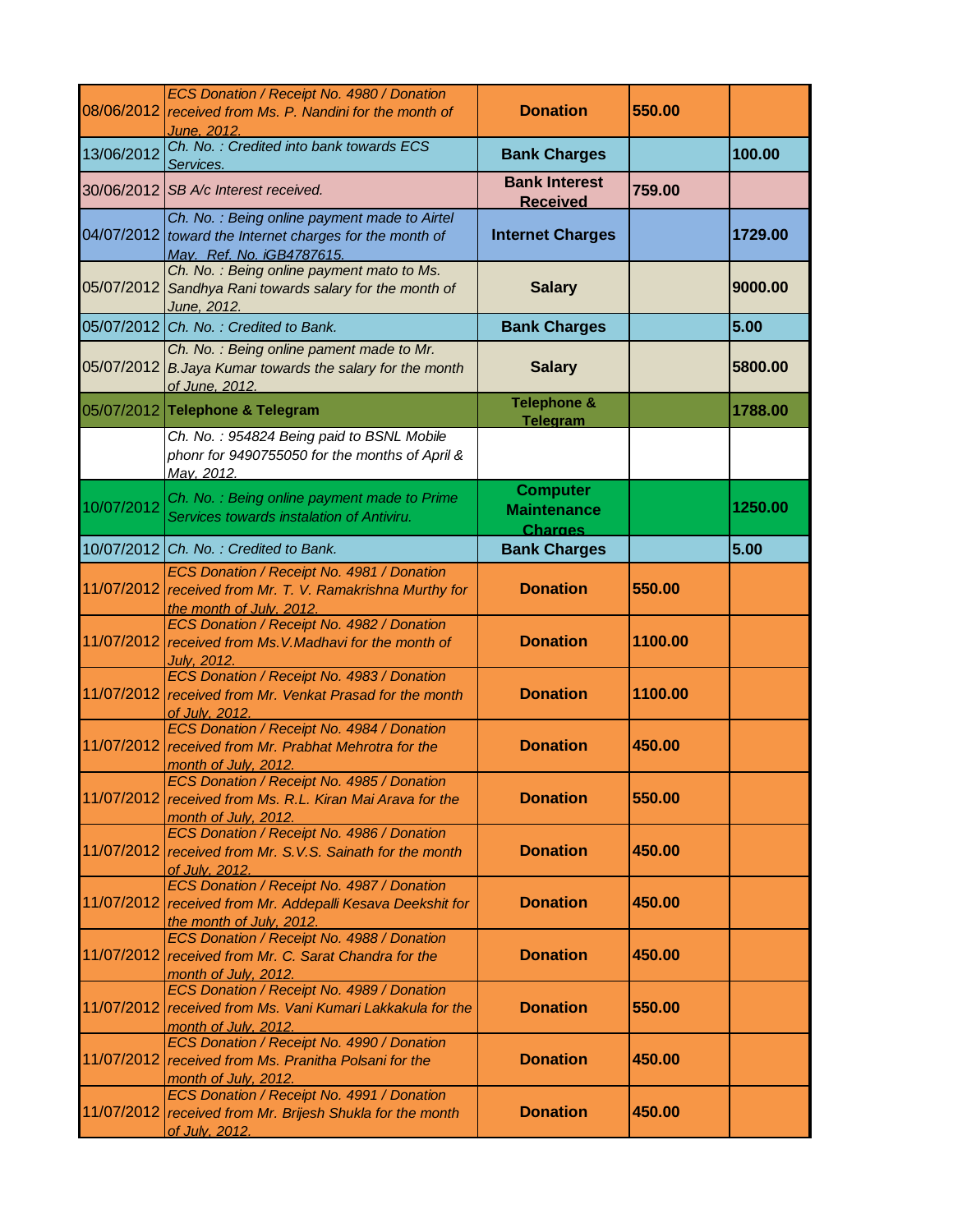|            | ECS Donation / Receipt No. 4992 / Donation<br>11/07/2012 received from Ms. Swetha mangshetty for the<br>month of July, 2012.                      | <b>Donation</b> | 450.00  |  |
|------------|---------------------------------------------------------------------------------------------------------------------------------------------------|-----------------|---------|--|
|            | ECS Donation / Receipt No. 4993 / Donation<br>11/07/2012 received from Mr. Vainu Madhav Kulkarni H for<br>the month of July, 2012.                | <b>Donation</b> | 450.00  |  |
|            | ECS Donation / Receipt No. 4994 / Donation<br>11/07/2012 received from Ms. Mary Priscialla Francis for the<br>month of July, 2012.                | <b>Donation</b> | 450.00  |  |
|            | ECS Donation / Receipt No. 4995 / Donation<br>11/07/2012 received from Mr. Venugopal Siripuram for the<br>month of July, 2012.                    | <b>Donation</b> | 450.00  |  |
|            | ECS Donation / Receipt No. 4996 / Donation<br>11/07/2012 received from Ms. Sireesha Prithivi for the<br>month of July. 2012.                      | <b>Donation</b> | 550.00  |  |
|            | ECS Donation / Receipt No. 4997 / Donation<br>11/07/2012 received from Mr. Tejvinder Singh for the month<br>of July, 2012.                        | <b>Donation</b> | 1100.00 |  |
|            | ECS Donation / Receipt No. 4998 / Donation<br>11/07/2012 received from Mr. Pavani Kumar Srinivasa Sai<br>Kasinadhuni for the month of July, 2012. | <b>Donation</b> | 550.00  |  |
|            | ECS Donation / Receipt No. 4999 / Donation<br>11/07/2012 received from Ms. Priyanka Jhawar for the<br>month of July, 2012.                        | <b>Donation</b> | 550.00  |  |
|            | ECS Donation / Receipt No. 5000 / Donation<br>11/07/2012 received from Mr. Sunil P John for the month of<br>July, 2012.                           | <b>Donation</b> | 550.00  |  |
|            | ECS Donation / Receipt No. 5001 / Donation<br>11/07/2012 received from Mr. Sanjeev Nathan for the month<br>of July, 2012.                         | <b>Donation</b> | 550.00  |  |
| 11/07/2012 | ECS Donation / Receipt No. 5002 / Donation<br>received from Mr. Souvik Dhar for the month of<br>July, 2012.                                       | <b>Donation</b> | 550.00  |  |
|            | ECS Donation / Receipt No. 5003 / Donation<br>11/07/2012 received from Ms. Komanduri Srinivasachari<br>Madhuri for the month of July, 2012.       | <b>Donation</b> | 550.00  |  |
| 11/07/2012 | ECS Donation / Receipt No. 5004 / Donation<br>received from Ms. Uma Devi Duddy for the<br>month of July, 2012.                                    | <b>Donation</b> | 550.00  |  |
|            | ECS Donation / Receipt No. 5005 / Donation<br>11/07/2012 received from Mr. Pally Ashok for the month of<br>Julv. 2012.                            | <b>Donation</b> | 550.00  |  |
|            | ECS Donation / Receipt No. 5006 / Donation<br>11/07/2012 received from Ms. Raghavarapu Malathi Supriya<br>for the month of July, 2012.            | <b>Donation</b> | 550.00  |  |
|            | ECS Donation / Receipt No. 5007 / Donation<br>11/07/2012 received from Ms. Sunitha Sirolikar for the<br>month of July, 2012.                      | <b>Donation</b> | 550.00  |  |
|            | ECS Donation / Receipt No. 5008 / Donation<br>11/07/2012 received from Ms. S. Neeraja Reddy for the<br>month of July, 2012.                       | <b>Donation</b> | 550.00  |  |
| 11/07/2012 | ECS Donation / Receipt No. 5009 / Donation<br>received from Ms. Shivani Batra for the month of<br>July, 2012.                                     | <b>Donation</b> | 550.00  |  |
| 11/07/2012 | ECS Donation / Receipt No. 5010 / Donation<br>received from Ms. Ayanti Reddy for the month of<br>July, 2012.                                      | <b>Donation</b> | 550.00  |  |
|            | ECS Donation / Receipt No. 5011 / Donation<br>$11/07/2012$ received from<br>Ms. V. Santhi Sree for<br>the month of July, 2012.                    | <b>Donation</b> | 1100.00 |  |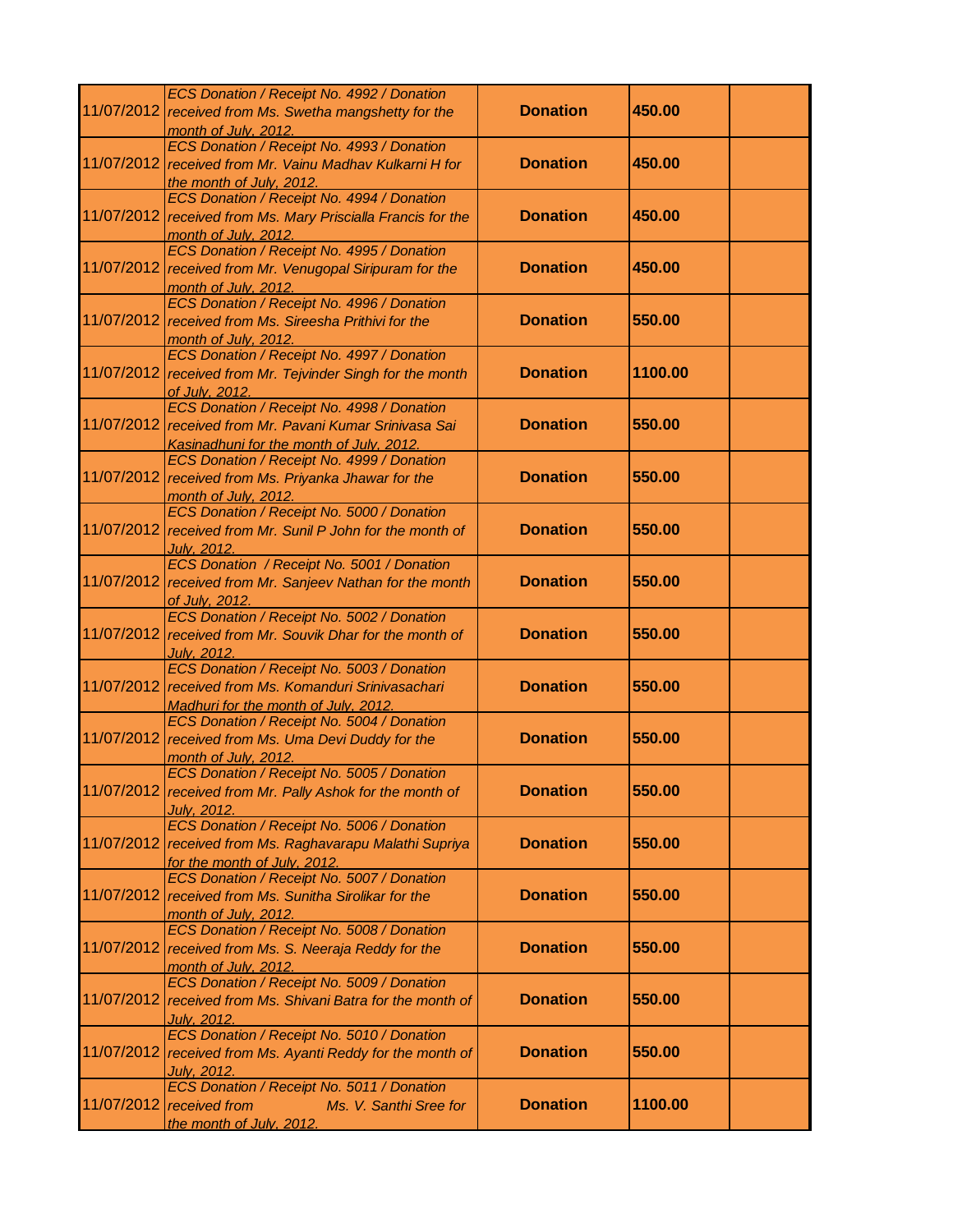|            | ECS Donation / Receipt No. 5012 / Donation<br>11/07/2012 received from<br>Mr. G. Jockhim<br>Arogyam for the month of JUly, 2012.            | <b>Donation</b>                                | 550.00  |          |
|------------|---------------------------------------------------------------------------------------------------------------------------------------------|------------------------------------------------|---------|----------|
|            | ECS Donation / Receipt No. 5013 / Donation<br>11/07/2012 received from Mr. Subramanian Bharat Rajesh<br>for the month of July, 2012.        | <b>Donation</b>                                | 550.00  |          |
| 11/07/2012 | ECS Donation / Receipt No. 5015 / Donation<br>received from Mr. John Prashanth for the month<br>of July, 2012.                              | <b>Donation</b>                                | 550.00  |          |
| 11/07/2012 | ECS Donation / Receipt No. 5016 / Donation<br>received from Mr. Balaji Avinash Pai for the<br>month of July, 2012.                          | <b>Donation</b>                                | 450.00  |          |
| 19/07/2012 | Ch. No.: Credited to Bank.                                                                                                                  | <b>Bank Charges</b>                            |         | 5.00     |
| 19/07/2012 | Ch. No.: Being online payment made to Samuel<br>& Mariya towards the text books studying in<br><b>KVR Talent from IDA Bollaram village.</b> | <b>Books &amp; Writing</b><br><b>Materials</b> |         | 1946.00  |
| 23/07/2012 | Ch. No.: Being ECS Deducted for BSNL Mobile<br>phone bill for 9490755050 for the month of<br>June, 2012.                                    | <b>Telephone &amp;</b><br><b>Telegram</b>      |         | 602.00   |
| 25/07/2012 | Ch. No.: Phone No. 9490755050 bill for the<br>months of May & June, 2012 paid again by<br>online - so payment made twice.                   | <b>Telephone &amp;</b><br><b>Telegram</b>      |         | 2390.00  |
| 31/07/2012 | Ch. No.: Being online payment made to Mr. B.<br>Jaya Kumar towards the salary for the month of<br><b>July, 2012</b>                         | <b>Salary</b>                                  |         | 6000.00  |
| 04/08/2012 | Ch. No.: Being online payment made to Airtel<br>towards the Internet charges for the month of<br>June, 2012                                 | <b>Internet Charges</b>                        |         | 1758.00  |
|            |                                                                                                                                             |                                                |         |          |
| 06/08/2012 | Ch. No.: Being online payment made to Ms.<br>Sanhya Rani towards the salary for the month of<br><b>July, 2012</b>                           | <b>Salary</b>                                  |         | 10000.00 |
| 06/08/2012 | ECS Donation / Receipt No. 5017 / Donation<br>received from Mr. T.V. Ramakrishna Murthy for<br>the month of Aug, 2012.                      | <b>Donation</b>                                | 550.00  |          |
| 06/08/2012 | ECS Donation / Receipt No. 5018 / Donation<br>received from Ms. V. Madhavi for the month of<br>Aua. 2012.                                   | <b>Donation</b>                                | 1100.00 |          |
|            | ECS Donation / Receipt No. 5019 / Donation<br>06/08/2012 received from Mr. B. Venkat Prasad for the<br>month of Aug, 2012.                  | <b>Donation</b>                                | 1100.00 |          |
| 06/08/2012 | ECS Donation / Receipt No. 5020 / Donation<br>received from Mr. Prabhat Mehrotra for the<br>month of Aug. 2012.                             | <b>Donation</b>                                | 450.00  |          |
| 06/08/2012 | ECS Donation / Receipt No. 5021 / Donation<br>received from Ms. Kiran Mai Arava for the<br>month of Aug. 2012.                              | <b>Donation</b>                                | 550.00  |          |
| 06/08/2012 | ECS Donation / Receipt No. 5022 / Donation<br>received from Mr. S.V.S. Sainath for the month<br>of Aug. 2012.                               | <b>Donation</b>                                | 450.00  |          |
| 06/08/2012 | ECS Donation / Receipt No. 5023 / Donation<br>received from Mr. Addepalli Kesava Deekshit for<br>the month of Aug. 2012.                    | <b>Donation</b>                                | 450.00  |          |
| 06/08/2012 | ECS Donation / Receipt No. 5024 / Donation<br>received from Ms. Vani Kumari Lakkakula for the<br><u>month of Aug, 2012.</u>                 | <b>Donation</b>                                | 550.00  |          |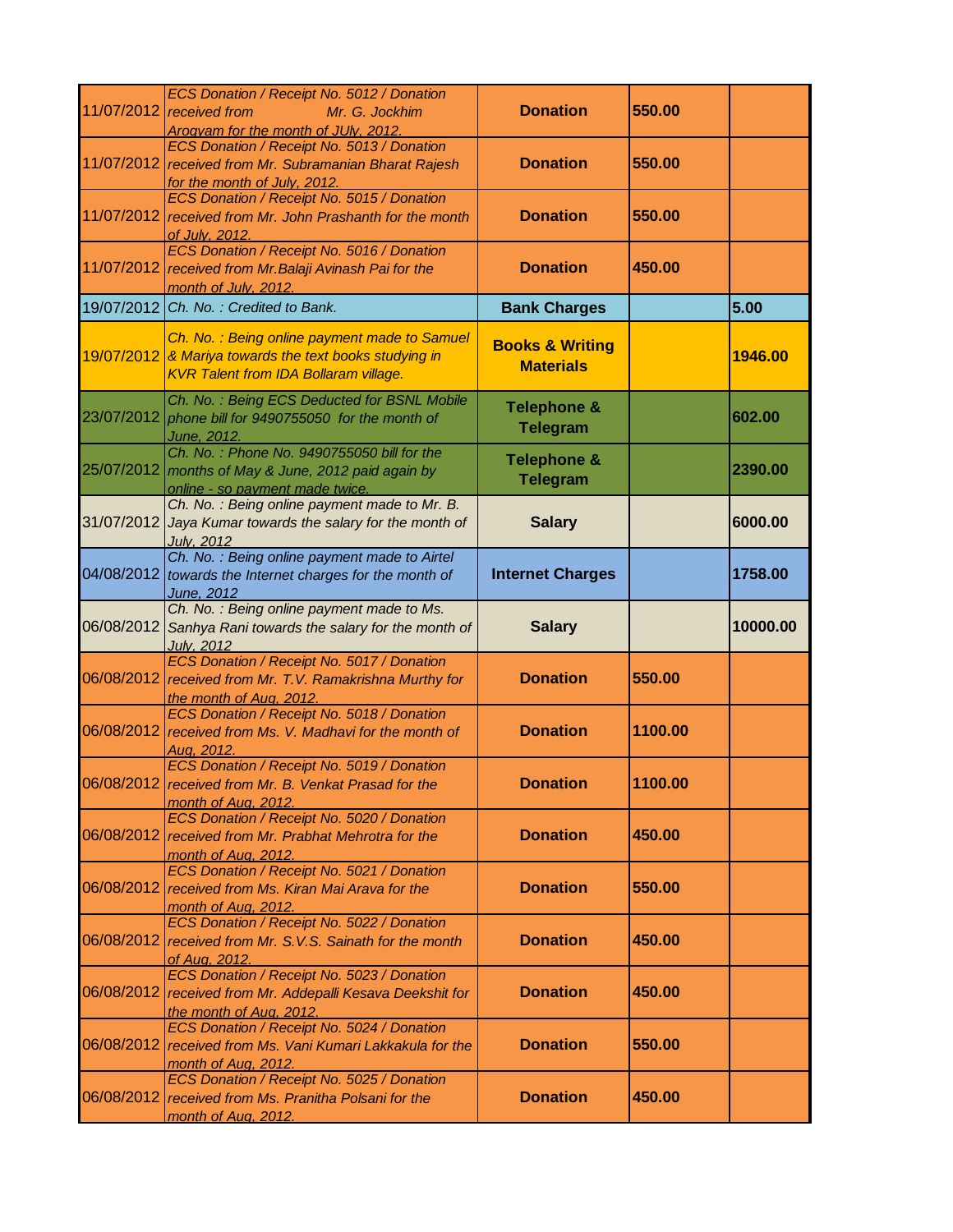|            | ECS Donation / Receipt No. 5026 / Donation                                                           |                 |         |  |
|------------|------------------------------------------------------------------------------------------------------|-----------------|---------|--|
|            | 06/08/2012 received from Mr. Brijesh Shukla for the month                                            | <b>Donation</b> | 450.00  |  |
|            | of Aug. 2012.<br>ECS Donation / Receipt No. 5027 / Donation                                          |                 |         |  |
| 06/08/2012 | received from Ms. Swetha Mangshetty for the                                                          | <b>Donation</b> | 450.00  |  |
|            | month of Aug, 2012.                                                                                  |                 |         |  |
|            | ECS Donation / Receipt No. 5028 / Donation                                                           |                 |         |  |
| 06/08/2012 | received from Mr. Vainu Madhav Kulkarni H for                                                        | <b>Donation</b> | 450.00  |  |
|            | the month of Aug. 2012.                                                                              |                 |         |  |
|            | ECS Donation / Receipt No. 5029 / Donation                                                           |                 |         |  |
| 06/08/2012 | received from Ms. Mary Priscialla Francis for the                                                    | <b>Donation</b> | 450.00  |  |
|            | month of Aug. 2012.<br>ECS Donation / Receipt No. 5030 / Donation                                    |                 |         |  |
| 06/08/2012 | received from Mr. Venugopal Siripuram for the                                                        | <b>Donation</b> | 450.00  |  |
|            | month of Aug. 2012.                                                                                  |                 |         |  |
|            | ECS Donation / Receipt No. 5031 / Donation                                                           |                 |         |  |
|            | 06/08/2012 received from Ms. Sireesha Prithivi for the                                               | <b>Donation</b> | 550.00  |  |
|            | month of Aug. 2012.                                                                                  |                 |         |  |
|            | ECS Donation / Receipt No. 5032 / Donation                                                           | <b>Donation</b> |         |  |
| 06/08/2012 | received from Mr. Tejvinder Singh for the month<br>of Aug. 2012.                                     |                 | 1100.00 |  |
|            | ECS Donation / Receipt No. 5033 / Donation                                                           |                 |         |  |
|            | 06/08/2012 received from Mr. Pavani Kumar Srinivasa Sai                                              | <b>Donation</b> | 550.00  |  |
|            | Kasinadhuni for the month of Aug. 2012.                                                              |                 |         |  |
|            | ECS Donation / Receipt No. 5034 / Donation                                                           |                 |         |  |
| 06/08/2012 | received from Ms. Priyanka Jhawar for the                                                            | <b>Donation</b> | 550.00  |  |
|            | month of Aug, 2012.                                                                                  |                 |         |  |
|            | ECS Donation / Receipt No. 5035 / Donation                                                           |                 |         |  |
| 06/08/2012 | received from Mr. Sunil P John for the month of                                                      | <b>Donation</b> | 550.00  |  |
|            | Aua. 2012.<br>ECS Donation / Receipt No. 5036 / Donation                                             |                 |         |  |
|            | 06/08/2012 received from Mr. Sanjeev Nathan for the month                                            | <b>Donation</b> | 550.00  |  |
|            | of Aug, 2012.                                                                                        |                 |         |  |
|            | ECS Donation / Receipt No. 5037 / Donation                                                           |                 |         |  |
| 06/08/2012 | received from Mr. Souvik Dhar for the month of                                                       | <b>Donation</b> | 550.00  |  |
|            | Aug. 2012.                                                                                           |                 |         |  |
| 06/08/2012 | ECS Donation / Receipt No. 5038 / Donation                                                           | <b>Donation</b> | 550.00  |  |
|            | received from Ms. Komanduri Srinivasachari<br>Madhuri for the month of Aug, 2012.                    |                 |         |  |
|            | ECS Donation / Receipt No. 5039 / Donation                                                           |                 |         |  |
|            | 06/08/2012 received from Ms. Uma Devi Duddu for the                                                  | <b>Donation</b> | 550.00  |  |
|            | month of Aug. 2012                                                                                   |                 |         |  |
|            | ECS Donation / Receipt No. 5040 / Donation                                                           |                 |         |  |
| 06/08/2012 | received from Mr. Pally Ashok for the month of                                                       | <b>Donation</b> | 550.00  |  |
|            | Aug. 2012.                                                                                           |                 |         |  |
|            | ECS Donation / Receipt No. 5041 / Donation<br>06/08/2012 received from Ms. Sunitha Sirolikar for the | <b>Donation</b> | 550.00  |  |
|            |                                                                                                      |                 |         |  |
|            | month of Aug, 2012.<br>ECS Donation / Receipt No. 5042 / Donation                                    |                 |         |  |
| 06/08/2012 | received from Ms. S. Neeraja Reddy for the                                                           | <b>Donation</b> | 550.00  |  |
|            | month of Aug. 2012.                                                                                  |                 |         |  |
|            | ECS Donation / Receipt No. 5043 / Donation                                                           |                 |         |  |
| 06/08/2012 | received from Ms. Shivani Batra for the month of                                                     | <b>Donation</b> | 550.00  |  |
|            | Aug. 2012.                                                                                           |                 |         |  |
|            | ECS Donation / Receipt No. 5044 / Donation                                                           |                 |         |  |
| 06/08/2012 | received from Ms. Ayanti Reddy for the month of                                                      | <b>Donation</b> | 550.00  |  |
|            | Aug. 2012.<br>ECS Donation / Receipt No. 5045 / Donation                                             |                 |         |  |
|            | 06/08/2012 received from Ms. V. Santhi Sree for the month                                            | <b>Donation</b> | 1100.00 |  |
|            | of Aug. 2012.                                                                                        |                 |         |  |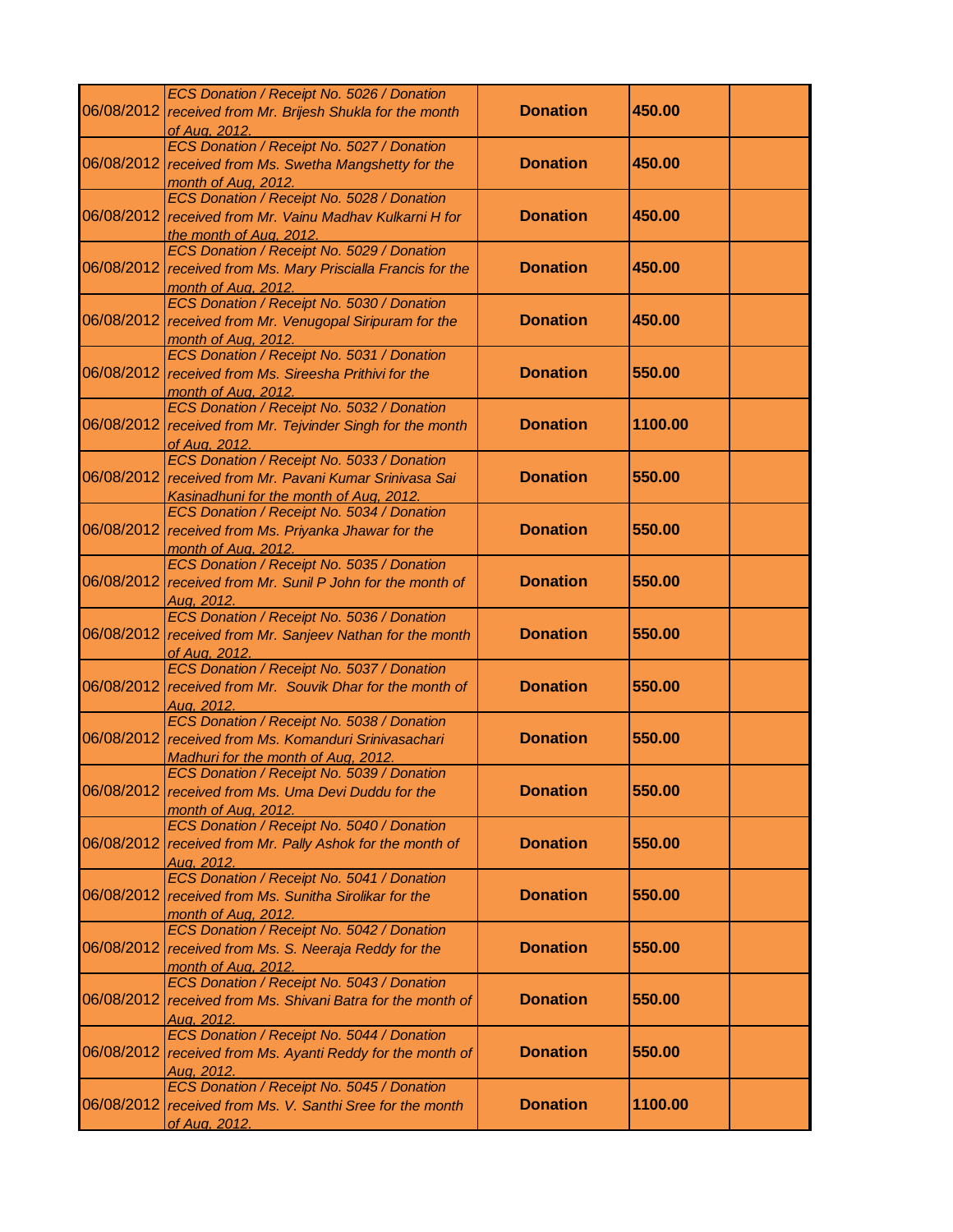| 06/08/2012 | ECS Donation / Receipt No. 5046 / Donation<br>received from Mr. G. Jockhim Arogyam for the<br>month of Aug. 2012.                                                                         | <b>Donation</b>                               | 550.00 |         |
|------------|-------------------------------------------------------------------------------------------------------------------------------------------------------------------------------------------|-----------------------------------------------|--------|---------|
| 06/08/2012 | ECS Donation / Receipt No. 5047 / Donation<br>received from Mr. Subramanian Bharat Rajesh<br>for the month of Aug, 2012.                                                                  | <b>Donation</b>                               | 550.00 |         |
| 06/08/2012 | ECS Donation / Receipt No. 5048 / Donation<br>received from Mr. Trivikrama Aditya BKP for the<br>month of Aug. 2012.                                                                      | <b>Donation</b>                               | 550.00 |         |
| 06/08/2012 | ECS Donation / Receipt No. 5049 / Donation<br>received from Mr. John Kenneth for the month<br>of Aug, 2012.                                                                               | <b>Donation</b>                               | 550.00 |         |
| 06/08/2012 | ECS Donation / Receipt No. 5050 / Donation<br>received from Mr. John Prashanth for the month<br>of Aug. 2012.                                                                             | <b>Donation</b>                               | 550.00 |         |
|            | 06/08/2012 Ch. No.: Credited to Bank                                                                                                                                                      | <b>Bank Charges</b>                           |        | 2.50    |
| 08/08/2012 | Ch. No. : Being online payment made to Sri<br>Zenith EM School towards the school fees<br>payable for the month of Feb, 2012.                                                             | <b>Zenith School 11-</b><br>12                |        | 6750.00 |
| 08/08/2012 | Ch. No.: Being online payment made to Geetha<br>Vignana Bharathi High School towards school<br>fees payable for the month of Nov, 2011.                                                   | <b>Geetha Vignan</b><br><b>Bharathi 11-12</b> |        | 3080.00 |
| 08/08/2012 | Ch. No.: Being online payment made to KVR<br>Talent School towards the school fees payable<br>for the month of Nov. 2011.                                                                 | <b>KVR Talent School</b><br>$11 - 12$         |        | 3150.00 |
| 08/08/2012 | Ch. No.: Credited to bank.                                                                                                                                                                | <b>Bank Charges</b>                           |        | 2.50    |
| 08/08/2012 | Ch. No.: Being online payment made to Sri HM<br>Vani Vidyaniketan towards the school fees<br>payable for the month of Nov, 2011. (Less Rs.<br>600/- for extra paid in the month of April) | H M Vani School 11<br>12                      |        | 2400.00 |
| 08/08/2012 | Ch. No.: Credited to bank                                                                                                                                                                 | <b>Bank Charges</b>                           |        | 2.50    |
| 08/08/2012 | Ch. No.: Being online payment made to Sri HM<br>Vani Vidyaniketan towards the Bus fare payable<br>of the month of Nov, 2011.                                                              | <b>Bus Fare Payable</b><br>2011-12            |        | 2500.00 |
| 08/08/2012 | Ch. No.: Credited to bank.                                                                                                                                                                | <b>Bank Charges</b>                           |        | 2.50    |
|            | Ch. No.: Being online payment made to Serinity<br>08/08/2012 Model School towards the school fees payable<br>for the month of June, 2011.                                                 | <b>Serinity Model Sch</b><br>$11 - 12$        |        | 6190.00 |
|            | Ch. No.: Being online payment made to Bhanu<br>08/08/2012 Model School towards the school fees payable<br>for the month of Nov, 2011.                                                     | <b>Bhanu Model</b><br><b>School-11-12</b>     |        | 5000.00 |
| 08/08/2012 | Ch. No.: 954825 Being issued to The New<br>Generation Public School towards the school<br>fees payable for the month of June, 2011.                                                       | <b>New Generation</b><br><b>Sch 11-12</b>     |        | 4540.00 |
| 08/08/2012 | Ch. No.: Being online payment made to Thy<br><b>Buds UP School towards the school fees</b><br>payable for the month of Oct, 2012.                                                         | <b>Thy Buds School</b><br>$11 - 12$           |        | 3120.00 |
| 16/08/2012 | Ch. No.: Being online payment made to<br><b>TechProcess towards extra charges for ECS</b><br>Services for the month of May, 2012.                                                         | <b>Ecs Service</b><br><b>Charges</b>          |        | 56.00   |
| 16/08/2012 | Ch. No.: Credited to bank.                                                                                                                                                                | <b>Bank Charges</b>                           |        | 2.50    |
| 16/08/2012 | Ch. No.: Being online payment made to<br><b>TechProcess towards the extra charges for</b><br>ECS services for the month of June, 2012.                                                    | <b>Ecs Service</b><br><b>Charges</b>          |        | 41.00   |
| 16/08/2012 | Ch. No.: Credited to bank.                                                                                                                                                                | <b>Bank Charges</b>                           |        | 2.50    |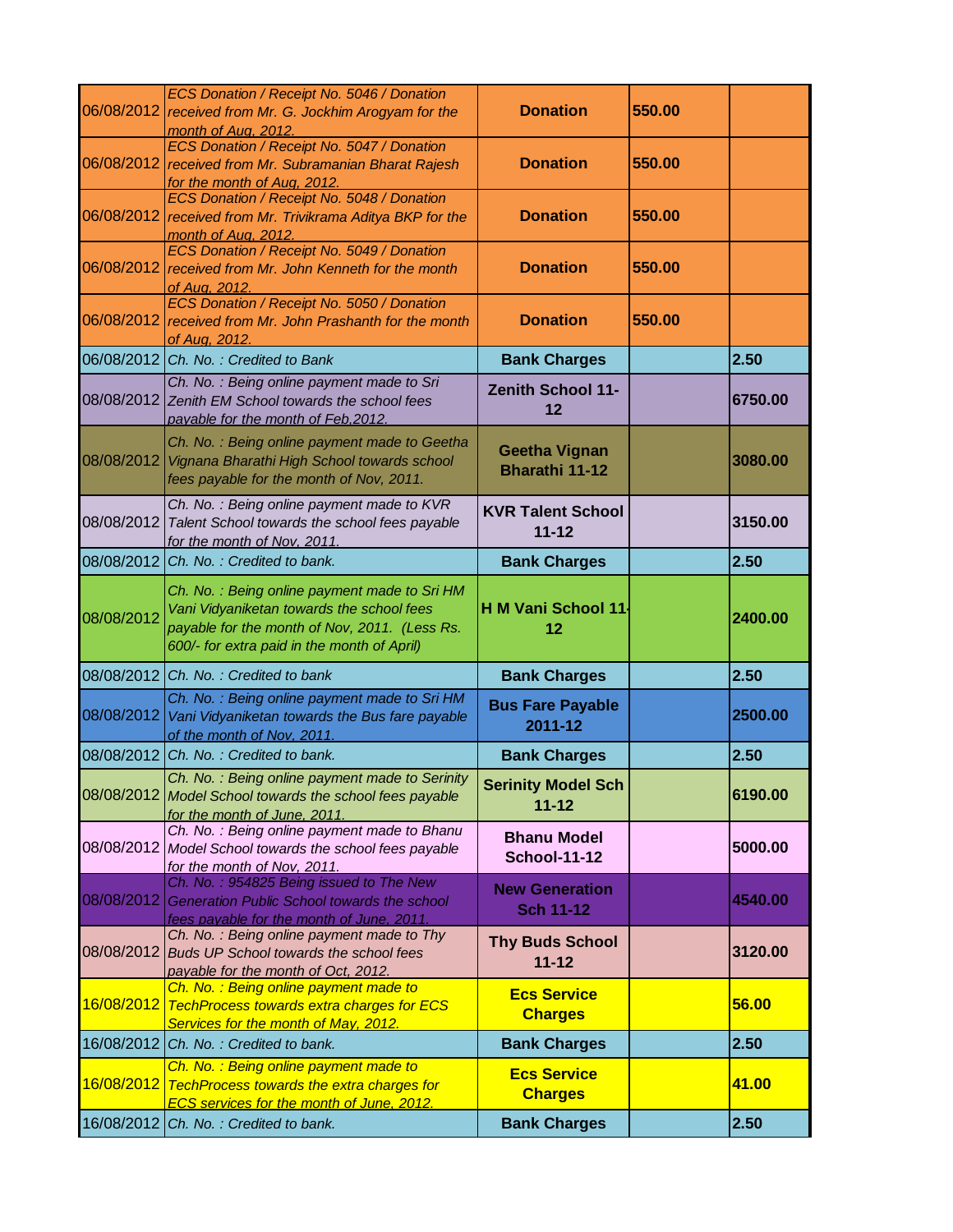|            | Ch. No. : Being online payment made to<br>16/08/2012 TechProcess towards the extra charges for<br><b>ECS services for the month of July, 2012.</b> | <b>Ecs Service</b><br><b>Charges</b>      |         | 40.00    |
|------------|----------------------------------------------------------------------------------------------------------------------------------------------------|-------------------------------------------|---------|----------|
|            | 16/08/2012 Ch. No.: Credited to bank.                                                                                                              | <b>Bank Charges</b>                       |         | 2.50     |
|            | Ch. No.: 954826 Being issued to AO<br>17/08/2012 (CMTS)BSNL, HYD towards the Mobile phone<br>bill for 9490792300 for the month of June, 2012.      | <b>Telephone &amp;</b><br><b>Telegram</b> |         | 2619.00  |
| 22/08/2012 | Ch. No.: 954827 Being issued to A.O.<br>(Cash)BSNL, HYD towards the BSNL Land<br>Phone bill for 27800616 for the months of June<br>& July. 2012.   | <b>Telephone &amp;</b><br><b>Telegram</b> |         | 2723.00  |
|            | Ch. No. : Being online payment made to Airtel<br>01/09/2012 towards the Internet charges for the month of<br>July, 2012.                           | <b>Internet Charges</b>                   |         | 1909.00  |
|            | Ch. No.: Being online payment made to Mr. B.<br>01/09/2012 jaya Kumar towards the salaty for the month of<br>Aug. 2012.                            | <b>Salary</b>                             |         | 6000.00  |
| 03/09/2012 | Ch. No.: 646863 / Receipt No. 5052 / Quarterly<br>Donation received from Mr. Shravan Kumar.                                                        | <b>Donation</b>                           | 1600.00 |          |
| 04/09/2012 | Ch. No.: Being online payment made to Ms.<br>Sandhya Rani towards the salary for the month<br>of Aug. 2012.                                        | <b>Salary</b>                             |         | 10000.00 |
|            | 04/09/2012 Ch. No.: Credited to bank.                                                                                                              | <b>Bank Charges</b>                       |         | 2.50     |
| 05/09/2012 | Ch. No.: 142634 / Receipt No. 5053 / Quarterly<br>Donation received from Mr. Saibal Dutt.                                                          | <b>Donation</b>                           | 1600.00 |          |
| 05/09/2012 | ECS Donation / Receipt No. 5054 / Donation<br>received from Mr. T.V. Ramakrishna Murthy for<br>the month of Sept, 2012.                            | <b>Donation</b>                           | 550.00  |          |
| 05/09/2012 | ECS Donation / Receipt No. 5055 / Donation<br>received from Ms. V. Madhavi for the month of<br>Sept. 2012.                                         | <b>Donation</b>                           | 1100.00 |          |
| 05/09/2012 | ECS Donation / Receipt No. 5056 / Donation<br>received from Mr. B. Venkat Prasad for the<br>month of Sept, 2012.                                   | <b>Donation</b>                           | 1100.00 |          |
| 05/09/2012 | ECS Donation / Receipt No. 5057 / Donation<br>received from Mr. Prabhat Mehrotra for the<br>month of Sept, 2012.                                   | <b>Donation</b>                           | 450.00  |          |
|            | ECS Donation / Receipt No. 5058 / Donation<br>05/09/2012 received from Ms. Kiran Mai Arava for the<br>month of Sept, 2012.                         | <b>Donation</b>                           | 550.00  |          |
| 05/09/2012 | ECS Donation / Receipt No. 5059 / Donation<br>received from Mr. S.V.S. Sainath for the month<br>of Sept, 2012.                                     | <b>Donation</b>                           | 450.00  |          |
|            | ECS Donation / Receipt No. 5060 / Donation<br>05/09/2012 received from Mr. Addepalli Kesava Deekshit for<br>the month of Sept, 2012.               | <b>Donation</b>                           | 450.00  |          |
| 05/09/2012 | ECS Donation / Receipt No. 5061 / Donation<br>received from Mr. C. Sarat Chandra for the<br>month of Sept, 2012.                                   | <b>Donation</b>                           | 450.00  |          |
| 05/09/2012 | ECS Donation / Receipt No. 5062 / Donation<br>received from Ms. Vani Kumari Lakkakula for the<br>month of Sept, 2012.                              | <b>Donation</b>                           | 550.00  |          |
| 05/09/2012 | ECS Donation / Receipt No. 5063 / Donation<br>received from Ms. Pranitha Polsani for the<br>month of Sept. 2012.                                   | <b>Donation</b>                           | 450.00  |          |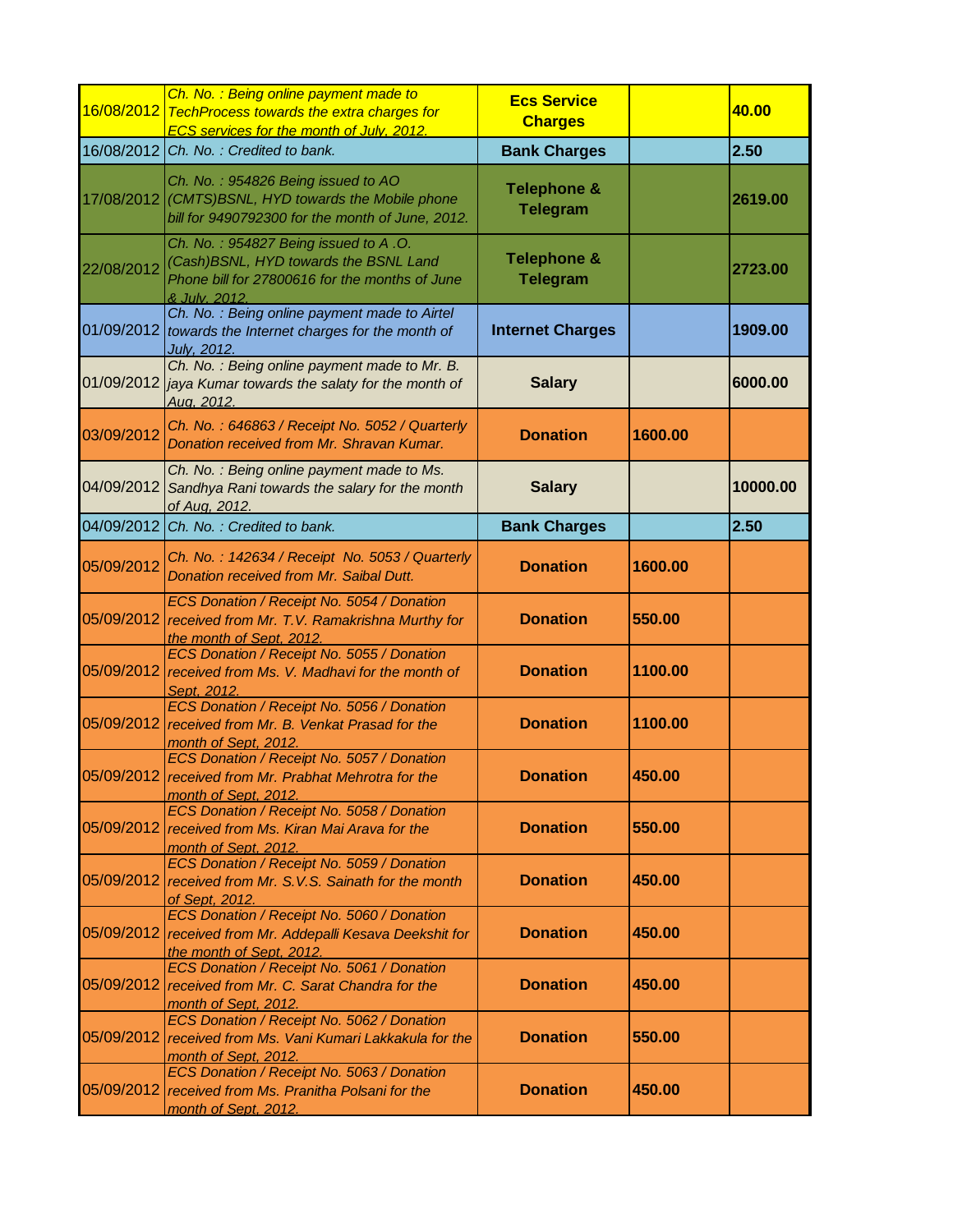|            | ECS Donation / Receipt No. 5064 / Donation                                                 |                 |         |  |
|------------|--------------------------------------------------------------------------------------------|-----------------|---------|--|
|            | 05/09/2012 received from Mr. Brijesh Shukla for the month                                  | <b>Donation</b> | 450.00  |  |
|            | of Sept, 2012.<br>ECS Donation / Receipt No. 5065 / Donation                               |                 |         |  |
| 05/09/2012 | received from Ms. Swetha Mangshetty for the                                                | <b>Donation</b> | 450.00  |  |
|            | month of Sept, 2012.                                                                       |                 |         |  |
|            | ECS Donation / Receipt No. 5066 / Donation                                                 |                 |         |  |
| 05/09/2012 | received from Mr. Vainu Madhav Kulkarni H for                                              | <b>Donation</b> | 450.00  |  |
|            | the month of Sept, 2012.                                                                   |                 |         |  |
|            | ECS Donation / Receipt No. 5067 / Donation                                                 |                 |         |  |
|            | 05/09/2012 received from Ms. Mary Priscialla Francis for the                               | <b>Donation</b> | 450.00  |  |
|            | month of Sept, 2012.<br>ECS Donation / Receipt No. 5068 / Donation                         |                 |         |  |
| 05/09/2012 | received from Mr. Venugopal Siripuram for the                                              | <b>Donation</b> | 450.00  |  |
|            | month of Sept, 2012.                                                                       |                 |         |  |
|            | ECS Donation / Receipt No. 5069 / Donation                                                 |                 |         |  |
|            | 05/09/2012 received from Ms. Sireesha Prithivi for the                                     | <b>Donation</b> | 550.00  |  |
|            | month of Sept. 2012.                                                                       |                 |         |  |
|            | ECS Donation / Receipt No. 5070 / Donation                                                 |                 |         |  |
| 05/09/2012 | received from Mr. Tejvinder Singh for the month<br>of Sept, 2012.                          | <b>Donation</b> | 1100.00 |  |
|            | ECS Donation / Receipt No. 5071 / Donation                                                 |                 |         |  |
|            | 05/09/2012 received from Mr. Pavani Kumar Sriniva Sai                                      | <b>Donation</b> | 550.00  |  |
|            | Kasinadhuni for the month of Sept, 2012.                                                   |                 |         |  |
|            | ECS Donation / Receipt No. 5072 / Donation                                                 |                 |         |  |
|            | 05/09/2012 received from Ms. Priyanka Jhawar for the                                       | <b>Donation</b> | 550.00  |  |
|            | month of Sept, 2012.                                                                       |                 |         |  |
| 05/09/2012 | ECS Donation / Receipt No. 5073 / Donation                                                 | <b>Donation</b> | 550.00  |  |
|            | received from Mr. Sunil P John for the month of<br>Sept. 2012.                             |                 |         |  |
|            | ECS Donation / Receipt No. 5074 / Donation                                                 |                 |         |  |
| 05/09/2012 | received from Mr. Souvik Dhar for the month of                                             | <b>Donation</b> | 550.00  |  |
|            | Sept. 2012.                                                                                |                 |         |  |
|            | ECS Donation / Receipt No. 5075 / Donation                                                 |                 |         |  |
| 05/09/2012 | received from Ms. Komanduri Srinivasachari                                                 | <b>Donation</b> | 550.00  |  |
|            | Madhuri for the month of Sept, 2012.                                                       |                 |         |  |
| 05/09/2012 | ECS Donation / Receipt No. 5076 / Donation<br>received from Ms. Uma Devi Duddu for the     | <b>Donation</b> | 550.00  |  |
|            | month of Sept, 2012.                                                                       |                 |         |  |
|            | ECS Donation / Receipt No. 5077 / Donation                                                 |                 |         |  |
|            | 05/09/2012 received from Mr. Pally Ashok for the month of                                  | <b>Donation</b> | 550.00  |  |
|            | Sept. 2012.                                                                                |                 |         |  |
|            | ECS Donation / Receipt No. 5078 / Donation                                                 |                 |         |  |
| 05/09/2012 | received from Ms. Raghavarapu Malathi Supriya                                              | <b>Donation</b> | 550.00  |  |
|            | for the monht of Sept, 2012.<br>ECS Donation / Receipt No. 5079 / Donation                 |                 |         |  |
|            | 05/09/2012 received from Ms. Sunitha Sirolikar for the                                     | <b>Donation</b> | 550.00  |  |
|            | month of Sept, 2012.                                                                       |                 |         |  |
|            | ECS Donation / Receipt No. 5080 / Donation                                                 |                 |         |  |
| 05/09/2012 | received from Ms. S. Neeraja Reddy for the                                                 | <b>Donation</b> | 550.00  |  |
|            | month of Sept. 2012.                                                                       |                 |         |  |
|            | ECS Donation / Receipt No. 5081 / Donation                                                 |                 |         |  |
| 05/09/2012 | received from Ms. Shivani Batra for the month of                                           | <b>Donation</b> | 550.00  |  |
|            | Sept. 2012.                                                                                |                 |         |  |
| 05/09/2012 | ECS Donation / Receipt No. 5082 / Donation<br>received from Ms. Ayanti Reddy for the month | <b>Donation</b> | 550.00  |  |
|            | of Sept, 2012.                                                                             |                 |         |  |
|            | ECS Donation / Receipt No. 5083 / Donation                                                 |                 |         |  |
|            | 05/09/2012 received from Ms. V. Santhi Sree for the month                                  | <b>Donation</b> | 1100.00 |  |
|            | of Sept, 2012.                                                                             |                 |         |  |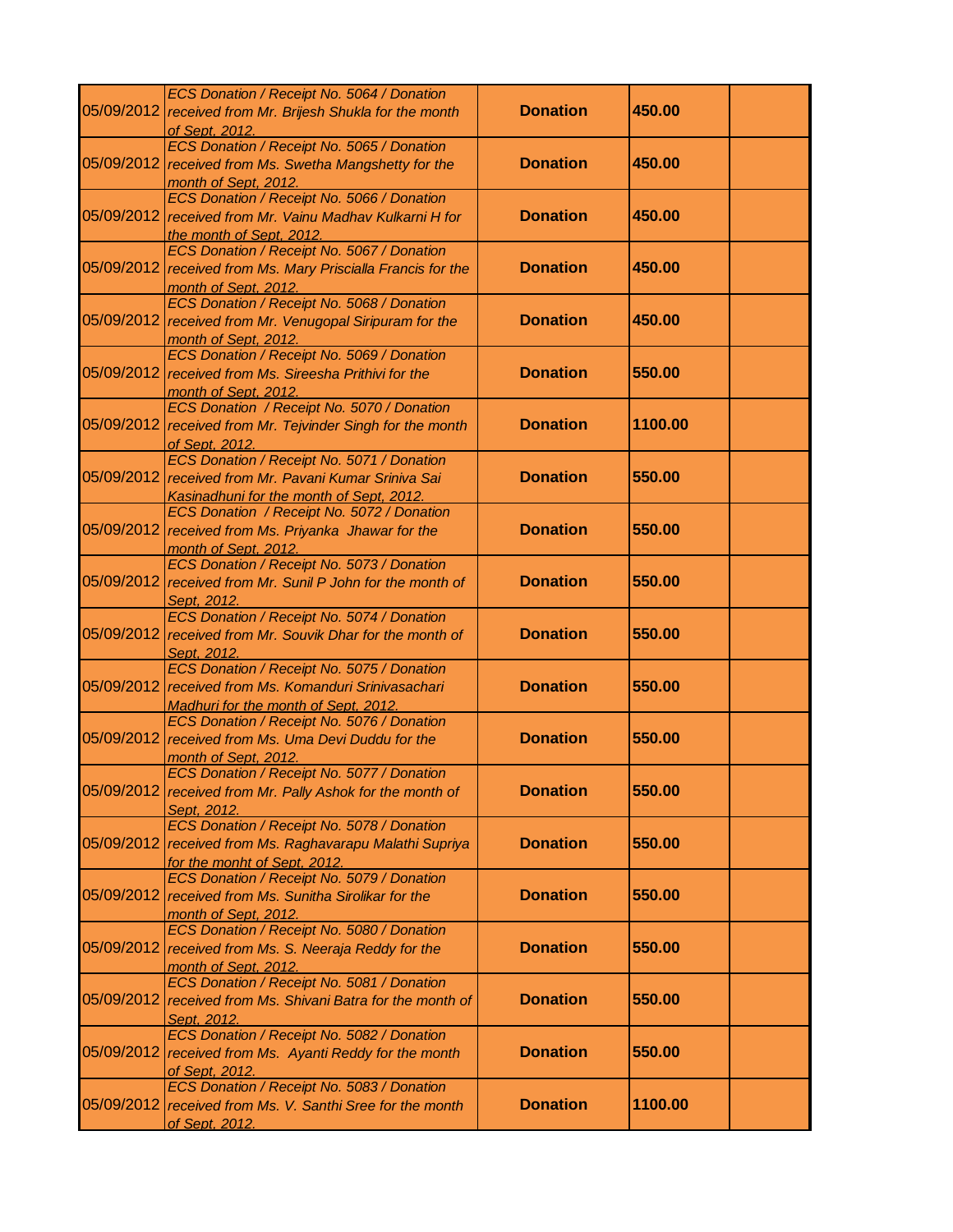| 05/09/2012 | ECS Donation / Receipt No. 5084 / Donation<br>received from Mr. G. Jockhim Arogyam for the<br>month of Sept, 2012.                                                              | <b>Donation</b>                           | 550.00  |         |
|------------|---------------------------------------------------------------------------------------------------------------------------------------------------------------------------------|-------------------------------------------|---------|---------|
| 05/09/2012 | ECS Donation / Receipt No. 550 / Donation<br>received from Mr. Subramanian Bharat Rajesh<br>for the month of Sept, 2012.                                                        | <b>Donation</b>                           | 550.00  |         |
| 05/09/2012 | ECS Donation / Receipt No. 5086 / Donation<br>received from Mr. John Kenneth for the month<br>of Sept, 2012.                                                                    | <b>Donation</b>                           | 550.00  |         |
| 05/09/2012 | ECS Donation / Receipt No. 5087 / Donation<br>received from Mr. Balaji Avinash Pai for the<br>month of Sept, 2012.                                                              | <b>Donation</b>                           | 450.00  |         |
| 05/09/2012 | ECS Donation / Receipt No. 5090 / Donation<br>received from Mr. John Prashanth for the month<br>of Sept. 2012.                                                                  | <b>Donation</b>                           | 550.00  |         |
| 05/09/2012 | ECS Donation / Receipt No. 5091 / Donation<br>received from Mr. Sanjeev Nathan for the month<br>of Sept. 2012.                                                                  | <b>Donation</b>                           | 550.00  |         |
| 05/09/2012 | Cash deposited in bank.                                                                                                                                                         | Cash                                      | 6000.00 |         |
| 07/09/2012 | Online Donation / Receipt No. 5088 / Donation<br>received form Mr. Joel Aexander for the month<br>of Sept, 2012.                                                                | <b>Donation</b>                           | 1000.00 |         |
|            | 12/09/2012 Being Cash deposited into the bank.                                                                                                                                  | Cash                                      | 1100.00 |         |
| 17/09/2012 | Ch. No.: Being online payment made to Sri<br>Zenith EM School towards the school fees<br>payable for the month of Mar, 2011.                                                    | <b>Zenith School 11-</b><br>12            |         | 6750.00 |
| 17/09/2012 | Ch. No.: Being online payment made to KVR<br>Talent School towards the school fees payable<br>for the month of Dec, 2011.                                                       | <b>KVR Talent School</b><br>$11 - 12$     |         | 3150.00 |
|            | 17/09/2012 Ch. No.: Credited to bank.                                                                                                                                           | <b>Bank Charges</b>                       |         | 2.50    |
| 17/09/2012 | Ch. No.: Being online payment made to Bhanu<br>Model School towards the school fees payable<br>for the month of Dec, 2011.                                                      | <b>Bhanu Model</b><br><b>School-11-12</b> |         | 5000.00 |
| 17/09/2012 | Ch. No.: Being online payment made to Thy<br><b>Buds UP School towards the school fees</b><br>payable for the month of Nov, 2011.                                               | <b>Thy Buds School</b><br>$11 - 12$       |         | 3120.00 |
| 21/09/2012 | Ch. No.: 954828 Being issued to AO<br>(CASH)BSNL, HYD towards the BSNL Land<br>phone bill for 27800616 for the month of aug,<br>2012.                                           | <b>Telephone &amp;</b><br><b>Telegram</b> |         | 1194.00 |
| 24/09/2012 | Ch. No.: 395561 Donation / Receipt No. 5092 /<br>Half Yearly Donation received from Sri Durga<br><b>Engineeting Services.</b>                                                   | <b>Donation</b>                           | 3600.00 |         |
| 24/09/2012 | Ch. No.: Being online paymen made to AO<br>(CMTS) BSNL, HYD towards the BSNL Mobile<br>Phone bill for 9490792300 for the month of Aug,<br>2012.                                 | <b>Telephone &amp;</b><br><b>Telegram</b> |         | 882.00  |
| 25/09/2012 | Ch. No.: Being online payment made to<br><b>TechProcess towards the extra payment for</b><br><b>ECS services for the month of Aug. 2012.</b>                                    | <b>Ecs Service</b><br><b>Charges</b>      |         | 41.00   |
| 25/09/2012 | Ch. No.: Credited to bank.                                                                                                                                                      | <b>Bank Charges</b>                       |         | 2.50    |
| 30/09/2012 | Ch. No. : 683324 Being issued towards the<br>school fees for 41 children studying in Sri Zenith<br>EM School from Terala Village, Guntur District<br>for the month of Aug. 2012 | <b>Zenith School -12-</b><br>13           |         | 6750.00 |
| 01/10/2012 | ECS Donation / Receipt No. 5093 / Quarterly<br>donation received from Ms. R. Mandakini                                                                                          | <b>Donation</b>                           | 1600.00 |         |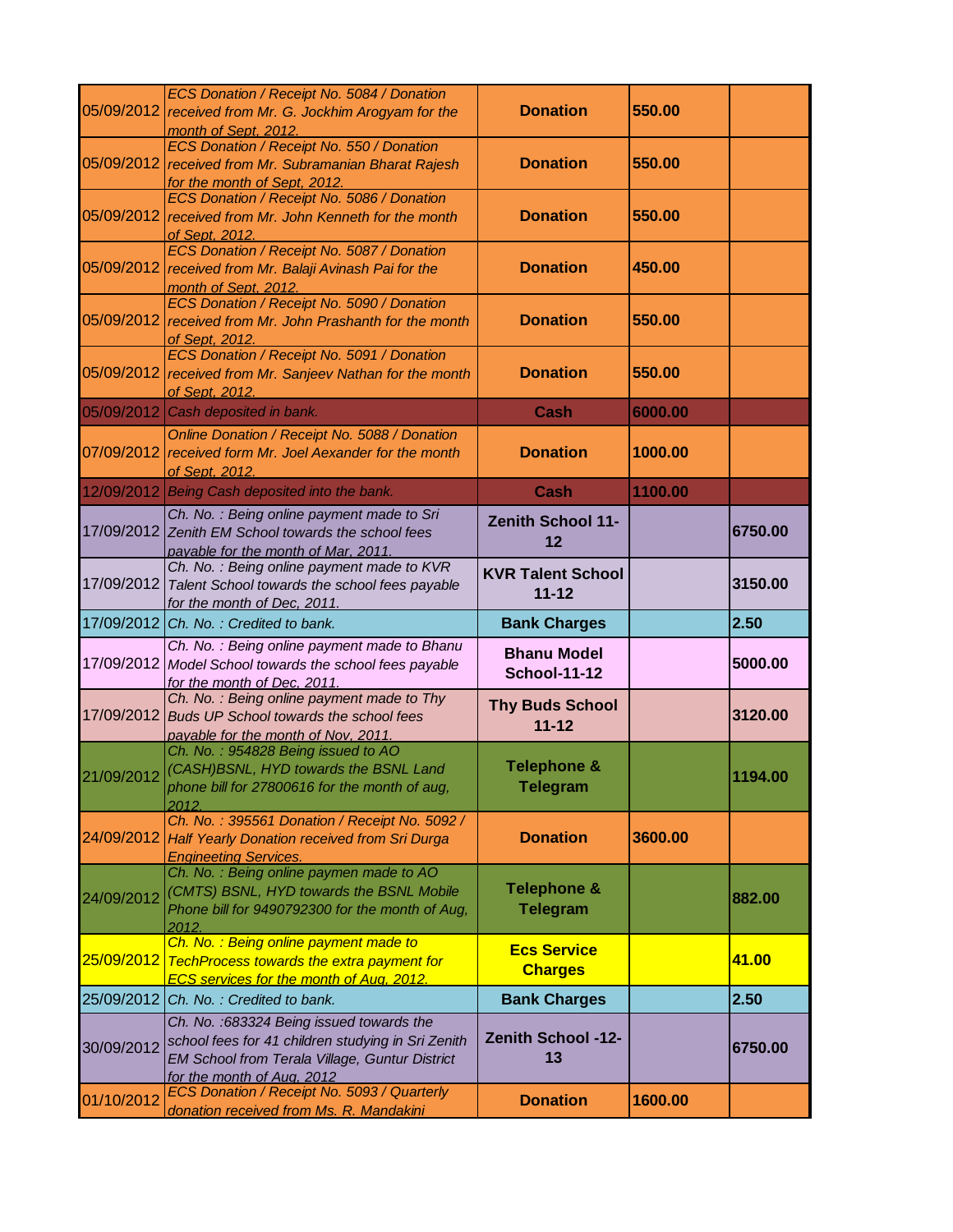|            | Being online payment made towards the salary<br>03/10/2012 for the month of Sept, 2012 to<br>Mr. B.<br>Jaya Kumar.                | <b>Salary</b>           |         | 5800.00  |
|------------|-----------------------------------------------------------------------------------------------------------------------------------|-------------------------|---------|----------|
| 03/10/2012 | Being payment made towards the Airtel Inter net<br>charges for the month of Aug, 2012                                             | <b>Internet Charges</b> |         | 1909.00  |
| 04/10/2012 | Ch. No.: 639967 / Receipt No. 5131 / Yearly<br>Donation received from Mr. Krishna Kishore                                         | <b>Donation</b>         | 6000.00 |          |
| 05/10/2012 | Cash Donation received from Mr. Joel<br>Alexander.                                                                                | Cash                    | 1000.00 |          |
| 06/10/2012 | Being payment made towards the Salary for the<br>month of Sept, 2012 to Mrs. Sandhya Rani.                                        | <b>Salary</b>           |         | 10000.00 |
| 08/10/2012 | Ch. No. : Bank Charges paid towards NEFT<br>transfer                                                                              | <b>Bank Charges</b>     |         | 2.50     |
| 10/10/2012 | ECS Donation / Receipt No. 5110 / Donation<br>received from Ms. Sireesha Prithivi for the<br>month of Oct, 2012.                  | <b>Donation</b>         | 550.00  |          |
| 10/10/2012 | ECS Donation / Receipt No. 5094 / Donation<br>received from Mr. T.V. Ramakrishna Murthy for<br>the month of Oct, 2012.            | <b>Donation</b>         | 550.00  |          |
| 10/10/2012 | ECS Donation / Receipt No. 5095 / Donation<br>received from Ms. V. Madhavi for the month of<br>Oct. 2012.                         | <b>Donation</b>         | 1100.00 |          |
| 10/10/2012 | ECS Donation / Receipt No. 5096 / Donation<br>received from Mr. B. Venkat Prasad for the<br>month of Oct, 2012.                   | <b>Donation</b>         | 1100.00 |          |
| 10/10/2012 | ECS Donation / Receipt No. 5097 / Donation<br>received from Mr. Prabhat Mehrotra for the<br>month of Oct, 2012.                   | <b>Donation</b>         | 450.00  |          |
| 10/10/2012 | ECS Donation / Receipt No. 5098 / Donation<br>received from Ms. Kiran Mai Arava for the<br>month of Oct, 2012.                    | <b>Donation</b>         | 550.00  |          |
| 10/10/2012 | ECS Donation / Receipt No. 5099 / Donation<br>received from Mr. S.V.S. Sainath for the month<br>of Oct. 2012.                     | <b>Donation</b>         | 450.00  |          |
| 10/10/2012 | ECS Donation / Receipt No. 5100 / Donation<br>received from Mr. Addepalli Kesaa Deekshit for<br>the month of Oct, 2012.           | <b>Donation</b>         | 450.00  |          |
|            | ECS Donation / Receipt No. 5101 / Donation<br>10/10/2012 received from Mr. C. Sarat Chandra for the<br>month of Oct, 2012.        | <b>Donation</b>         | 450.00  |          |
| 10/10/2012 | ECS Donation / Receipt No. 5102 / Donation<br>received from Ms. Vani Kumari Lakkakula for the<br>month of Oct, 2012.              | <b>Donation</b>         | 550.00  |          |
| 10/10/2012 | ECS Donation / Receipt No. 5103 / Donation<br>received from Ms. Pranitha Polsani for the<br>month of Oct, 2012.                   | <b>Donation</b>         | 450.00  |          |
|            | ECS Donation / Receipt No. 5104 / Donation<br>10/10/2012 received from Mr. Brijesh Shukla for the month<br>of Oct. 2012.          | <b>Donation</b>         | 450.00  |          |
|            | ECS Donation / Receipt No. 5106 / Donation<br>10/10/2012 received from Mr. Vainu Madhav Kulkarni H for<br>the month of Oct, 2012. | <b>Donation</b>         | 450.00  |          |
| 10/10/2012 | ECS Donation / Receipt No. 5107 / Donation<br>received from Ms. Mary Priscialla Francis for the<br>month of Oct, 2012.            | <b>Donation</b>         | 450.00  |          |
|            | ECS Donation / Receipt No. 5108 / Donation<br>10/10/2012 received from Mr. Vanugopal Siripuram for the<br>month of Oct, 2012.     | <b>Donation</b>         | 450.00  |          |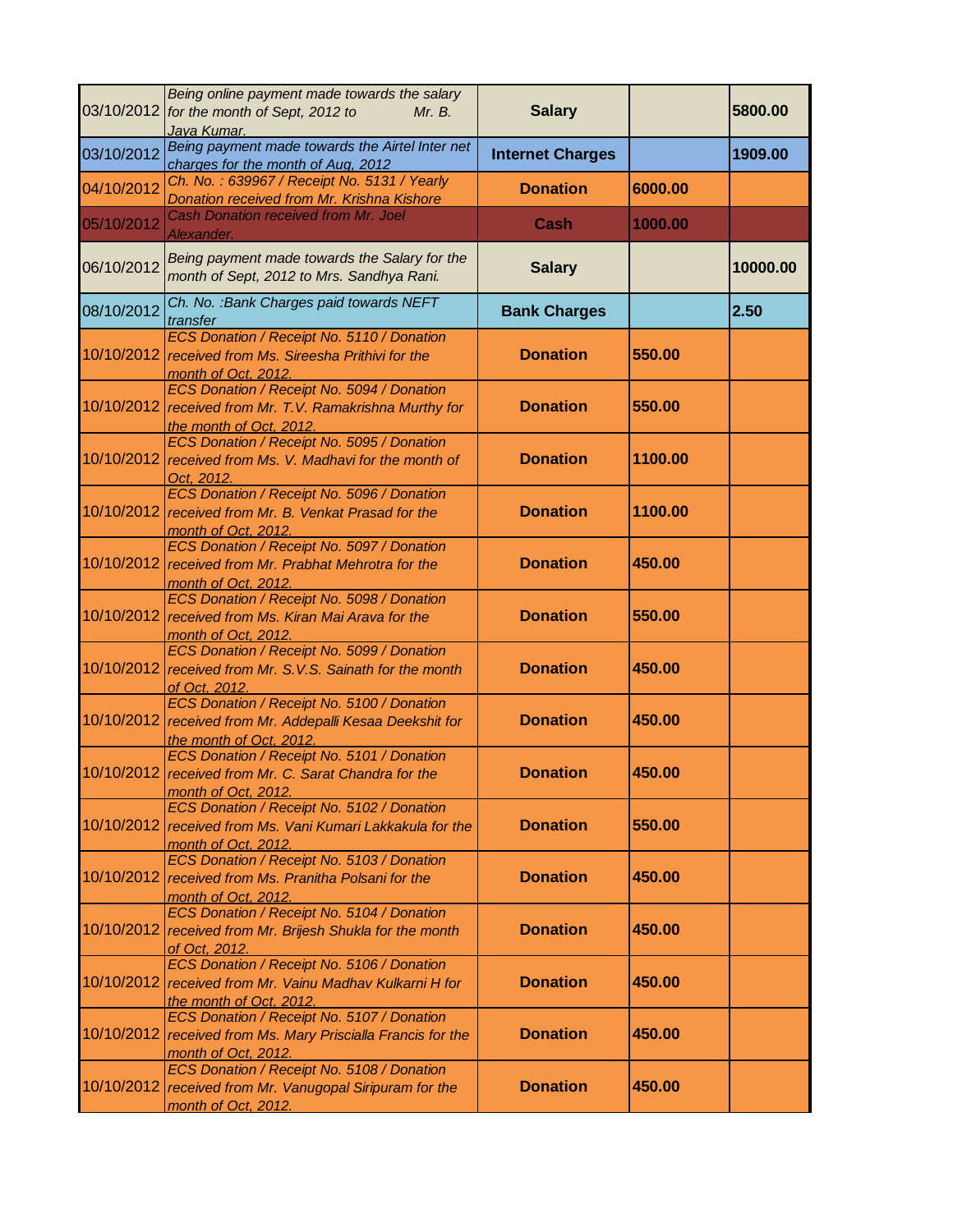|            | ECS Donation / Receipt No. 5109 / Donation<br>10/10/2012 received from Mr. Sanjeev Vanaparthy for the                                               | <b>Donation</b> | 550.00  |
|------------|-----------------------------------------------------------------------------------------------------------------------------------------------------|-----------------|---------|
| 10/10/2012 | month of Oct, 2012.<br>ECS Donation / Receipt No. 5111 / Donation                                                                                   | <b>Donation</b> | 1100.00 |
|            | received from Mr. Tejvinder Singh for the month<br>of Oct. 2012.<br>ECS Donation / Receipt No. 5112 / Donation                                      |                 |         |
|            | 10/10/2012 received from Mr. Pavani Kumar Srinivasa Sai<br>Kasinadhuni for the month of Oct, 2012.                                                  | <b>Donation</b> | 550.00  |
|            | ECS Donation / Receipt No. 5113 / Donation<br>10/10/2012 received from Ms. Priyanka Jhawar Srinivasa<br>Sai Kasinadhuni for the month of Oct, 2012. | <b>Donation</b> | 550.00  |
|            | ECS Donation / Receipt No. 5114 / Donation<br>10/10/2012 received from Mr. Sunil P John for the month of<br>Oct. 2012.                              | <b>Donation</b> | 550.00  |
|            | ECS Donation / Receipt No. 5115 / Donation<br>10/10/2012 received from Mr. Sanjeev Nathan for the month<br>of Oct. 2012.                            | <b>Donation</b> | 550.00  |
|            | ECS Donation / Receipt No. 5116 / Donation<br>10/10/2012 received from Mr. Souvik Dhar for the month of<br>Oct. 2012.                               | <b>Donation</b> | 550.00  |
|            | ECS Donation / Receipt No. 5117 / Donation<br>10/10/2012 received from Ms. Komanduri Srinivasachari<br>Madhuri for the month of Oct, 2012.          | <b>Donation</b> | 550.00  |
| 10/10/2012 | ECS Donation / Receipt No. 5118 / Donation<br>received from Ms. Uma Devi Duddu for the<br>month of Oct, 2012.                                       | <b>Donation</b> | 550.00  |
| 10/10/2012 | ECS Donation / Receipt No. 5119 / Donation<br>received from Mr. Palley Ashok for the month of<br>Oct. 2012.                                         | <b>Donation</b> | 550.00  |
|            | ECS Donation / Receipt No. 5120 / Donation<br>10/10/2012 received from Ms. Raghavarapu Malathi Supriya<br>for the month of Oct. 2012.               | <b>Donation</b> | 550.00  |
| 10/10/2012 | ECS Donation / Receipt No. 5121 / Donation<br>received from Ms. Sunitha Sirolikar for the<br>month of Oct, 2012.                                    | <b>Donation</b> | 550.00  |
| 10/10/2012 | ECS Donation / Receipt No. 5122 / Donation<br>received from Ms. S. Neeraja Reddy for the<br>month of Oct, 2012.                                     | <b>Donation</b> | 550.00  |
|            | ECS Donation / Receipt No. 5123 / Donation<br>10/10/2012 received from Ms. Shivani Batra for the month of<br>Oct. 2012.                             | <b>Donation</b> | 550.00  |
|            | ECS Donation / Receipt No. 5124 / Donation<br>10/10/2012 received from Ms. V. Santhi Sree for the month<br>of Oct. 2012.                            | <b>Donation</b> | 1100.00 |
|            | ECS Donation / Receipt No. 5125 / Donation<br>10/10/2012 received from Mr. Jockhim Arogyam for the<br>month of Oct, 2012.                           | <b>Donation</b> | 550.00  |
|            | ECS Donation / Receipt No. 5126 / Donation<br>10/10/2012 received from Mr. Subramanian Bharat Rajesh<br>for the month of Oct, 2012.                 | <b>Donation</b> | 550.00  |
| 10/10/2012 | ECS Donation / Receipt No. 5127/ Donation<br>received from Mr. Trivikrama Aditya BKP for the<br>month of Oct, 2012.                                 | <b>Donation</b> | 550.00  |
|            | ECS Donation / Receipt No. 5128/ Donation<br>10/10/2012 received from Mr. John Kenneth for the month of<br>Oct. 2012.                               | <b>Donation</b> | 550.00  |
|            | ECS Donation / Receipt No. 5129/ Donation<br>10/10/2012 received from Mr. Bajaji Avinash Pai for the<br>month of Oct, 2012.                         | <b>Donation</b> | 450.00  |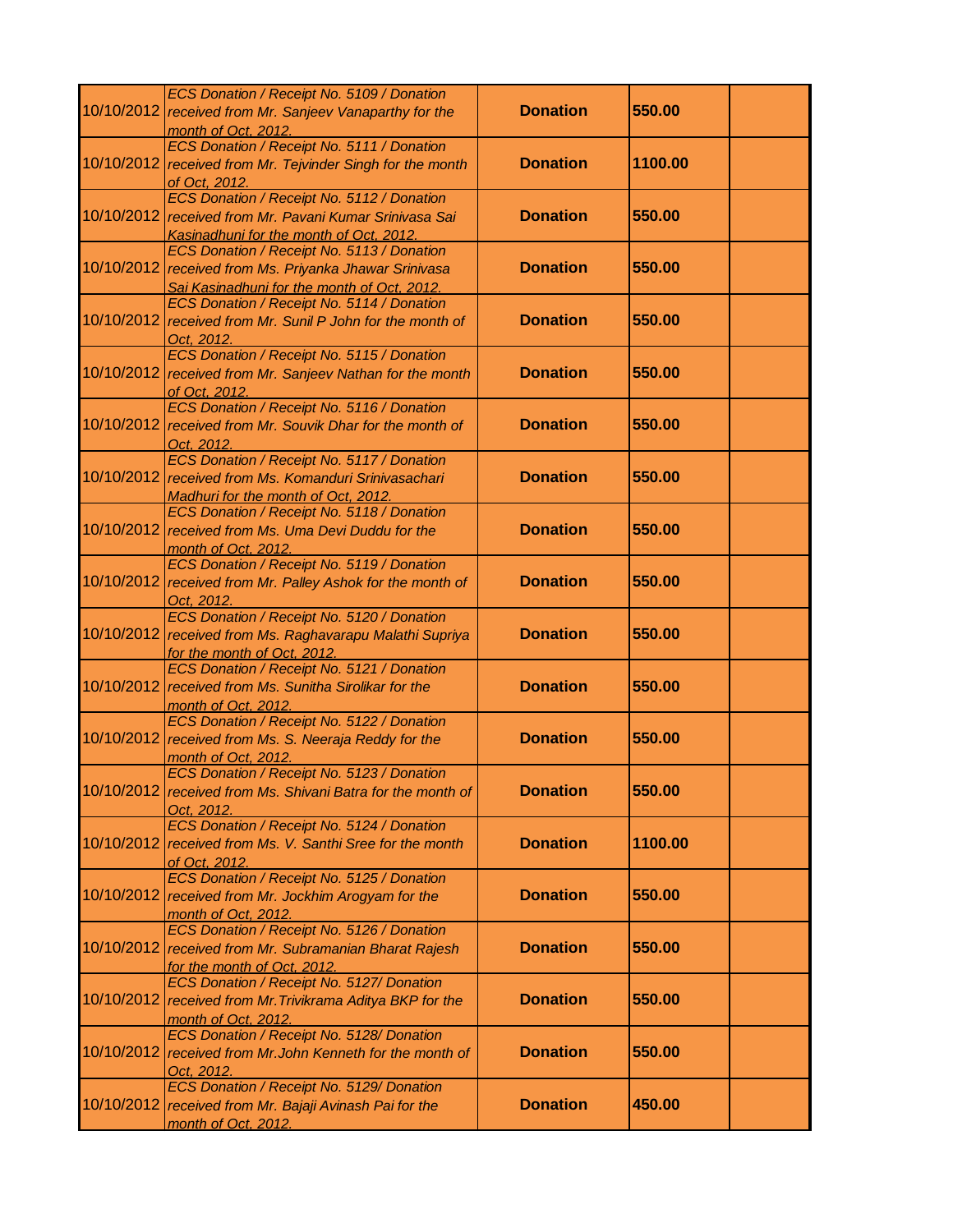| 10/10/2012 | ECS Donation / Receipt No. 5201 / Received<br>from Mr. John Prashanth.                                                             | <b>Donation</b>                           | 550.00  |          |
|------------|------------------------------------------------------------------------------------------------------------------------------------|-------------------------------------------|---------|----------|
|            | Being online payment made towards the Mobile<br>19/10/2012 phone bill for 9490792300 for the month of Sept,<br>2012                | <b>Telephone &amp;</b><br><b>Telegram</b> |         | 931.00   |
| 26/10/2012 | Being online payment made towards the BSNL<br>Land Phone for 27800616 for the month of<br>Sept. 2012.                              | <b>Telephone &amp;</b><br><b>Telegram</b> |         | 1193.00  |
| 31/10/2012 | Being online payment made towards the salary<br>for the month of Oct, 2012.                                                        | <b>Salary</b>                             |         | 6000.00  |
|            | Being online payment made towards the salary<br>31/10/2012 for the month of Oct, 2012 to<br>Mrs.<br>Sandhya Rani.                  | <b>Salary</b>                             |         | 10000.00 |
| 31/10/2012 | Being online payment made towards the Airtel<br>Internet charges for the month of Sept, 2012.                                      | <b>Internet Charges</b>                   |         | 1909.00  |
| 31/10/2012 | Ch. No. : Bank Charges paid towards NEFT<br>transfer                                                                               | <b>Bank Charges</b>                       |         | 2.50     |
| 04/11/2012 | Cash Donation / Receipt No. 5166 / Donation<br>received from Mr. Joel Alexander for the month<br>of November, 2012.                | Cash                                      | 1000.00 |          |
| 05/11/2012 | ECS Donation / Receipt No. 5132 / Received<br>from Mr. T.V. Rama Krishna Murthy.                                                   | <b>Donation</b>                           | 550.00  |          |
| 05/11/2012 | ECS Donation / Receipt No.5133 / Received<br>from Ms. V. Madhavi for the month of<br>November, 2012.                               | <b>Donation</b>                           | 1100.00 |          |
| 05/11/2012 | ECS Donation / Receipt No. 5134 / Received<br>from Mr. B. Venkat Prasad for the month of<br>November, 2012.                        | <b>Donation</b>                           | 1100.00 |          |
| 05/11/2012 | ECS Donation / Receipt No. 5135 / Received<br>from Mr. Prabhat Mehrotra for the month of<br>November, 2012.                        | <b>Donation</b>                           | 450.00  |          |
| 05/11/2012 | ECS Donation / Receipt No. 5136 / Donation<br>received from Ms. R.L. Kiran Mai Arava for the<br>month of November, 2012.           | <b>Donation</b>                           | 550.00  |          |
|            | ECS Donation / Receipt No. 5137 / Received<br>05/11/2012 from S.V.S. Sainath for the month of November,<br>2012.                   | <b>Donation</b>                           | 450.00  |          |
|            | ECS Donation / Receipt No. 5138 / Receuved<br>05/11/2012 frin Mr. Addepalli Kesava Deekshit for the month<br>of November, 2012.    | <b>Donation</b>                           | 450.00  |          |
|            | ECS Donation / Receipt No. 5139 / Received<br>05/11/2012 from Ms. Vani Kumari Lakkakula for the month<br>of November, 2012.        | <b>Donation</b>                           | 550.00  |          |
| 05/11/2012 | ECS Donation / Receipt No. 5140 / Received<br>from Ms. Pranitha Polsani for the month of<br>November, 2012.                        | <b>Donation</b>                           | 450.00  |          |
| 05/11/2012 | ECS Donation / Receipt No. 5141 / Donation<br>received from Mr. Brijesh Shukla for the month<br>of November, 2012.                 | <b>Donation</b>                           | 450.00  |          |
| 05/11/2012 | ECS Donation / Receipt No. 5142 / Donation<br>received from Ms. Swetha Mangshetty for the<br>month of November, 2012.              | <b>Donation</b>                           | 450.00  |          |
| 05/11/2012 | ECS Donation / Receipt No. 5143 / Donation<br>received from Mr. Vainu Madhav Kulkarni H for<br>the month of November, 2012.        | <b>Donation</b>                           | 450.00  |          |
|            | ECS Donation / Receipt No. 5144 / Donation<br>05/11/2012 received from Mr. Venugopal Siripuram for the<br>month of November, 2012. | <b>Donation</b>                           | 450.00  |          |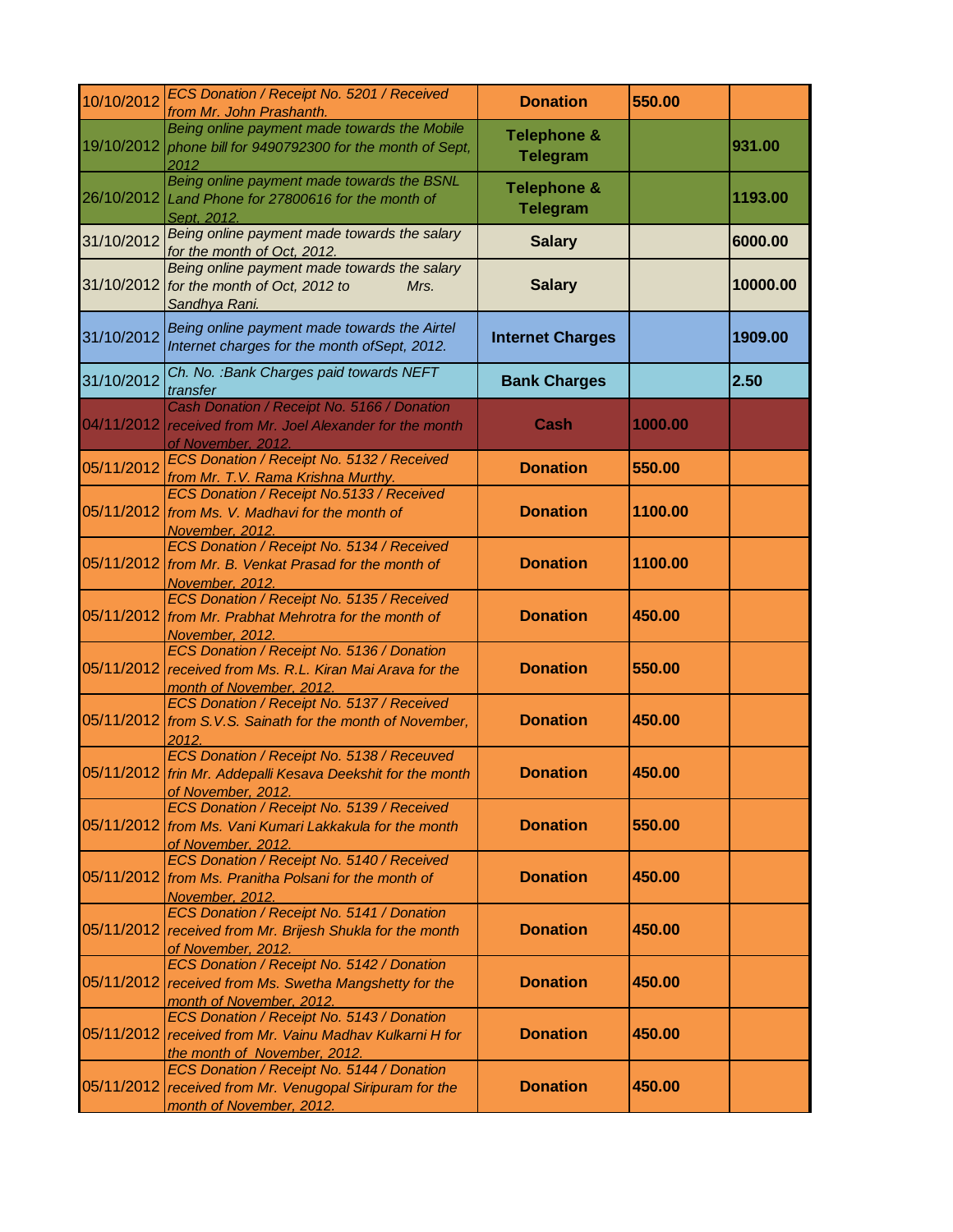|            | ECS Donation / Receipt No. 5145 / Donation<br>05/11/2012 received from Mr. Sanjeev Vanaparthy for the<br>month of November, 2012.              | <b>Donation</b> | 550.00  |
|------------|------------------------------------------------------------------------------------------------------------------------------------------------|-----------------|---------|
| 05/11/2012 | ECS Donation / Receipt No. 5146 / Donation<br>received from Ms. Sireesha Prithivi for the<br>month of November, 2012.                          | <b>Donation</b> | 550.00  |
| 05/11/2012 | ECS Donation / Receipt No. 5147 / Donation<br>received from Mr. Tejvinder Singh for the month<br>of November, 2012.                            | <b>Donation</b> | 1100.00 |
|            | ECS Donation / Receipt No. 5148 / Received<br>05/11/2012   from Mr. Pavani Kumar Srinivasa Sai<br>Kasinadhuni for the month of November, 2012. | <b>Donation</b> | 550.00  |
| 05/11/2012 | ECS Donation / Receipt No. 5149 / Donation<br>received from Ms. Priyanka Jhawar for the<br>month of November, 2012.                            | <b>Donation</b> | 550.00  |
| 05/11/2012 | ECS Donation / Receipt No. 5150 / Donation<br>received from Mr. Sunil P John for the month of<br>November, 2012.                               | <b>Donation</b> | 550.00  |
|            | ECS Donation / Receipt No. 5151 / Donation<br>05/11/2012 received from Mr. Sanjeev Nathan for the month<br>of November, 2012.                  | <b>Donation</b> | 550.00  |
| 05/11/2012 | ECS Donation / Receipt No. 5152 / Donation<br>received from Mr. Souvik Dhar for the month of<br>November, 2012.                                | <b>Donation</b> | 550.00  |
| 05/11/2012 | ECS Donation / Receipt No. 5153 / Donation<br>received from Ms. Komanduri Srinivasachari<br>Madhuri for the month of November, 2012.           | <b>Donation</b> | 550.00  |
| 05/11/2012 | ECS Donation / Receipt No. 5154 / Donation<br>received from Ms. Uma Devi Duddu for the<br>month of November, 2012.                             | <b>Donation</b> | 550.00  |
| 05/11/2012 | ECS Donation / Receipt No. 5155 / Donation<br>received from Mr. Pally Ashok for the month of<br>November, 2012.                                | <b>Donation</b> | 550.00  |
| 05/11/2012 | ECS Donation / Receipt No. 5156 / Donation<br>received from Ms. Sunitha Sirolikar for the<br>month of November, 2012.                          | <b>Donation</b> | 550.00  |
| 05/11/2012 | ECS Donation / Receipt No. 5157 / Donation<br>received from Ms. S. Neeraja Reddy for the<br>month of November, 2012.                           | <b>Donation</b> | 550.00  |
| 05/11/2012 | ECS Donation / Receipt No. 5158 / Donation<br>received from Ms. Shivani Batra for the month of<br>November, 2012.                              | <b>Donation</b> | 550.00  |
| 05/11/2012 | ECS Donation / Receipt No. 5159 / Donation<br>received from Ms. Ayanti Reddy for the month of<br>Novembre, 2012.                               | <b>Donation</b> | 550.00  |
|            | ECS Donation / Receipt No. 5160 / Donation<br>05/11/2012 received from Ms. V. Santhi Sree for the month<br>of Novemebr, 2012.                  | <b>Donation</b> | 1100.00 |
|            | ECS Donation / Receipt No. 5161 / Donation<br>05/11/2012 received from Mr. Jockhim Arogyam for the<br>month of November, 2012.                 | <b>Donation</b> | 550.00  |
| 05/11/2012 | ECS Donation / Receipt No. 5162 / Donation<br>received from Mr. Subraminian Bharat Rajesh<br>for the month of November, 2012.                  | <b>Donation</b> | 550.00  |
| 05/11/2012 | ECS Donation / Receipt No. 5168 / Donation<br>received from Mr. John Kenneth for the month<br>of November, 2012.                               | <b>Donation</b> | 550.00  |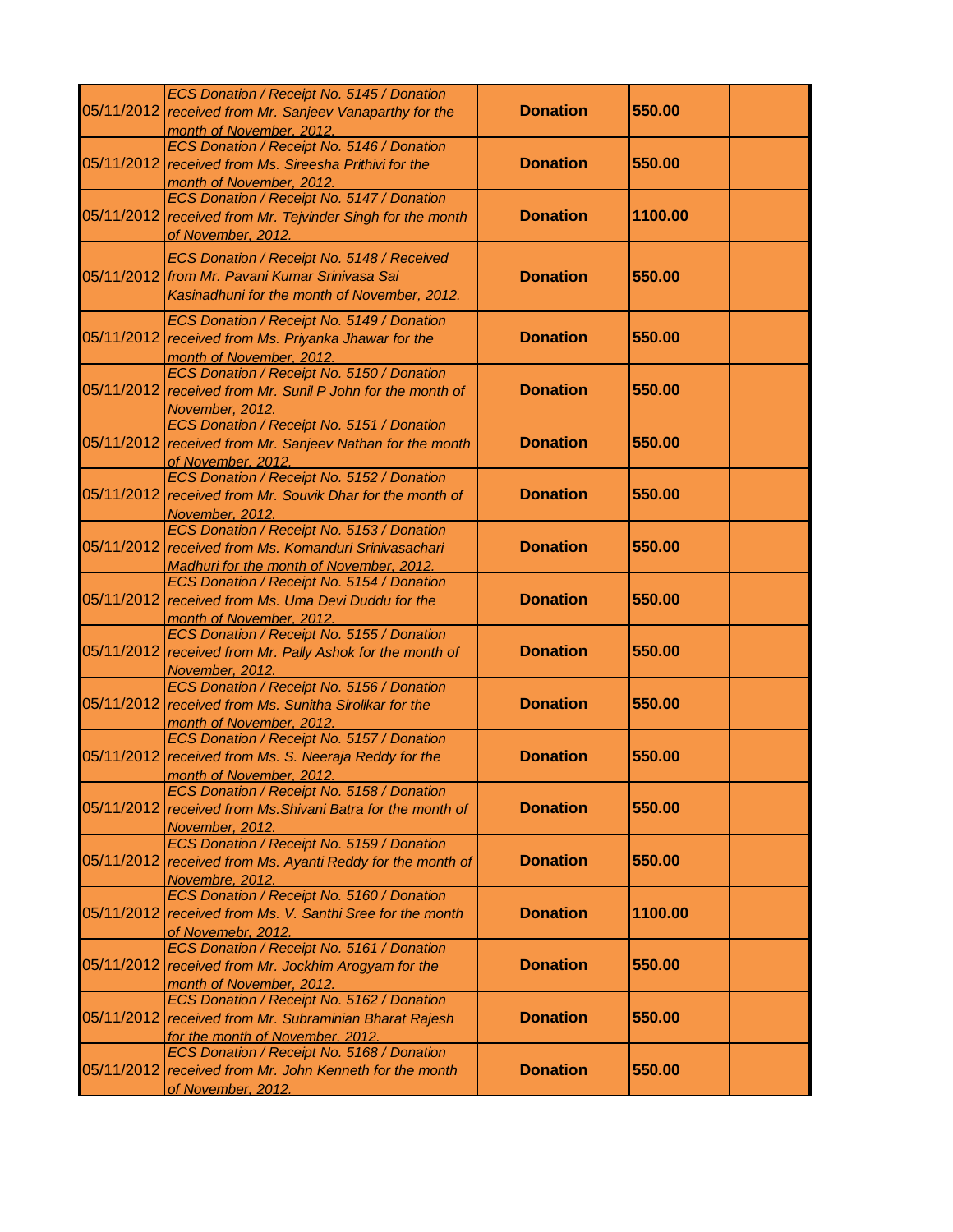|            | ECS Donation / Receipt No. 5164 / Donation<br>05/11/2012 received from Mr. John Prashanth for the month<br>of November, 2012.                                                                                                          | <b>Donation</b>                               | 550.00  |         |
|------------|----------------------------------------------------------------------------------------------------------------------------------------------------------------------------------------------------------------------------------------|-----------------------------------------------|---------|---------|
|            | ECS Donation / Receipt No. 5165 / Donation<br>05/11/2012 received from Mr. Balaji Avinash Pai for the<br>month of November, 2012.                                                                                                      | <b>Donation</b>                               | 450.00  |         |
| 06/11/2012 | D.D. No. 872744 Dated 25-02-2012 in<br>FAVOUR OF PAY & ACCOUNTS OFFICER,<br><b>MINISTRY OF HOME AFFAIRS TOWARDS</b><br>FCRA CERTIFICATE - RETURNED AND<br><b>CANCELLED AND CASH DEPOSITED IN</b><br>SEED LC A/c INSTEAD OF SEED EC A/c | Cash                                          | 1900.00 |         |
| 17/11/2012 | Cheque No. 056476 / Receipt No.5167 / Yearly<br>Donation received from M/s. Jona & Company                                                                                                                                             | <b>Donation</b>                               | 5000.00 |         |
| 17/11/2012 | Online payment made towards the school fees<br>for 37 children studying in Sernity Model School<br>from Madhapur Village for the month of July,<br>2011.                                                                               | <b>Serinity Model Sch</b><br>$11 - 12$        |         | 6190.00 |
| 17/11/2012 | Online payment made towards the Bus fare for<br>6 chldren studying in Sri H.M. Vani Vidyaniketan<br>High School from Muthugudem Village for the<br>month of Dec. 2011                                                                  | <b>Bus Fare Payable</b><br>2011-12            |         | 2500.00 |
| 17/11/2012 | Online payment made towards school fees for 6<br>children studying in Sri H.M. Vani Vidyaniketan<br>from Muthugudem at Khammam for the month<br>of Dec. 2011.                                                                          | H M Vani School 11.<br>12                     |         | 3000.00 |
| 17/11/2012 | Online payment made towards the school fees<br>for 6 children studying in Geetha Vignana<br>Bharathi High School from Aipoor Village for the<br>month of Dec. 2011.                                                                    | <b>Geetha Vignan</b><br><b>Bharathi 11-12</b> |         | 3080.00 |
| 17/11/2012 | Ch. No.: 954829 Being issued for school fees<br>for 26 children studying in The New Generation<br>Public School from Noothankal Village for the<br>month of July. 2011.                                                                | <b>New Generation</b><br><b>Sch 11-12</b>     |         | 4540.00 |
| 19/11/2012 | Bank charges towards H.M. Vani School fees<br>Rs. 3000/- paid on 19/11/12 by NEFT.                                                                                                                                                     | <b>Bank Charges</b>                           |         | 2.50    |
| 19/11/2012 | Bank charges towards H.M. Vani Bus fare Rs.<br>2500/- paid on 19/11/12 by NEFT.                                                                                                                                                        | <b>Bank Charges</b>                           |         | 2.50    |
|            | Online payment made towards the Mobile<br>20/11/2012 Telephone Bill for 94900755050 for the month of<br>Oct. 2012                                                                                                                      | <b>Telephone &amp;</b><br><b>Telegram</b>     |         | 188.00  |
| 20/11/2012 | Online payment made towards the Mobile<br>Telephone Bill for 9490792300 for the month of<br>Oct. 2012                                                                                                                                  | <b>Telephone &amp;</b><br><b>Telegram</b>     |         | 635.00  |
| 22/11/2012 | Online payment made towards the BSNL Land<br>Phone Bill for 27800616 for the month of Oct,<br>2012.                                                                                                                                    | <b>Telephone &amp;</b><br><b>Telegram</b>     |         | 1181.00 |
| 22/11/2012 | ECS Payment towards the Mobile phone bill for<br>9490755050 for the month of Oct, 2012 (paid<br>twice)                                                                                                                                 | <b>Telephone &amp;</b><br><b>Telegram</b>     |         | 188.00  |
| 26/11/2012 | Online payment towards the school fees for 12<br>children studying in ACM Residential School<br>from Rayalapuram Village for the month of Oct,<br>2011.                                                                                | <b>ACM RESIDENTIAL</b><br>$-11-12$            |         | 3100.00 |
| 26/11/2012 | Bank charges towards ACM Residential school<br>fees Rs. 3100/- paid on 26/11/12 by NEFT.                                                                                                                                               | <b>Bank Charges</b>                           |         | 2.50    |
| 05/12/2012 | Online payment made towards the ECS charges<br>for the month of Sept, 2012.                                                                                                                                                            | <b>Ecs Service</b><br><b>Charges</b>          |         | 39.00   |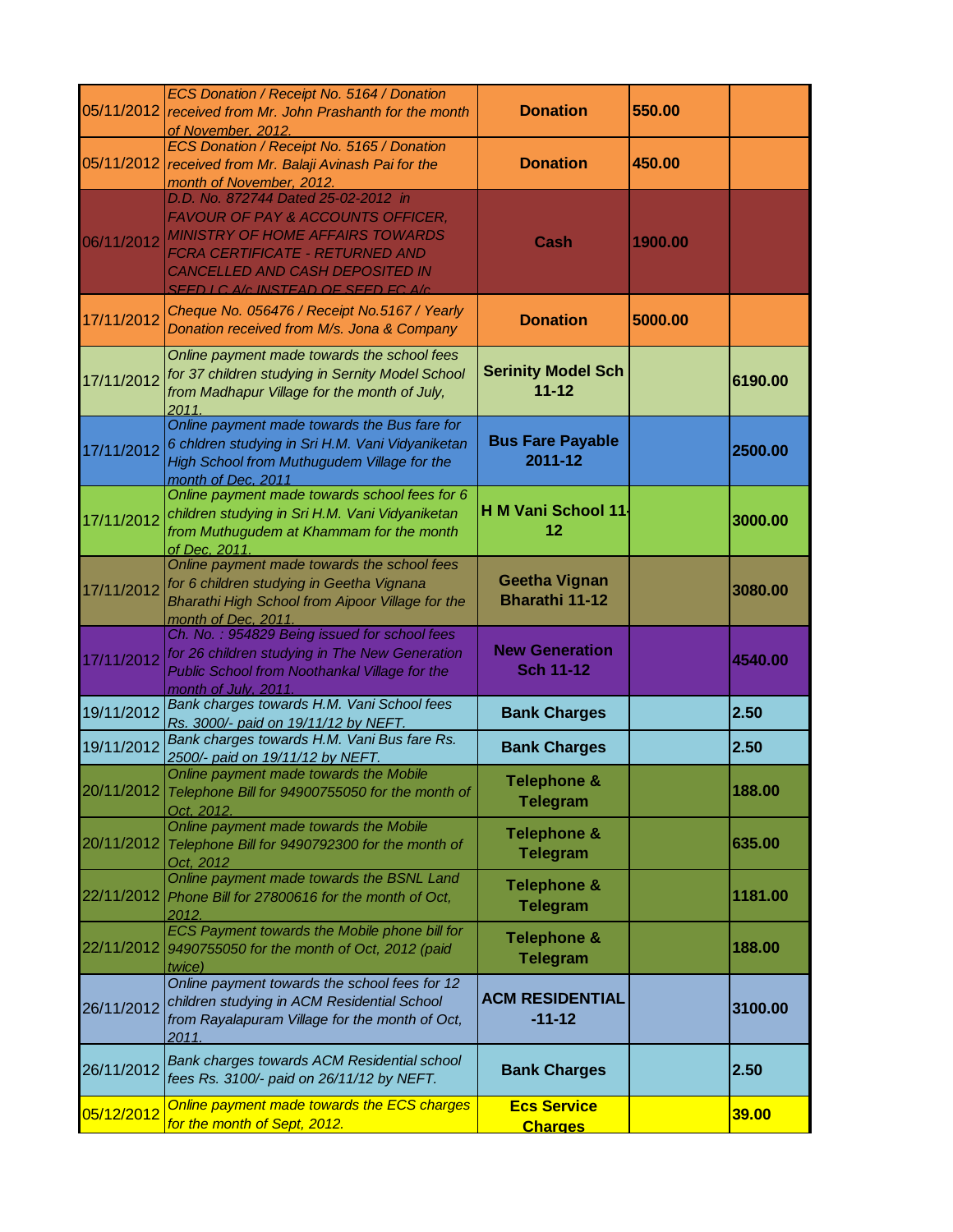| 05/12/2012 | Online payment made towards the ECS charges<br>for the month of Oct, 2012.                                 | <b>Ecs Service</b>                        |         | 38.00   |
|------------|------------------------------------------------------------------------------------------------------------|-------------------------------------------|---------|---------|
| 05/12/2012 | Online payment made towards the Airtel Internet                                                            | <b>Charges</b><br><b>Internet Charges</b> |         | 2134.00 |
|            | charges for the month of Oct, 2012.<br>ECS Donation / Receipt No. 5168 / Donation                          |                                           |         |         |
| 05/12/2012 | received from Mr. T.V. Rama Krishna Murthy.                                                                | <b>Donation</b>                           | 550.00  |         |
| 05/12/2012 | ECS Donation / Receipt No. 5169 / Donation<br>received from Ms. V. Madhavi.                                | <b>Donation</b>                           | 1100.00 |         |
| 05/12/2012 | ECS Donation / Receipt No. 5170 / Donation<br>received from Mr. B. Venkata Prasad.                         | <b>Donation</b>                           | 1100.00 |         |
| 05/12/2012 | ECS Donation / Receipt No. 5171 / Donation<br>received from Mr. Prabhat Mehrotra.                          | <b>Donation</b>                           | 450.00  |         |
| 05/12/2012 | ECS Donation / Receipt No. 5172 / Donation<br>received from Mrs. Kiran Mai Arava.                          | <b>Donation</b>                           | 550.00  |         |
| 05/12/2012 | ECS Donation / Receipt No. 5173 / Donation<br>received from Mr. S.V.S. Sainath.                            | <b>Donation</b>                           | 450.00  |         |
| 05/12/2012 | ECS Donation / Receipt No. 5174 / Donation<br>received from Mr. Addepally Kesava Deekshit.                 | <b>Donation</b>                           | 450.00  |         |
| 05/12/2012 | ECS Donation / Receipt No. 5175 / Donation<br>received from Mr. G. Sarat Chandra.                          | <b>Donation</b>                           | 450.00  |         |
| 05/12/2012 | ECS Donation / Receipt No. 5176 / Donation<br>received from Mrs. Vani Kumari Lakkakula.                    | <b>Donation</b>                           | 550.00  |         |
| 05/12/2012 | ECS Donation / Receipt No. 5177 / Donation<br>received from Mrs. Pranitha Polsani.                         | <b>Donation</b>                           | 450.00  |         |
| 05/12/2012 | ECS Donation / Receipt No. 5178 / Donation<br>received from Mr. Brijesh Shukla.                            | <b>Donation</b>                           | 450.00  |         |
| 05/12/2012 | ECS Donation / Receipt No. 5179 / Donation<br>received from Mrs. Swetha Mangshetty.                        | <b>Donation</b>                           | 450.00  |         |
| 05/12/2012 | ECS Donation / Receipt No. 5180 / Donation<br>received from Mr. Venu Madhav Kulkarni H.                    | <b>Donation</b>                           | 450.00  |         |
| 05/12/2012 | ECS Donation / Receipt No. 5181 / Donation<br>received from Mr. Venu Gopal Siripuram.                      | <b>Donation</b>                           | 450.00  |         |
| 05/12/2012 | ECS Donation / Receipt No. 5182 / Donation<br>received from Mrs. Sirisha Prithivi.                         | <b>Donation</b>                           | 550.00  |         |
| 05/12/2012 | ECS Donation / Receipt No. 5183 / Donation<br>received from Mr. Tejvinder Singh.                           | <b>Donation</b>                           | 1100.00 |         |
| 05/12/2012 | ECS Donation / Receipt No. 5184 / Donation<br>received from Mr. Pavani Kumar Srinivasa Sai<br>Kasinadhuni. | <b>Donation</b>                           | 550.00  |         |
| 05/12/2012 | ECS Donation / Receipt No. 5185 / Donation<br>received from Ms. Priyanka Jhawar.                           | <b>Donation</b>                           | 550.00  |         |
| 05/12/2012 | ECS Donation / Receipt No. 5186 / Donation<br>received from Mr. Sunil P John.                              | <b>Donation</b>                           | 550.00  |         |
| 05/12/2012 | ECS Donation / Receipt No. 5187 / Donation<br>received from Mr. Sanjeev Nathan.                            | <b>Donation</b>                           | 550.00  |         |
| 05/12/2012 | ECS Donation / Receipt No. 5188 / Donation<br>received from Mr. Souvik Dhar.                               | <b>Donation</b>                           | 550.00  |         |
| 05/12/2012 | ECS Donation / Receipt No. 5189 / Donation<br>received from Mrs. Komanduri Srinivasachary<br>Madhury.      | <b>Donation</b>                           | 550.00  |         |
| 05/12/2012 | ECS Donation / Receipt No. 5190 / Donation<br>received from Mrs. Uma Devi Duddu.                           | <b>Donation</b>                           | 550.00  |         |
| 05/12/2012 | ECS Donation / Receipt No. 5191 / Donation<br>received from Mr. Pally Ashok.                               | <b>Donation</b>                           | 550.00  |         |
| 05/12/2012 | ECS Donation / Receipt No. 5192 / Donation<br>received from Mrs. Sunitha Sirolikar.                        | <b>Donation</b>                           | 550.00  |         |
| 05/12/2012 | ECS Donation / Receipt No. 5193 / Donation<br>received from Mrs. N. Neeraja Reddy.                         | <b>Donation</b>                           | 550.00  |         |
| 05/12/2012 | ECS Donation / Receipt No. 5194 / Donation<br>received from Mrs. Shivani Batra.                            | <b>Donation</b>                           | 550.00  |         |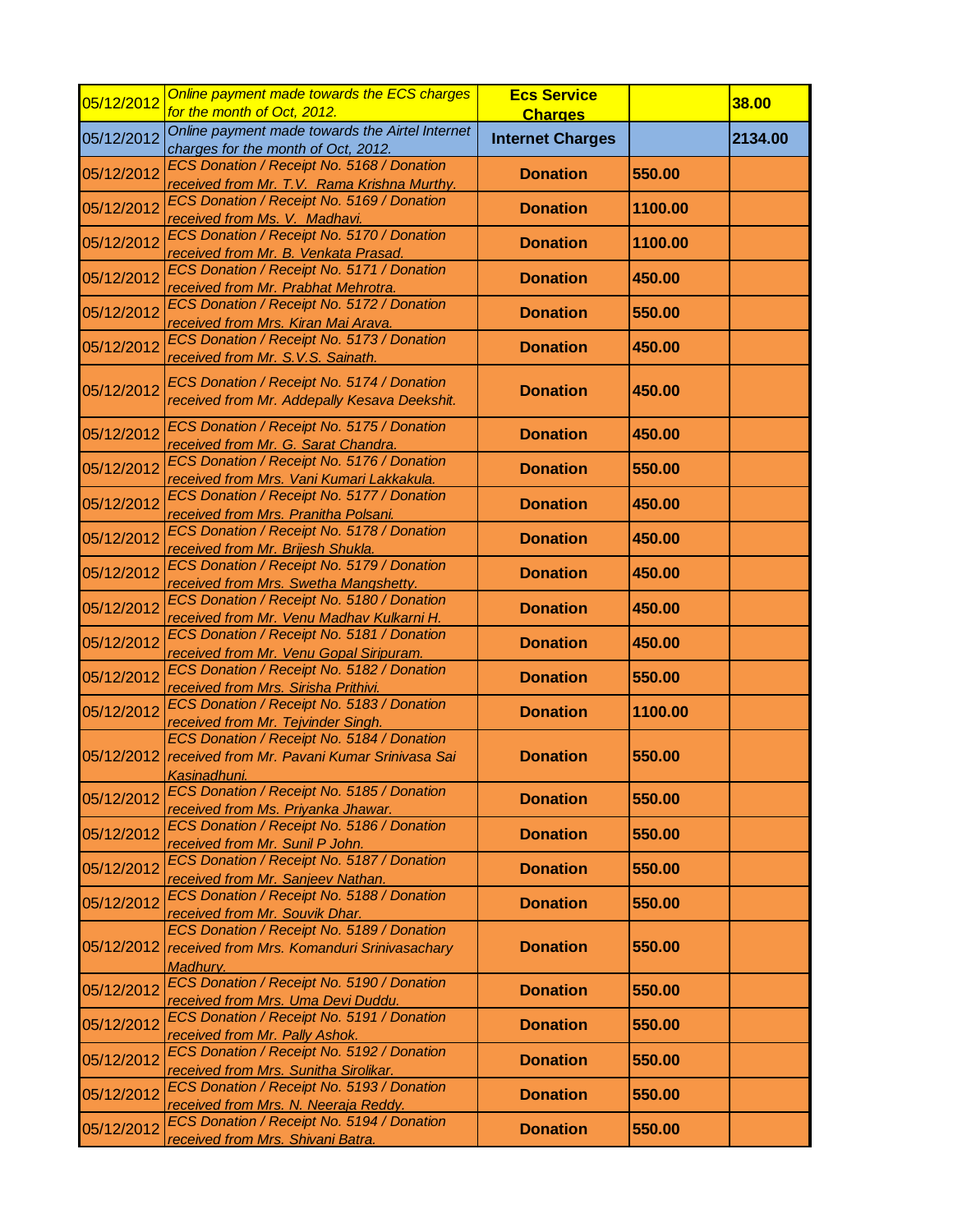| 05/12/2012 | ECS Donation / Receipt No. 5195 / Donation<br>received from Mrs. Ayanti Reddy.                                                                              | <b>Donation</b>                           | 550.00  |         |
|------------|-------------------------------------------------------------------------------------------------------------------------------------------------------------|-------------------------------------------|---------|---------|
| 05/12/2012 | ECS Donation / Receipt No. 5196 / Donation<br>received from Mrs. V. Santhi Sree.                                                                            | <b>Donation</b>                           | 1100.00 |         |
| 05/12/2012 | ECS Donation / Receipt No. 5197 / Donation<br>received from Mr. Subramanian Bharath Rajesh.                                                                 | <b>Donation</b>                           | 550.00  |         |
| 05/12/2012 | ECS Donation / Receipt No. 5198 / Donation<br>received from Mr. Trivikrama Aditya BKP.                                                                      | <b>Donation</b>                           | 550.00  |         |
| 05/12/2012 | ECS Donation / Receipt No. 5199 / Donation<br>received from Mr. John Kenneth.                                                                               | <b>Donation</b>                           | 550.00  |         |
| 05/12/2012 | ECS Donation / Receipt No. 5200 / Donation<br>received from Mr. John Prashanth.                                                                             | <b>Donation</b>                           | 550.00  |         |
| 05/12/2012 | ECS Donation / Receipt No. 5201 / Donation<br>received from Mr. Balaji Avinash Pai.                                                                         | <b>Donation</b>                           | 450.00  |         |
| 05/12/2012 | ECS Donation / Receipt No. 5203 / Donation<br>received from Mr. Sravan Srimushnam.                                                                          | <b>Donation</b>                           | 6000.00 |         |
| 05/12/2012 | Bank charges.                                                                                                                                               | <b>Bank Charges</b>                       |         | 2.50    |
| 05/12/2012 | Bank charges for Techprocess payment.                                                                                                                       | <b>Bank Charges</b>                       |         | 2.50    |
| 08/12/2012 | Online payment made towards the salary for B.<br>Jaya Kumar for the month of Nov, 2012.                                                                     | <b>Salary</b>                             |         | 5800.00 |
|            | Online payment made towards the schoolf fees<br>10/12/2012 for 17 children studying in KVR Talent from IDA<br>Bollaram Village for the month of Jan, 2012   | <b>KVR Talent School</b><br>$11 - 12$     |         | 3150.00 |
|            | Online payment made towards the school fees<br>10/12/2012 for 18 children studying in Bhanu Model School<br>from Padgal village for the month of Jan, 2012. | <b>Bhanu Model</b><br><b>School-11-12</b> |         | 5000.00 |
| 10/12/2012 | Online payment made towards the school for Sri<br>Zenith EM School from Terala village for the<br>month of Aprl, 2012.                                      | <b>Zenith School -12-</b><br>13           |         | 6750.00 |
|            | Online payment made towards the school fees<br>10/12/2012 for 9 children studying in Thy Buds School from<br>Narsapur village for the month of Dec, 2012.   | <b>Thy Buds School</b><br>$11 - 12$       |         | 3120.00 |
|            | 11/12/2012 Bank charges.                                                                                                                                    | <b>Bank Charges</b>                       |         | 2.50    |
|            | Ch. No. : 018568 Towards donation / Receipt<br>12/12/2012 No. 5208 / Quarterly Donation received from Mr.<br>Shravan Kumar.                                 | <b>Donation</b>                           | 1600.00 |         |
| 18/12/2012 | Online payment made towards the Mobile bill for<br>9490792300 for the month of Nov, 2012.                                                                   | <b>Telephone &amp;</b><br><b>Telegram</b> |         | 740.00  |
| 20/12/2012 | Payment made towards the Bank charges for<br>issu new cheque book.                                                                                          | <b>Bank Charges</b>                       |         | 100.00  |
| 21/12/2012 | ECS Payment made towards the mobile bill for<br>9490755050 for the month of Nov, 2012.                                                                      | <b>Telephone &amp;</b><br><b>Telegram</b> |         | 402.00  |
| 22/12/2012 | Online payment made towards BSNL Land<br>Phone for 27800616 for the month of Nov,<br>2012.                                                                  | <b>Telephone &amp;</b><br><b>Telegram</b> |         | 1182.00 |
| 31/12/2012 | Received amount towards from Bank Interest.                                                                                                                 | <b>Bank Interest</b><br><b>Received</b>   | 501.00  |         |
| 02/01/2013 | Online payment made towards the Airtel Internet<br>charges for the month of Nov, 2012.                                                                      | <b>Internet Charges</b>                   |         | 1987.00 |
| 02/01/2013 | Ch. No.: 180197 Towards donation / Receipt<br>No. 5204 / yearly donation received from COL.<br>T. Samson.                                                   | <b>Donation</b>                           | 6000.00 |         |
| 03/01/2013 | Cash donation / Receipt No. 5205 / Donation<br>received from Mr. Joel Alexander                                                                             | <b>Donation</b>                           | 1000.00 |         |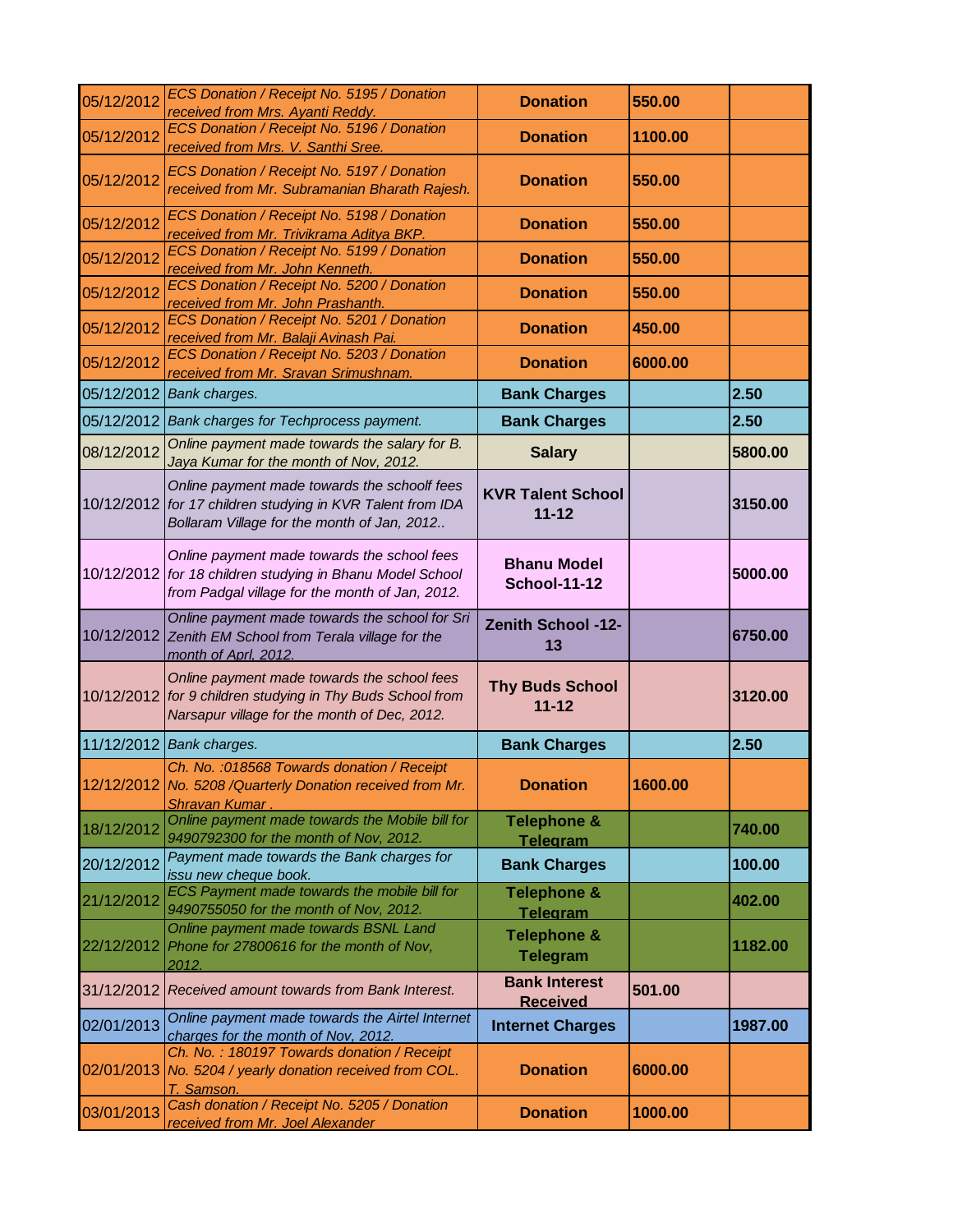| 03/01/2013 | Cash donation / Receipt No. 5206 / Donation<br>received from Mrs. Shuji. K                                                                       | <b>Donation</b> | 500.00  |         |
|------------|--------------------------------------------------------------------------------------------------------------------------------------------------|-----------------|---------|---------|
| 07/01/2013 | Online payment made towards the salary for the<br>month of Dec, 2012.                                                                            | <b>Salary</b>   |         | 5033.00 |
|            | ECS Donation / Receipt No. 5207 / Donation<br>07/01/2013 received from Mrs. Sireesha Prithivi for the<br>month of Jan, 2013.                     | <b>Donation</b> | 550.00  |         |
| 07/01/2013 | ECS Donation / Receipt No. 5209 / Donation<br>received from Mr. T.V. Rama Krishna Murthy<br>for the month of Jan, 2013.                          | <b>Donation</b> | 550.00  |         |
| 07/01/2013 | ECS Donation / Receipt No. 5201 / Donation<br>received from Mrs. V. Madhavi for the month of<br>Jan, 2013.                                       | <b>Donation</b> | 1100.00 |         |
| 07/01/2013 | ECS Donation / Receipt No. 5211 / Donation<br>received from Mr. B. Venkat Prasad for the<br>month of Jan, 2013.                                  | <b>Donation</b> | 1100.00 |         |
|            | ECS Donation / Receipt No. 5212 / Donation<br>07/01/2013 received from Mr. Prabhat Mehrotra for the<br>month of Jan, 2013.                       | <b>Donation</b> | 450.00  |         |
|            | ECS Donation / Receipt No. 5213 / Donation<br>07/01/2013 received from Mrs. R.L. Kiran Mai Arava for the<br>month of Jan, 2013.                  | <b>Donation</b> | 550.00  |         |
| 07/01/2013 | ECS Donation / Receipt No. 5214 / Donation<br>received from S.V.S. Sainath for the month of<br><u>Jan. 2013.</u>                                 | <b>Donation</b> | 450.00  |         |
|            | ECS Donation / Receipt No. 5215 / Donation<br>07/01/2013 received from Mr. Addepalli Kesava Deekshit for<br>the month of Jan, 2013.              | <b>Donation</b> | 450.00  |         |
| 07/01/2013 | ECS Donation / Receipt No. 5216 / Donation<br>received from Mrs. Vani Kumari Lakkakula for<br>the month of Jan, 2013.                            | <b>Donation</b> | 550.00  |         |
| 07/01/2013 | ECS Donation / Receipt No. 5217 / Donation<br>received from Mrs. Pranitha Polsani for the<br>month of Jan, 2013.                                 | <b>Donation</b> | 450.00  |         |
|            | ECS Donation / Receipt No. 5218 / Donation<br>07/01/2013 received from Mr. Brijesh Shukla for the month<br>of Jan, 2013.                         | <b>Donation</b> | 450.00  |         |
| 07/01/2013 | ECS Donation / Receipt No. 5219 / Donation<br>received from Mrs. Swetha Mangshetty for the<br>month of Jan, 2013.                                | <b>Donation</b> | 450.00  |         |
| 07/01/2013 | ECS Donation / Receipt No. 5220 / Donation<br>received from Mr. Vainu Madhav Kulkarni for the<br>month of Jan, 2013.                             | <b>Donation</b> | 450.00  |         |
| 07/01/2013 | ECS Donation / Receipt No. 5221 / Donation<br>received from Mr. Venugopal Siripuram for the<br>month of Jan, 2013.                               | <b>Donation</b> | 450.00  |         |
|            | ECS Donation / Receipt No. 5222 / Donation<br>07/01/2013 received from Mr. Tejvinder Singh for the month<br>of Jan, 2013.                        | <b>Donation</b> | 1100.00 |         |
|            | ECS Donation / Receipt No. 5223 / Donation<br>07/01/2013 received from Mr. Pavani Kumar Srinivasa Sai<br>Kasinadhuni for the month of Jan, 2013. | <b>Donation</b> | 550.00  |         |
| 07/01/2013 | ECS Donation / Receipt No. 5224 / Donation<br>received from Mrs. Priyanka Jhawar for the<br>month of Jan, 2013.                                  | <b>Donation</b> | 550.00  |         |
| 07/01/2013 | ECS Donation / Receipt No. 5225 / Donation<br>received from Mr. Sunil P John for the month of<br>Jan, 2013.                                      | <b>Donation</b> | 550.00  |         |
| 07/01/2013 | ECS Donation / Receipt No. 5226 / Donation<br>received from Mr. Sanjeev Nathan for the month<br>of Jan, 2013.                                    | <b>Donation</b> | 550.00  |         |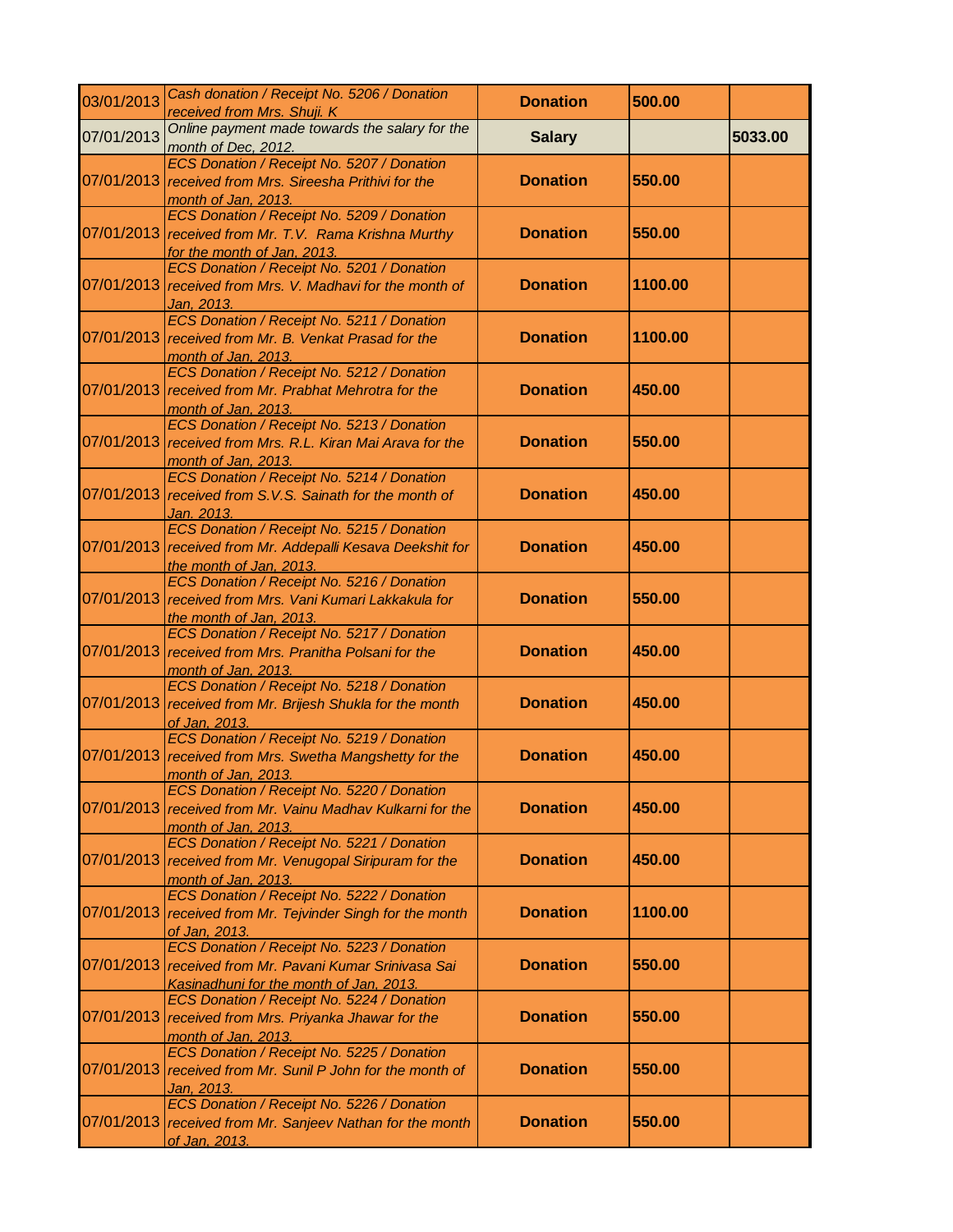|            | ECS Donation / Receipt No. 5227 / Donation<br>07/01/2013 received from Mr. Souvik Dhar for the month of<br><u>Jan, 2013.</u>                                | <b>Donation</b>                               | 550.00  |         |
|------------|-------------------------------------------------------------------------------------------------------------------------------------------------------------|-----------------------------------------------|---------|---------|
|            | ECS Donation / Receipt No. 5228 / Donation<br>07/01/2013 received from Mrs. Komanduri Srinivasachary<br>Madhuri for the month of Jan, 2013.                 | <b>Donation</b>                               | 550.00  |         |
|            | ECS Donation / Receipt No. 5229 / Donation<br>07/01/2013 received from Mrs. Uma Devi Duddu for the<br>month of Jan, 2013.                                   | <b>Donation</b>                               | 550.00  |         |
| 07/01/2013 | ECS Donation / Receipt No. 5230 / Donation<br>received from Mr. Pally Ashok for the month of<br>Jan, 2013.                                                  | <b>Donation</b>                               | 550.00  |         |
| 07/01/2013 | ECS Donation / Receipt No. 5231 / Donation<br>received from Mrs. Raghavarapu Malati Supriya<br>for the month of Jan, 2013.                                  | <b>Donation</b>                               | 550.00  |         |
|            | ECS Donation / Receipt No. 5232 / Donation<br>07/01/2013 received from Mrs. Sunitha Sirolikar for the<br>month of Jan, 2013.                                | <b>Donation</b>                               | 550.00  |         |
|            | ECS Donation / Receipt No. 5233 / Donation<br>07/01/2013 received from S. Neeraja Reddy for the month<br>of Jan, 2013.                                      | <b>Donation</b>                               | 550.00  |         |
|            | ECS Donation / Receipt No. 5234 / Donation<br>07/01/2013 received from Mrs. Shivani Batra for the month<br>of Jan, 2013.                                    | <b>Donation</b>                               | 550.00  |         |
|            | ECS Donation / Receipt No. 5235/ Donation<br>07/01/2013 received from Mrs. Ayanti Reddy for the month<br>of Jan. 2013.                                      | <b>Donation</b>                               | 550.00  |         |
| 07/01/2013 | ECS Donation / Receipt No. 5236 / Donation<br>received from Mrs. V. Santhi Sree for the month<br>of Jan, 2013.                                              | <b>Donation</b>                               | 1100.00 |         |
|            | ECS Donation / Receipt No. 5237 / Donation<br>07/01/2013 received from Mr. Subrimanian Bharat Rajesh<br>for the month of Jan, 2013.                         | <b>Donation</b>                               | 550.00  |         |
|            | ECS Donation / Receipt No. 5238 / Donation<br>07/01/2013 received from Mr. John Kenneth for the month<br>of Jan, 2013.                                      | <b>Donation</b>                               | 550.00  |         |
| 07/01/2013 | ECS Donation / Receipt No. 5239 / Donation<br>received from Mr. John Prashanth for the month<br><u>of Jan, 2013.</u>                                        | <b>Donation</b>                               | 550.00  |         |
|            | ECS Donation / Receipt No. 5240 / Donation<br>07/01/2013 received from Mr. Balaji Avanish Pai for the<br>month of Jan, 2013.                                | <b>Donation</b>                               | 450.00  |         |
| 07/01/2013 | ECS Donation / Receipt No. 5241 / Donation<br>received from Mr. C. Sarat Chandra for the<br>month of Jan, 2013.                                             | <b>Donation</b>                               | 450.00  |         |
| 07/01/2013 | Cash Donation / Receipt No. 5242 / Donation<br>received from Mr. Raj Kumar                                                                                  | Cash                                          | 1000.00 |         |
| 08/01/2013 | Ch. No.: 180197 RECEIVED FROM COL T<br>SAMSON AS PER R. NO. 5204 DATED 02-01-<br>2013 DEPOSITED AND THE SAME IS<br><b>BOUNCED HENCE REVERSAL</b>            | <b>Donation</b>                               |         | 6000.00 |
| 12/01/2013 | Online payment made towards the school fees<br>for 37 children studying in Serinity Model School<br>from Madhapur Village for the month of Aug,<br>2011     | <b>Serinity Model Sch</b><br>$11 - 12$        |         | 6190.00 |
| 12/01/2013 | Online payment made towards the school fees<br>for 6 children studying in Geetha Vignana<br>Bharathi High School from Aipoor for the month<br>of Jan. 2012. | <b>Geetha Vignan</b><br><b>Bharathi 11-12</b> |         | 3080.00 |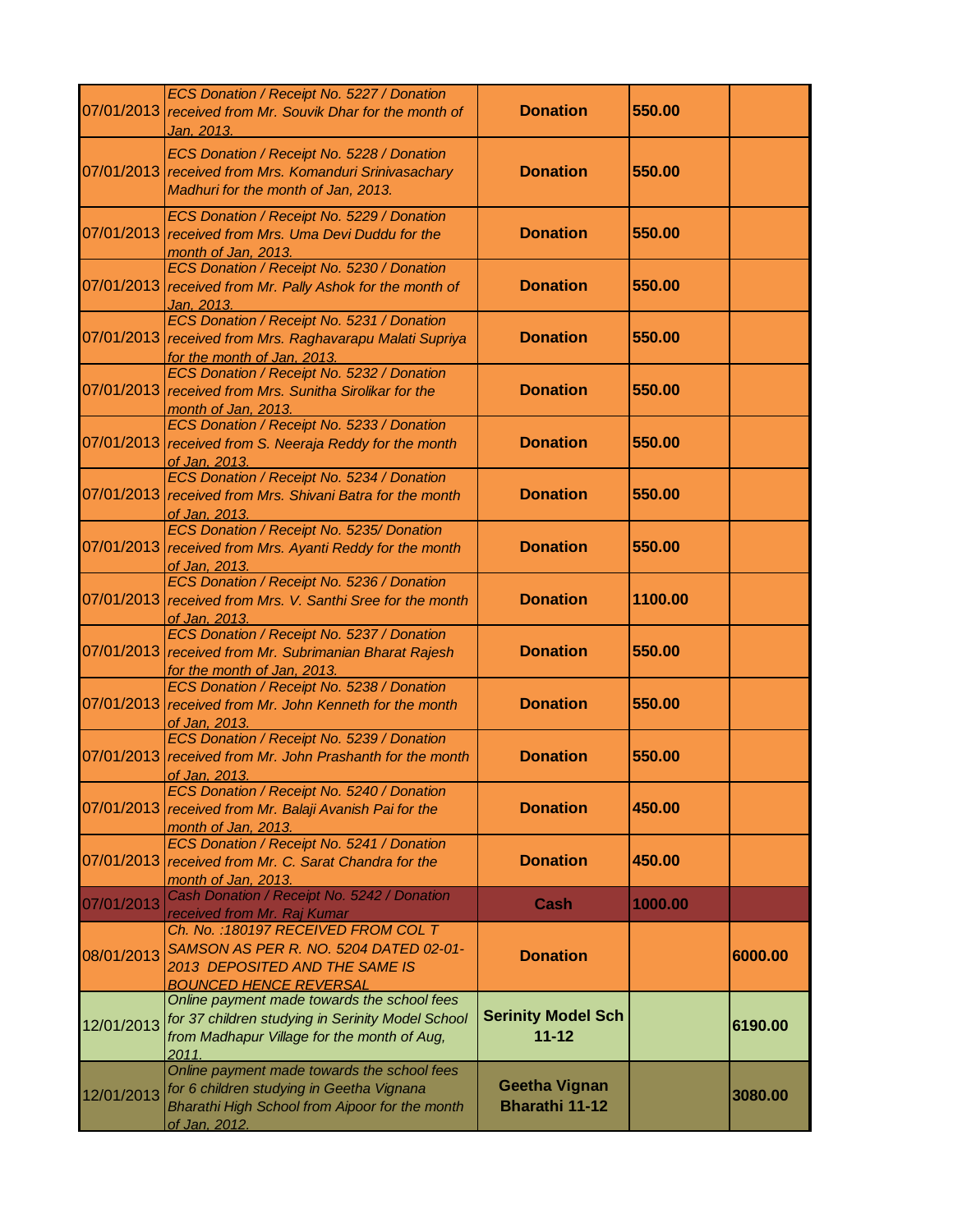| 12/01/2013 | Online payment made towards the school fees<br>for 12 children studying in ACM Residential<br>School from Rayalapuram village for the month<br>of Nov. 2012.                        | <b>ACM RESIDENTIAL</b><br>$-11-12$        |         | 3100.00 |
|------------|-------------------------------------------------------------------------------------------------------------------------------------------------------------------------------------|-------------------------------------------|---------|---------|
| 12/01/2013 | Ch. No.: 683316 Being made towards the school<br>fees for 26 children studying in The New<br><b>Generation Public School from Noothankal</b><br>village for the month of Aug, 2011. | <b>New Generation</b><br><b>Sch 11-12</b> |         | 4540.00 |
| 16/01/2013 | Ch. No. : NEFT CHARGES FOR TWO<br>TRANSACTIONS DEBITED BY THE BANK                                                                                                                  | <b>Bank Charges</b>                       |         | 5.00    |
| 17/01/2013 | Online payment made towards the Mobile bill for<br>9490792300 for the month of Dec, 2012.                                                                                           | <b>Telephone &amp;</b><br><b>Telegram</b> |         | 750.00  |
| 18/01/2013 | Online payment made towards the BSNL land<br>phone bill for 27800616 for the month of Dec,<br>2012.                                                                                 | <b>Telephone &amp;</b><br><b>Telegram</b> |         | 1181.00 |
| 18/01/2013 | ECS Payment made towards the Mobile bill for<br>9490755050 for the month of Dec, 2012.                                                                                              | <b>Telephone &amp;</b><br><b>Telegram</b> |         | 589.00  |
| 29/01/2013 | Online payment made towards the Internet<br>charges for the month of Dec, 2012.                                                                                                     | <b>Internet Charges</b>                   |         | 1909.00 |
| 31/01/2013 | Online payment made towards the salary to Mr.<br>B. Jaya Kumar for the month of Jan, 2013.                                                                                          | <b>Salary</b>                             |         | 5226.00 |
| 06/02/2013 | ECS Donation / Receipt No. 5243 / Donation<br>received from Mr. Radha Krishna Murthy for the<br>month of Feb, 2013.                                                                 | <b>Donation</b>                           | 550.00  |         |
| 06/02/2013 | ECS Donation / Receipt No. 5244 / Donation<br>received from Mrs. V. Madhavi for the month of<br>Feb. 2013.                                                                          | <b>Donation</b>                           | 1100.00 |         |
| 06/02/2013 | ECS Donation / Receipt No. 5245 / Donation<br>received from Mr. B. Venkata Prasad for the<br>month of Feb. 2013.                                                                    | <b>Donation</b>                           | 1100.00 |         |
| 06/02/2013 | ECS Donation / Receipt No. 5246 / Donation<br>received from Mr. Prabhat Mehrotra for the<br>month of Feb, 2013.                                                                     | <b>Donation</b>                           | 450.00  |         |
|            | ECS Donation / Receipt No. 5247 / Donation<br>06/02/2013 received from Mrs. Kiran Mai Arava for the<br>month of Feb, 2013.                                                          | <b>Donation</b>                           | 550.00  |         |
|            | ECS Donation / Receipt No. 5248 / Donation<br>06/02/2013 received from Mr. S.V.S. Sainath for the month<br>of Feb. 2013.                                                            | <b>Donation</b>                           | 450.00  |         |
| 06/02/2013 | ECS Donation / Receipt No. 5249 / Donation<br>received from Mr. Addepalli Kesava Deekshit for<br>the month of Feb. 2013.                                                            | <b>Donation</b>                           | 450.00  |         |
| 06/02/2013 | ECS Donation / Receipt No. 5250 / Donation<br>received from Mr. C. Sarat Chandra for the<br>month of Feb. 2013.                                                                     | <b>Donation</b>                           | 450.00  |         |
| 06/02/2013 | ECS Donation / Receipt No. 5251 / Donation<br>received from Mrs. Vani Kumari Lakkakula for<br>the month of Feb. 2013.                                                               | <b>Donation</b>                           | 550.00  |         |
|            | ECS Donation / Receipt No. 5252 / Donation<br>06/02/2013 received from Mrs. Pranitha Polsani for the<br>month of Feb, 2013.                                                         | <b>Donation</b>                           | 450.00  |         |
|            | ECS Donation / Receipt No. 5253 / Donation<br>06/02/2013 received from Mr. Brijesh Shukla for the month<br>of Feb. 2013.                                                            | <b>Donation</b>                           | 450.00  |         |
| 06/02/2013 | ECS Donation / Receipt No. 5255 / Donation<br>received from Mr. Vainu Madhav Kulkarni H for<br>the month of Feb. 2013.                                                              | <b>Donation</b>                           | 450.00  |         |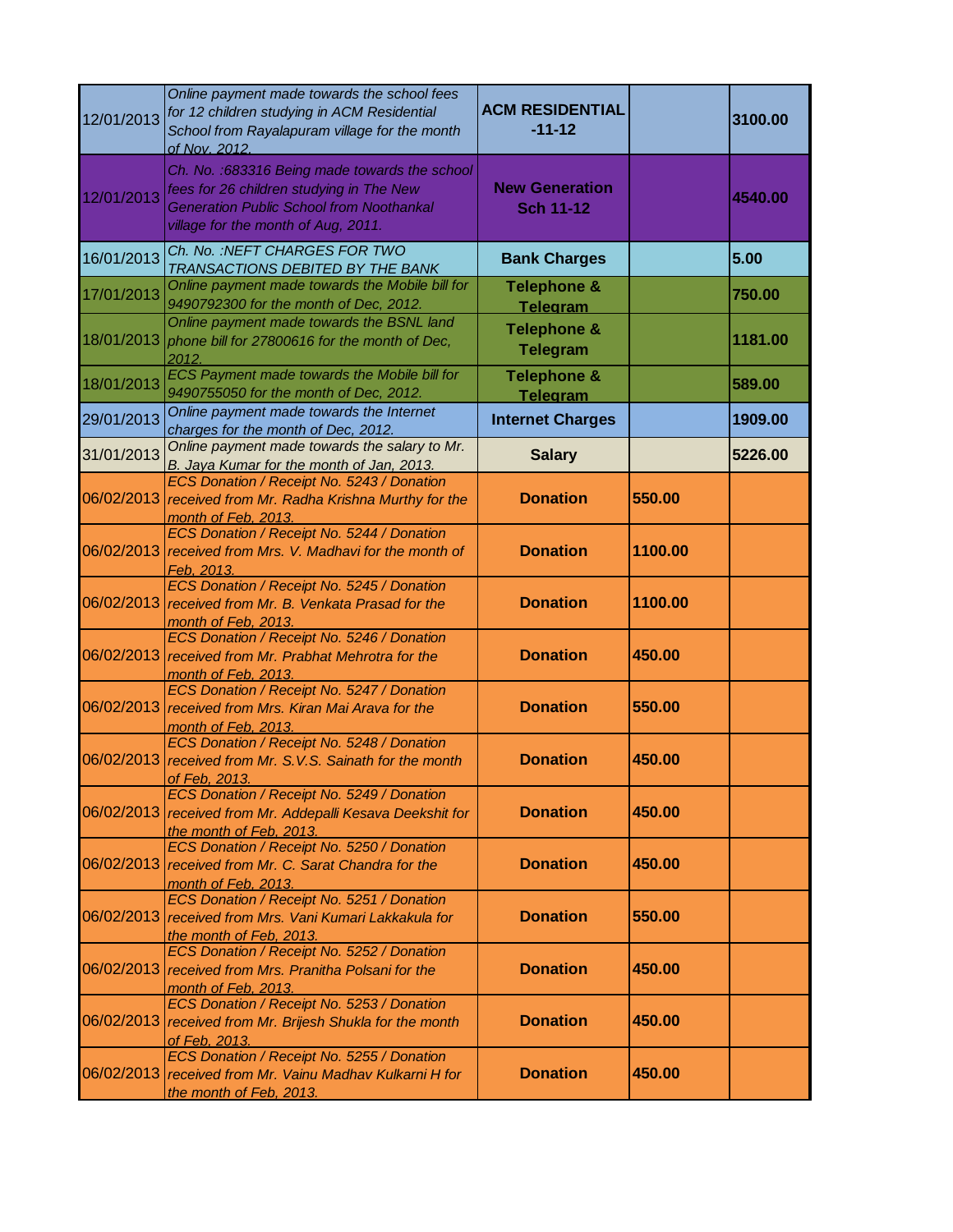|            | ECS Donation / Receipt No. 5256 / Donation                                                            |                 |         |  |
|------------|-------------------------------------------------------------------------------------------------------|-----------------|---------|--|
|            | 06/02/2013 received from Mr. Venugopal Siripuram for the                                              | <b>Donation</b> | 450.00  |  |
|            | month of Feb, 2013.                                                                                   |                 |         |  |
|            | ECS Donation / Receipt No. 5257 / Donation                                                            |                 |         |  |
|            | 06/02/2013 received from Mrs. Sireesha Prithivi for the                                               | <b>Donation</b> | 550.00  |  |
|            | month of Feb. 2013.                                                                                   |                 |         |  |
|            | ECS Donation / Receipt No. 5258 / Donation                                                            |                 |         |  |
|            | 06/02/2013 received from Mr. Tejvinder Singh for the month                                            | <b>Donation</b> | 1100.00 |  |
|            | of Feb. 2013.                                                                                         |                 |         |  |
|            | ECS Donation / Receipt No. 5259 / Donation<br>06/02/2013 received from Mr. Pavani Kumar Srinivasa Sai | <b>Donation</b> | 550.00  |  |
|            |                                                                                                       |                 |         |  |
|            | Kasinadhuni for the month of Feb, 2013.<br>ECS Donation / Receipt No. 5260 / Donation                 |                 |         |  |
| 06/02/2013 | received from Mr. Sunil P John for the month of                                                       | <b>Donation</b> | 550.00  |  |
|            | Feb. 2013.                                                                                            |                 |         |  |
|            | ECS Donation / Receipt No. 5261 / Donation                                                            |                 |         |  |
|            | 06/02/2013 received from Mr. Sanjeev Nathan for the month                                             | <b>Donation</b> | 550.00  |  |
|            | of Feb. 2013.                                                                                         |                 |         |  |
|            | ECS Donation / Receipt No. 5262 / Donation                                                            |                 |         |  |
|            | 06/02/2013 received from Mr. Souvik Dhar for the month of                                             | <b>Donation</b> | 550.00  |  |
|            | Feb. 2013.                                                                                            |                 |         |  |
|            | ECS Donation / Receipt No. 5263 / Donation                                                            |                 |         |  |
|            | 06/02/2013 received from Mrs. Komanduri Srinivasasai                                                  | <b>Donation</b> | 550.00  |  |
|            | Madhuri for the month of Feb. 2013.                                                                   |                 |         |  |
|            | ECS Donation / Receipt No. 5264 / Donation                                                            |                 |         |  |
| 06/02/2013 | received from Mrs. Uma Devi Duddu for the                                                             | <b>Donation</b> | 550.00  |  |
|            | mohnth of Feb, 2013.                                                                                  |                 |         |  |
|            | ECS Donation / Receipt No. 5265 / Donation                                                            |                 |         |  |
| 06/02/2013 | received from Mr. Pally Ashok for the month of                                                        | <b>Donation</b> | 550.00  |  |
|            | Feb. 2013.                                                                                            |                 |         |  |
|            | ECS Donation / Receipt No. 5266 / Donation                                                            |                 |         |  |
|            | 06/02/2013 received from Mrs. Sunitha Sirolikar for the                                               | <b>Donation</b> | 550.00  |  |
|            | month of Feb, 2013.                                                                                   |                 |         |  |
| 06/02/2013 | ECS Donation / Receipt No. 5267 / Donation                                                            | <b>Donation</b> | 550.00  |  |
|            | received from Mrs. Niraja Reddy for the month<br>of Feb. 2013.                                        |                 |         |  |
|            | ECS Donation / Receipt No. 5268 / Donation                                                            |                 |         |  |
| 06/02/2013 | received from Mrs. Shivani Batra for the month                                                        | <b>Donation</b> | 550.00  |  |
|            | of Feb. 2013.                                                                                         |                 |         |  |
|            | ECS Donation / Receipt No. 5269 / Donation                                                            |                 |         |  |
|            | 06/02/2013 received from Mrs. Ayanti Reddy for the month                                              | <b>Donation</b> | 550.00  |  |
|            | of Feb. 2013.                                                                                         |                 |         |  |
|            | ECS Donation / Receipt No. 5270 / Donation                                                            |                 |         |  |
| 06/02/2013 | received from Mrs. V. Santhi Sree for the month                                                       | <b>Donation</b> | 1100.00 |  |
|            | of Feb. 2013.                                                                                         |                 |         |  |
|            | ECS Donation / Receipt No. 5271 / Donation                                                            |                 |         |  |
|            | 06/02/2013 received from Mr. G. Jockhim Arogyam for the                                               | <b>Donation</b> | 550.00  |  |
|            | month of Feb, 2013.                                                                                   |                 |         |  |
|            | ECS Donation / Receipt No. 5272 / Donation                                                            |                 |         |  |
| 06/02/2013 | received from Mr. Subramanian Bharath Rajesh                                                          | <b>Donation</b> | 550.00  |  |
|            | for the month of Feb, 2013.                                                                           |                 |         |  |
|            | ECS Donation / Receipt No. 5273 / Donation                                                            |                 |         |  |
| 06/02/2013 | received from Mr. Trivikrama Aditya BKP for the                                                       | <b>Donation</b> | 550.00  |  |
|            | month of Feb, 2013.                                                                                   |                 |         |  |
|            | ECS Donation / Receipt No.5274 / Donation                                                             | <b>Donation</b> | 550.00  |  |
| 06/02/2013 | received from Mr. J. Kenneth for the month of                                                         |                 |         |  |
|            | Feb. 2013.<br>ECS Donation / Receipt No. 5275 / Donation                                              |                 |         |  |
|            | 06/02/2013 received form Mr. John Prashanth for the month                                             | <b>Donation</b> | 550.00  |  |
|            | of Feb. 2013.                                                                                         |                 |         |  |
|            |                                                                                                       |                 |         |  |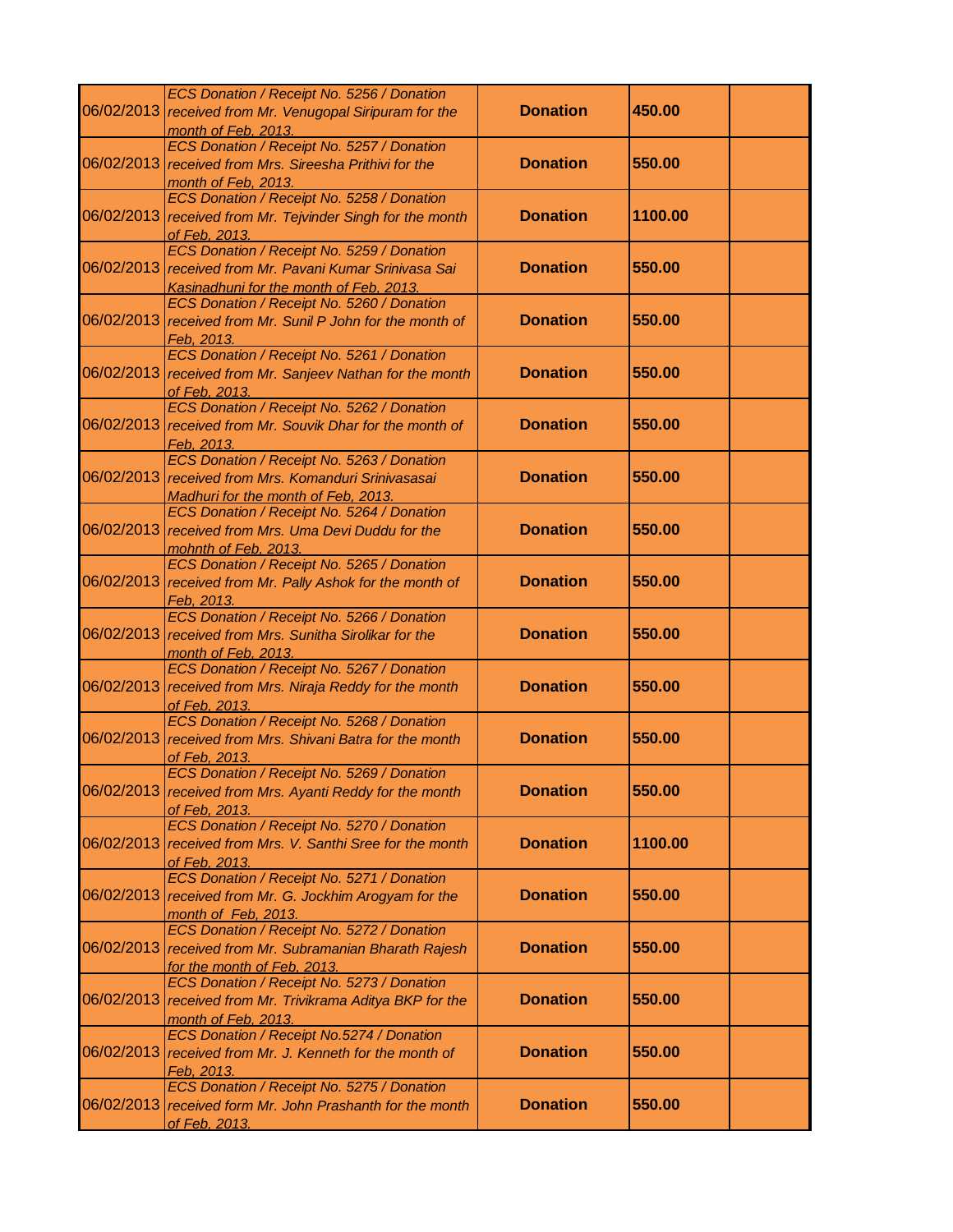|            | ECS Donation / Receipt No. 5276 / Donation<br>06/02/2013 received from Mr. Balaji Avannash Pai for the<br>month of Feb, 2013.                                       | <b>Donation</b>                           | 450.00  |         |
|------------|---------------------------------------------------------------------------------------------------------------------------------------------------------------------|-------------------------------------------|---------|---------|
| 06/02/2013 | ECS Donation / Receipt No. 5254 / Received<br>from Mrs. Swetha Mangshetty for the month of<br>Feb. 2013.                                                            | <b>Donation</b>                           | 450.00  |         |
| 13/02/2013 | Online payment being made towards the school<br>fees for 12 children studying in ACM Residential<br>school from Rayalapuram village, for the month<br>of Dce, 2012. | <b>ACM RESIDENTIAL</b><br>$-11-12$        |         | 3100.00 |
| 14/02/2013 | Cash donation / Receipt No.5277 / Received<br>from Mr. Joel Alaxander.                                                                                              | Cash                                      | 1000.00 |         |
| 14/02/2013 | Ch. No. : NEFT CHARGES DEBITED BY THE<br><b>BANK</b>                                                                                                                | <b>Bank Charges</b>                       |         | 2.50    |
| 20/02/2013 | Online payment being made towards the Mobile<br>bill for 9490792300 for the month of Jan, 2013.                                                                     | <b>Telephone &amp;</b><br><b>Telegram</b> |         | 1444.00 |
| 20/02/2013 | Online payment being made towards the Mobile<br>bill for 9490755050 for the month of Jan, 2013.                                                                     | <b>Telephone &amp;</b><br><b>Telegram</b> |         | 629.00  |
| 20/02/2013 | Ch. No. : 683317 being paid towards the prepaid<br>paid coupons to M/s. Hippo Campus.                                                                               | <b>Fuel Charges</b><br><b>Prepaid</b>     |         | 5000.00 |
| 20/02/2013 | Online payment being paid towards the BSNL<br>Land phone bill for 27800616 for the month of<br>Jan, 2013.                                                           | <b>Telephone &amp;</b><br><b>Telegram</b> |         | 1238.00 |
| 22/02/2013 | ECS payment being made towards the Mobile<br>bill for 9490755050 for the monthe of Jan, 2013<br>(paid twice)                                                        | <b>Telephone &amp;</b><br><b>Telegram</b> |         | 629.00  |
| 06/03/2013 | Online payment being paid towards the Airtel<br>Internet charges for the month of Jan, 2013.                                                                        | <b>Internet Charges</b>                   |         | 2023.00 |
| 06/03/2013 | ECS Donation/ Receipt No. 5279 / Received<br>from Dr. T.V. Rama Krishna Murthy for the<br>month of March, 2013.                                                     | <b>Donation</b>                           | 550.00  |         |
|            | ECS Donation/ Receipt No. 5280 / Received<br>06/03/2013 from Mrs. V. Madhavi for the month of March,<br>2013.                                                       | <b>Donation</b>                           | 1100.00 |         |
| 06/03/2013 | ECS Donation / Receipt No. 5281 / Received<br>from Mr. Prabhat Mehrotra for the month of<br>March, 2013.                                                            | <b>Donation</b>                           | 450.00  |         |
|            | ECS Donation / Receipt No. 5282 / Received<br>06/03/2013 from Mrs. R. L. Kiranmai Arava for the month of<br>March, 2013.                                            | <b>Donation</b>                           | 550.00  |         |
| 06/03/2013 | ECS Donation / Receipt No. 5283 / Received<br>from Mr. S.V.S. Sainath, for the month of<br>March, 2013.                                                             | <b>Donation</b>                           | 450.00  |         |
| 06/03/2013 | ECS Donation / Receipt No. 5284 / Received<br>from Mr. Addepalli Keseva Deekshit for the<br>month of March, 2013.                                                   | <b>Donation</b>                           | 450.00  |         |
|            | ECS Donation / Receipt No. 5285 / Received<br>06/03/2013 from Mr. C. Sarat Chandra for the month of<br>March, 2013.                                                 | <b>Donation</b>                           | 450.00  |         |
| 06/03/2013 | ECS Donation / Receipt No. 5286 / Received<br>from Mrs. Vani Kumari Lakkakula for the month<br>of March, 2013.                                                      | <b>Donation</b>                           | 550.00  |         |
|            | ECS Donation / Receipt No. 5287 / Received<br>06/03/2013 from Mrs. Pranitha Polsani for the month of<br>March, 2013.                                                | <b>Donation</b>                           | 450.00  |         |
|            | ECS Donation / Receipt No. 5288 / Received<br>06/03/2013 from Mr. Brijesh Shukla for the month of March,<br>2013.                                                   | <b>Donation</b>                           | 450.00  |         |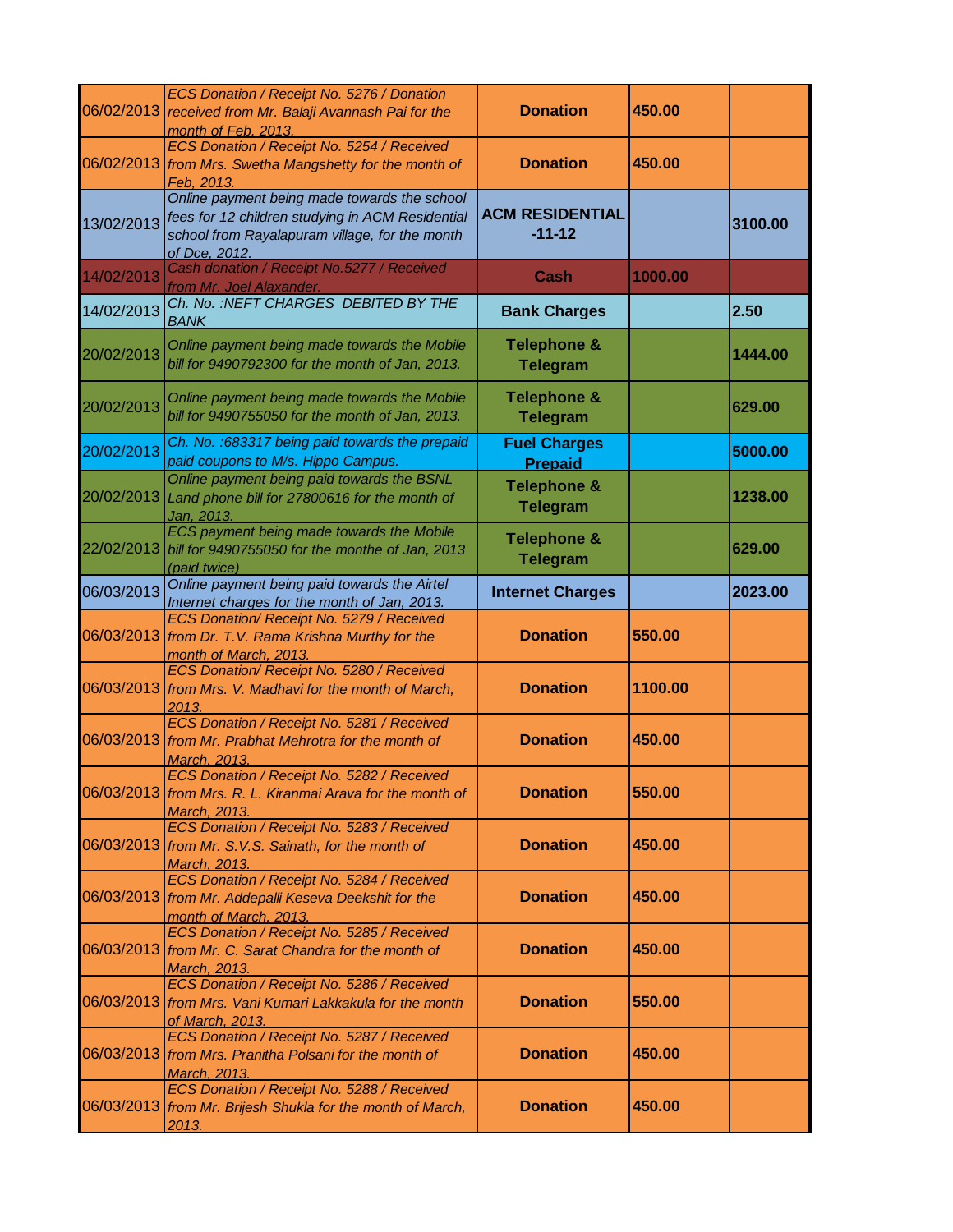|            | ECS Donation / Receipt No. 5289 / Received<br>06/03/2013 from Mrs. Swetha Mangshetty for the month of                                       | <b>Donation</b> | 450.00  |
|------------|---------------------------------------------------------------------------------------------------------------------------------------------|-----------------|---------|
|            | March, 2013.<br>ECS Donation / Receipt No. 5290 / Receuved<br>06/03/2013 from Mr. Vainu Madhav Kulkarni for the month                       | <b>Donation</b> | 450.00  |
|            | of March, 2013.<br>ECS Donation / Receipt No. 5291 / Received<br>06/03/2013 from Mr. Venugopal Siripuram for the month of                   | <b>Donation</b> | 450.00  |
|            | March, 2013.<br>ECS Donation / Receipt No. 5292 / Received                                                                                  |                 |         |
|            | 06/03/2013 from Mrs. Sireesha Prithivi for the month of<br>March, 2013.<br>ECS Donation / Receipt No. 5293 / Received                       | <b>Donation</b> | 550.00  |
|            | 06/03/2013 from Mr. Tejvinder Singh for the month of<br>March, 2013.                                                                        | <b>Donation</b> | 1100.00 |
|            | ECS Donation / Receipt No. 5294 / Received<br>06/03/2013   from Mr. Pavani Kumar Srinivasa Sai<br>Kasinadhuni for the month of March, 2013. | <b>Donation</b> | 550.00  |
|            | ECS Donation / Receipt No. 5295 / Received<br>06/03/2013 from Mr. Sunil P John for the month of March,<br>2013.                             | <b>Donation</b> | 550.00  |
|            | ECS Donation / Receipt No. 5296 / Received<br>06/03/2013 from Mr. Sanjeev Nathan for the month of<br>March, 2013.                           | <b>Donation</b> | 550.00  |
|            | ECS Donation / Receipt No. 5297 / Received<br>06/03/2013 from Mr. Souvik Dhar for the month of March,<br>2013.                              | <b>Donation</b> | 550.00  |
|            | ECS Donation / Receipt No. 5298 / Received<br>06/03/2013 from Mrs. Komanduri Srinivasachari Madhuri, for<br>the month of March, 2013.       | <b>Donation</b> | 550.00  |
|            | ECS Donation / Receipt No.5299 / Received<br>06/03/2013 from Mrs. Uma Devi Duddu, for the month of<br>March, 2013.                          | <b>Donation</b> | 550.00  |
|            | ECS Donation / Receipt No. 5300 / Received<br>06/03/2013 from Mr. Pally Ashok, for the month of March,<br>2013.                             | <b>Donation</b> | 550.00  |
|            | ECS Donation / Receipt No. 5301 / Received<br>06/03/2013 from Mrs. Sunitha Sirolikar, for the month of<br>March, 2013.                      | <b>Donation</b> | 550.00  |
|            | ECS Donation / Receipt No. 5302 / Received<br>06/03/2013 from Mrs. S. Neeraja Reddy, for the month of<br><b>March, 2013</b>                 | <b>Donation</b> | 550.00  |
|            | ECS Donation / Receipt No. 5303 / Received<br>06/03/2013 from Mrs. Shivani Batra, for the month of March,<br>2013.                          | <b>Donation</b> | 550.00  |
|            | ECS Donation / Receipt No. 5304 / Received<br>06/03/2013 from Mrs. V. Santhi Sree, for the month of<br>March, 2013.                         | <b>Donation</b> | 1100.00 |
|            | ECS Donation / Receipt No. 5305 / Received<br>06/03/2013 from Mr. G. Jockhim Arogyam, for the month of<br>March, 2013.                      | <b>Donation</b> | 550.00  |
| 06/03/2013 | ECS Donation / Receipt No. 5306 / Received<br>from Mr. Subramanian Bharath Rajesh, for the<br>month of March, 2013.                         | <b>Donation</b> | 550.00  |
|            | ECS Donation / Receipt No. 5307 / Received<br>06/03/2013 from Mr. Trivikrama Aditya BKP, for the month<br>of March, 2013.                   | <b>Donation</b> | 550.00  |
|            | ECS Donation / Receipt No. 5308 / Received<br>06/03/2013 from Mr. John Kenneth, for the month of March,<br>2013.                            | <b>Donation</b> | 550.00  |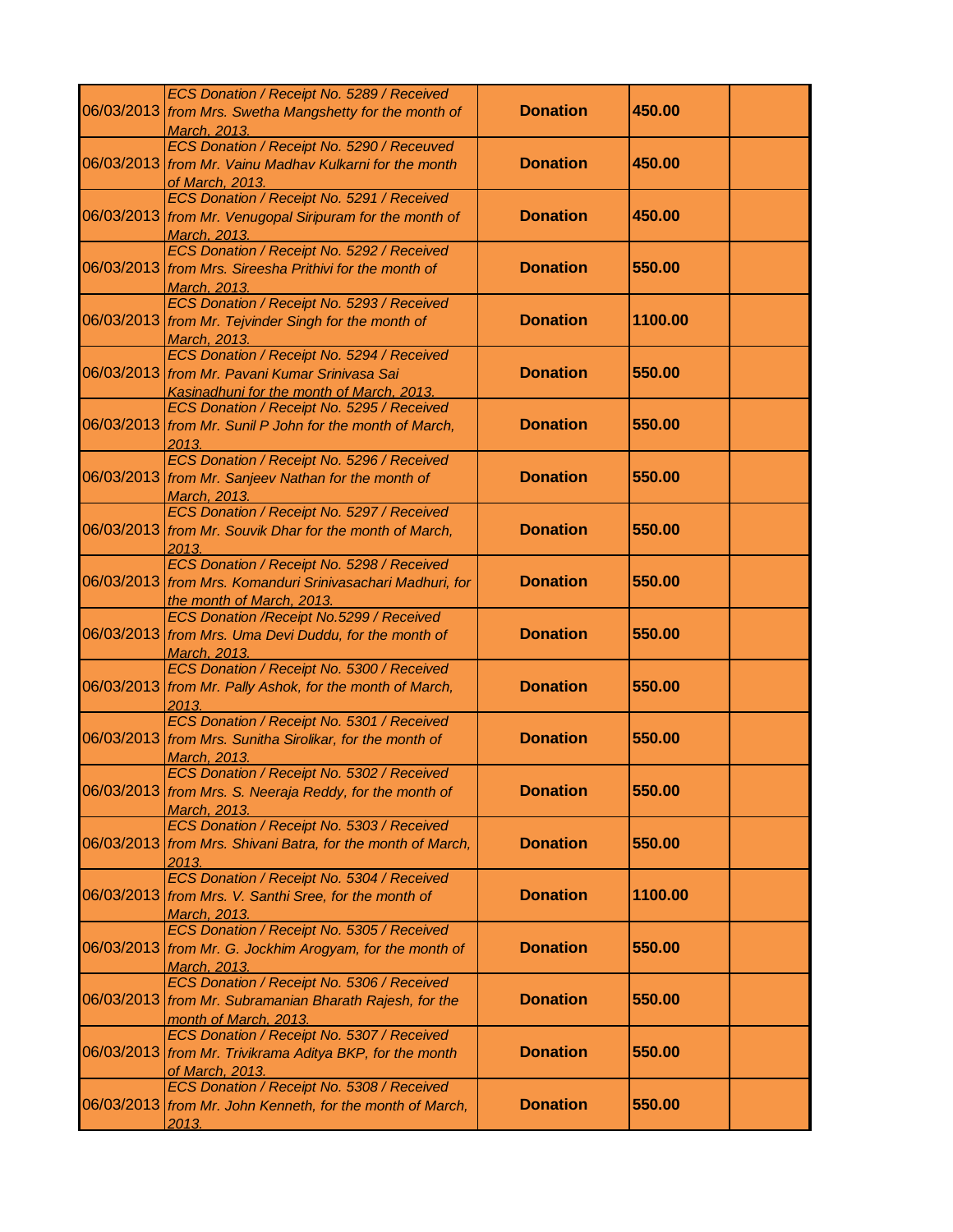|            | ECS Donation / Receipt No. 5309 / Received<br>06/03/2013 from Mr. John Prashanth, for the month of<br>March, 2013.                                           | <b>Donation</b>                                         | 550.00   |         |
|------------|--------------------------------------------------------------------------------------------------------------------------------------------------------------|---------------------------------------------------------|----------|---------|
|            | ECS Donation / Receipt No. 5310 / Received<br>06/03/2013 from Mr. Balaji Avinash Pai, for the month of<br>March, 2013.                                       | <b>Donation</b>                                         | 450.00   |         |
| 06/03/2013 | ECS Donation / Receipt No. 5311 / Received<br>from Mr. B. Venkat Prasad, for the month of<br>March, 2013.                                                    | <b>Donation</b>                                         | 1100.00  |         |
| 07/03/2013 | Ch. No.: 142646 / Receipt No. 5278 / Quarterly<br>donation received from Mr. Shaibal Dutt.                                                                   | <b>Donation</b>                                         | 1600.00  |         |
| 08/03/2013 | Online payment being paid towards the salary<br>for the month of Feb, 2013 to Mr. B. Jaya<br>Kumar.                                                          | <b>Salary</b>                                           |          | 6000.00 |
| 11/03/2013 | Online payment being paid towards the salary<br>for the month of Feb, 2013 to Mr. Harish Patel.                                                              | <b>Salary</b>                                           |          | 5000.00 |
| 19/03/2013 | Online payment being paid towards SEED<br>Domain renewal charges to Silicon House.                                                                           | <b>Website Expenses</b>                                 |          | 429.00  |
| 19/03/2013 | Online payment being paid towards the Mobile<br>bill for 9490792300 for the month of Feb, 2013.                                                              | <b>Telephone &amp;</b><br><b>Telegram</b>               |          | 382.00  |
| 19/03/2013 | Ch. No.: NEFT CHARGES DEBITD BY THE<br><b>BANK</b>                                                                                                           | <b>Bank Charges</b>                                     |          | 2.50    |
| 20/03/2013 | <b>ECS Payment being paid towards the Mobile bill</b><br>for 9490755050 for the month of Feb, 2013.                                                          | <b>Telephone &amp;</b><br><b>Telegram</b>               |          | 370.00  |
| 21/03/2013 | Online Donation / Receipt No. 5313 / Received<br>from Mr. Kedar Choudhary. (Yearly)                                                                          | <b>Donation</b>                                         | 50000.00 |         |
| 23/03/2013 | Online payment made towards the ECS<br>charges for the months of Nov, 12, Dec, 12,<br><u>Jan, 13 &amp; Feb, 13. (Rs.40x4=160).</u>                           | <b>Ecs Service</b><br><b>Charges</b>                    |          | 160.00  |
| 23/03/2013 | Online payment made towards the Annual<br>Maintenance Contract for 3 Nos. Computers to<br><b>Prime Services.</b>                                             | <b>Computer</b><br><b>Maintenance</b><br><b>Charges</b> |          | 1875.00 |
|            | Online payment made towards the ACM<br>23/03/2013 Residential School fees for 12 children from<br>Rayalapuram Village for the month of Jan, 2012.            | <b>ACM RESIDENTIAL</b><br>$-11 - 12$                    |          | 3100.00 |
| 25/03/2013 | Online payment made towards the BSNL Land<br>Phone bill for 2780616 for the month of Feb,<br>2013.                                                           | <b>Telephone &amp;</b><br><b>Telegram</b>               |          | 1595.00 |
|            | Online payment made towards the school fees<br>25/03/2013 for 18 children studying in Bhanu Model School<br>from Padgal village, for the month of Feb, 2012. | <b>Bhanu Model</b><br><b>School-11-12</b>               |          | 5000.00 |
| 25/03/2013 | Online payment made towards the school fees<br>for 9 children studying in Thy Buds UP School<br>from Venkatapur village, for the month of Jan,<br>2012.      | <b>Thy Buds School</b><br>$11 - 12$                     |          | 3120.00 |
| 25/03/2013 | Online payment made towards the school fees<br>for 41 children studying in Sri Zenith EM School<br>from Terala village, for the month of June, 2012.         | <b>Zenith School -12-</b><br>13                         |          | 6750.00 |
| 25/03/2013 | Online payment made towards the Airtel Internet<br>charges for the month of Jan, 13.                                                                         | <b>Internet Charges</b>                                 |          | 2688.00 |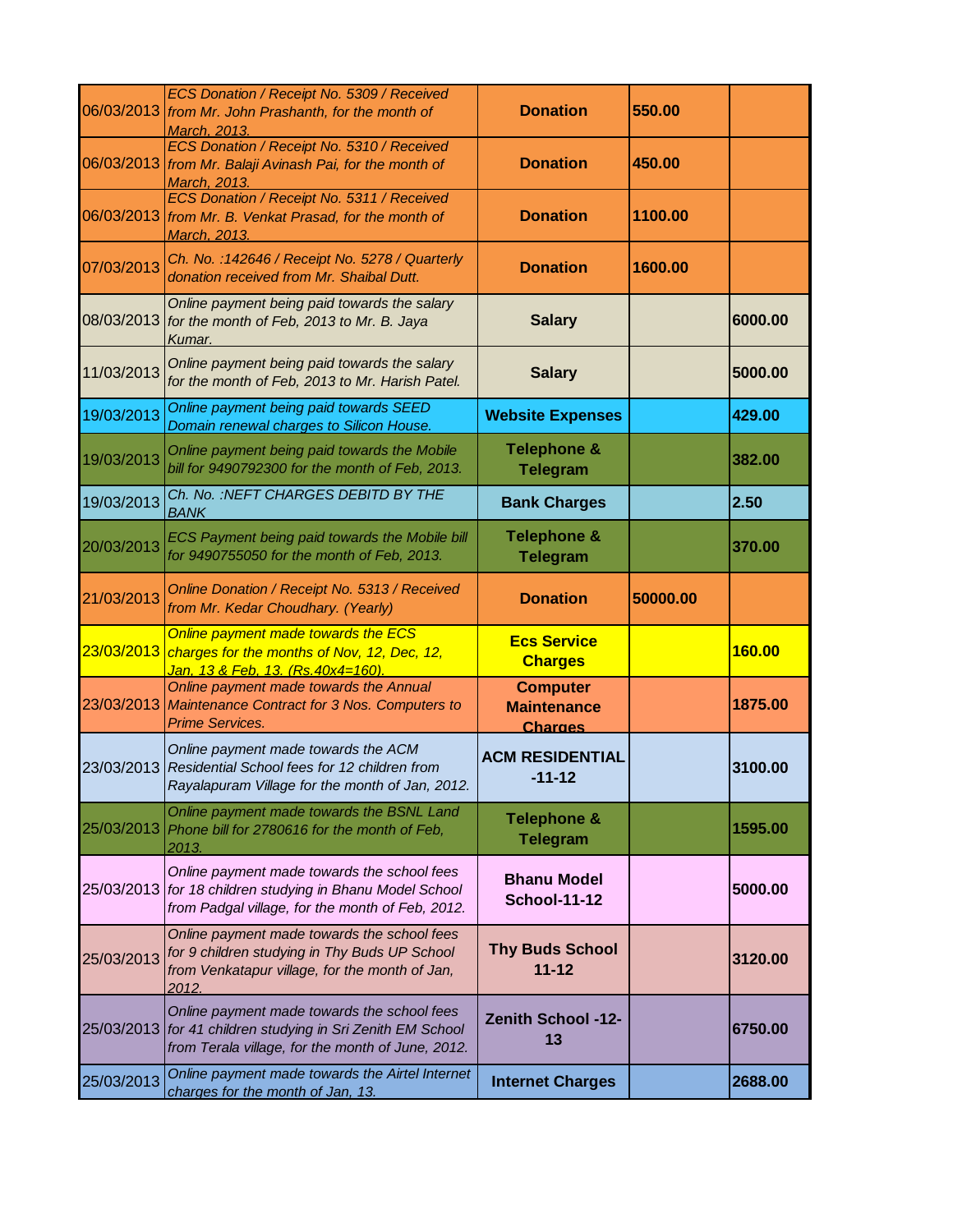|            |                                                                                                                                                                                     | <b>Closing Balance</b>                    | 1444.96            |         |
|------------|-------------------------------------------------------------------------------------------------------------------------------------------------------------------------------------|-------------------------------------------|--------------------|---------|
|            |                                                                                                                                                                                     |                                           | 409610.00 424376.9 |         |
| 30/03/2013 | Ch. No.: NEFT CHARGES OF Rs.2.50 PER<br><b>NET TRANSFER CHARGED FOR 6</b><br><b>TRANSACTIONS TOTAL Rs. 15/-</b>                                                                     | <b>Bank Charges</b>                       |                    | 15.00   |
| 30/03/2013 | Ch. No.: 683321 Being issued towards the<br>school fees for 9 children studying in Thy Buds<br>UP School from Narsapur Village for the month<br>of March. 2012.                     | <b>Thy Buds School</b><br>$11 - 12$       |                    | 3120.00 |
| 30/03/2013 | Ch. No. : 683322 Being issued towards the<br>school fees for 17 children studying in KVR<br>Talent School from IDA Bollaram Village, Medak<br>District for the month of Feb. 2012.  | <b>KVR Talent School</b><br>$11 - 12$     |                    | 3150.00 |
| 30/03/2013 | Ch. No. : 683318 Being issued for school fees for<br>12 children studying in ACM Residential School<br>from Rayalapuram Village, Medak District for the<br>month of March. 2012.    | <b>ACM RESIDENTIAL</b><br>$-11-12$        |                    | 3100.00 |
| 30/03/2013 | Ch. No. : 683323 Being paid towards the school<br>fees for 17 children studying in KVR Talent<br>School from IDA Bollaram Village, Medak<br>District, for the month of March, 2012. | <b>KVR Talent School</b><br>$11 - 12$     |                    | 3150.00 |
| 30/03/2013 | Ch. No. : 683319 Being paid towards the school<br>fees for 18 children studying in Bhanu Model<br>School from Padgal Village, Nizamabad District,<br>for the month of April, 2012.  | <b>Bhanu Model</b><br><b>School 12-13</b> |                    | 5000.00 |
| 27/03/2013 | Online payment made towards the salary to Mr.<br>Harish Patel, for the month of March, 2013.                                                                                        | <b>Salary</b>                             |                    | 5000.00 |
| 27/03/2013 | Online payment made towards the staff salary to<br>Mr. B. Jaya Kumar, for the month of March,<br>2013.                                                                              | <b>Salary</b>                             |                    | 6000.00 |
| 27/03/2013 | Online payment made towards the school fees<br>for 12 children studying in ACM Residential<br>School from Rayalapuram Village, Medak<br>District, for the month of Feb, 2012.       | <b>ACM RESIDENTIAL</b><br>$-11-12$        |                    | 3100.00 |
| 27/03/2013 | Online payment made towards the school fees<br>for 18 children studying in Bhanu Model School<br>from Padgal Village, Nizamabad District, for the<br>month of March. 2012.          | <b>Bhanu Model</b><br><b>School-11-12</b> |                    | 5000.00 |
| 27/03/2013 | Online payment made towards the school fees<br>for 41 children studying in Sri Zenith EM School<br>from Terala village, Guntur District, for the<br>month of July. 2012.            | <b>Zenith School -12-</b><br>13           |                    | 6750.00 |
| 27/03/2013 | Online payment made towards the school fees<br>for 9 children studying in Thy Buds UP School<br>from Narsapur village, for the month of Feb,<br>2012.                               | <b>Thy Buds School</b><br>$11 - 12$       |                    | 3120.00 |